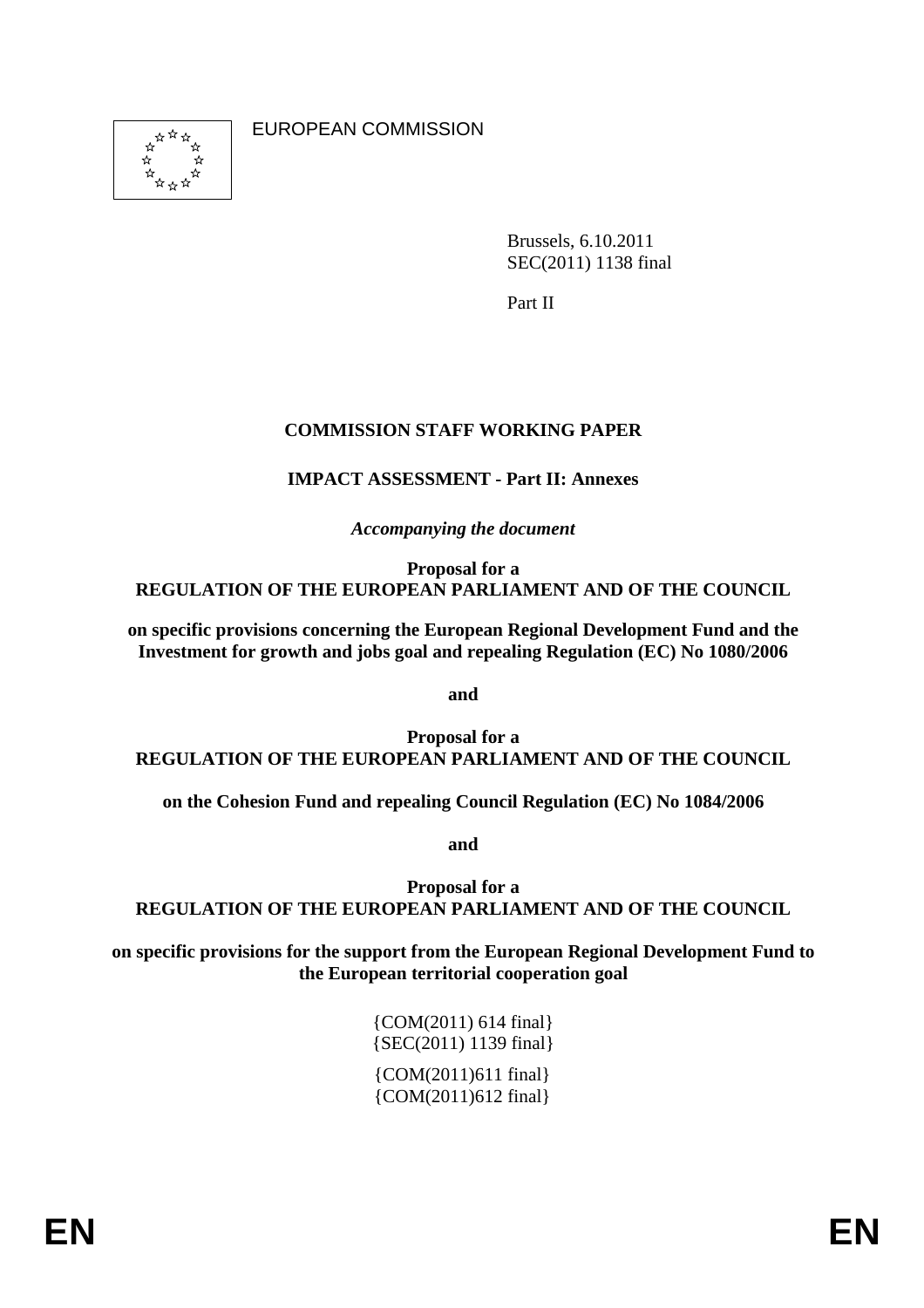# **Table of Contents**

| ANNEX 5 - Summary of ex-post evaluations on enterprise support and RDI  13 |  |
|----------------------------------------------------------------------------|--|
|                                                                            |  |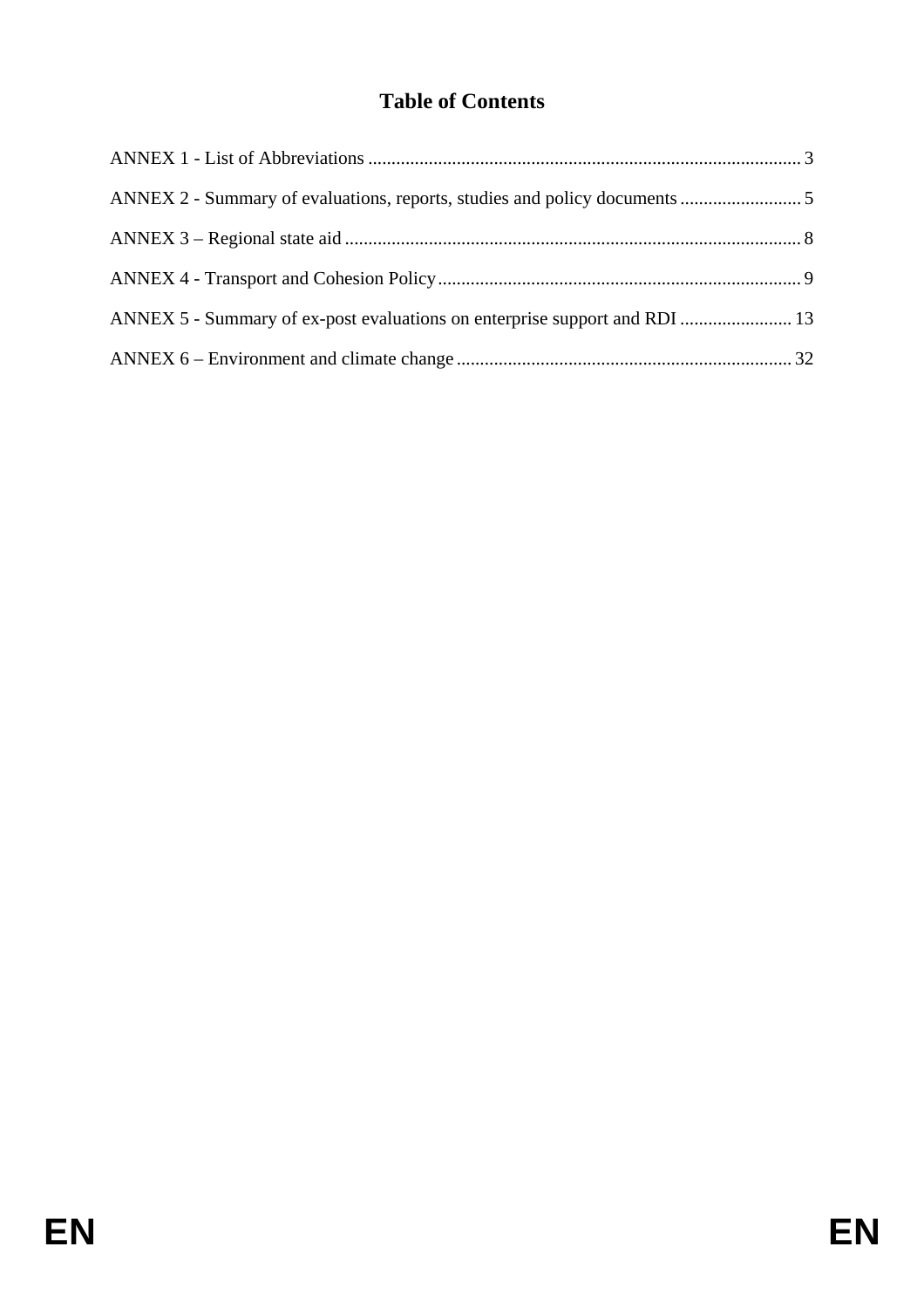# **ANNEX 1 - List of Abbreviations**

- <span id="page-2-0"></span>CF – Cohesion fund
- CGE Computable General Equilibrium [model]
- CIP Competitiveness and Innovation Framework Programme
- CSF Cohesion and Structural Funds
- EAFRD European Agricultural Fund for Rural Development
- EFF European Fisheries Fund
- EIB European Investment Bank
- ENP European Neighbourhood Policy
- ENPI European Neighbourhood and Partnership Instrument
- ERDF European Regional Development Fund
- ERTMS European Rail Traffic Management System
- ESF European Social Fund
- ETC European Territorial Cooperation
- ETS European Trading Scheme
- EU European Union
- EU-10 The ten Member States that joined the European Union on  $1<sup>st</sup>$  May 2004
- EU-12 Members States of the European Union that have joined the EU since  $1<sup>st</sup>$  May 2004
- EU-15 Member States of the European Union before  $1<sup>st</sup>$  May 2004
- EU-27 Members States of the European Union that have joined the EU since 1<sup>st</sup> January 2007
- GDP Gross Domestic Product
- GMR Geographic macro and regional modeling
- GTAP Global Trade Analysis Project
- IA Impact Assessment
- IAB Impact Assessment Board
- IASG Impact Assessment Steering Group
- ICT Information and Communication Technologies
- INTERREG Interregional Co-operation Programme
- IPA Instrument for Pre-Accession Assistance
- MFF Multiannual Financial Framework
- MS Member State
- OECD Organisation for Economic Co-operation and Development
- R&D Research and Development
- RCE Regional Competitiveness and Employment Objective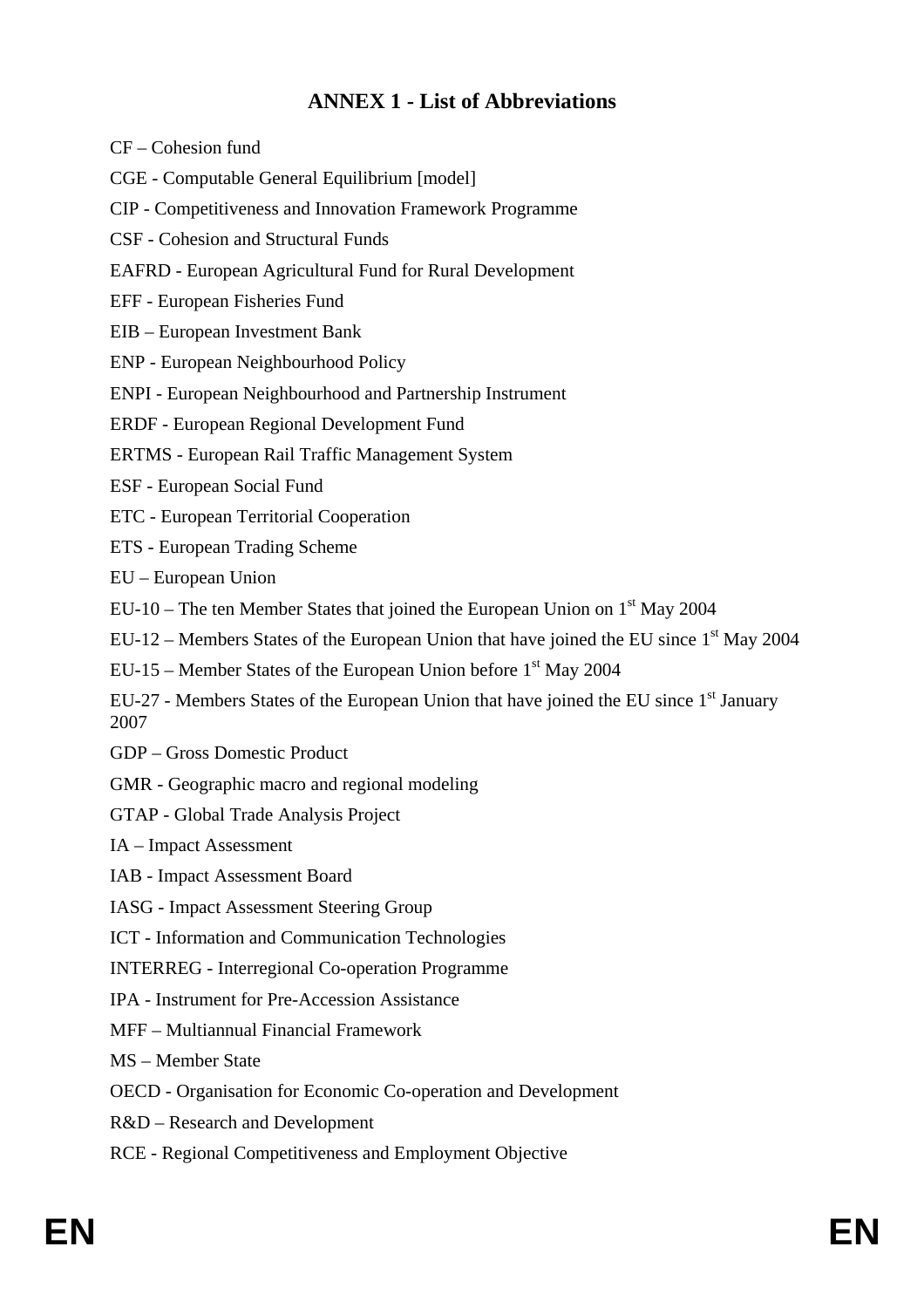- RTD Research and Technological Development
- RTDI Research, Technological Development and Innovation
- SMEs Small and Medium Enterprises
- TEN-E Trans-European Energy Network
- TEN-T Trans-European Transport Network
- TFEU Treaty on the Functioning of the European Union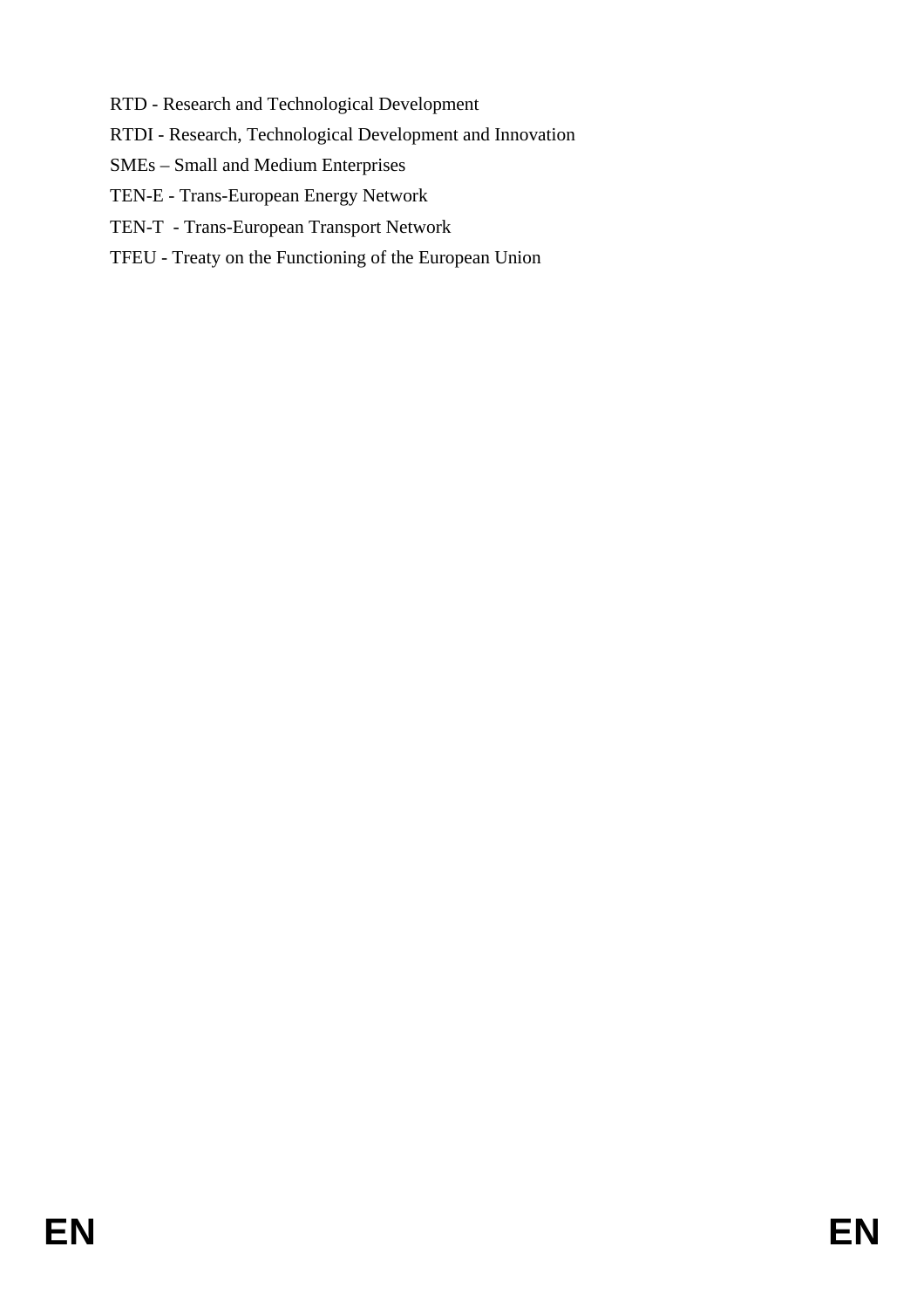# <span id="page-4-0"></span>**ANNEX 2 - Summary of evaluations, reports, studies and policy documents**

# **1. EVALUATIONS**

European Court of Auditors (2011) Special Report No 4. The Audit of the SME Guarantee Facility. Paragraph 18.

European Court of Auditors, Special Report No 8/2010: "Improving transport performance on trans-European rail axes: have EU rail infrastructure investments been effective?"

Steer Davies Gleave (2011) Ex post evaluation of cohesion policy programmes 2000-2006 cofinanced by the European Regional Development Fund. Work Package 5a: Transport.

Gefra & IAB, Work Package 6c: Enterprise Support – an exploratory study using counterfactual methods on available data in Germany (July 2010)

INTERREG III Community Initiative Ex-Post evaluation

INTERACT Cross-programme evaluation of ETC programmes in South-East Europe - Operational aspects Final Report, June 2010

The Role of Cohesion Policy in achieving Europe 2020 objectives. Evidence based conclusions. Warsaw, June 2011. p.11.

# **2. STUDIES**

"Added value of European Territorial Cooperation for regional development of Poland in the context of cohesion policy after 2013", Report commissioned by the Ministry of Regional Development of Poland November 2009

Asheim, B. et al (2003) "Regional innovation policy for SMEs - SMEs in territorial innovation systems"

Bachtler J and Gorzelak G (2007) Reforming EU Cohesion policy: reappraising the performance of the Structural Funds, Policy Studies, 28(4), 309-32.

Barca, F (2009) An Agenda for a Reformed Cohesion Policy. A Place-Based Approach to Meeting European Union Challenges and Expectations

Basile R, de Nardis S and Girardi A (2001) Regional Inequalities and Cohesion Policies in the European Union, Documenti de Lavoro, Istituto di Studi e Analsisi Economica (ISAE), Rome.

Basile, R., Castellani, D. and Zanfei, A. (2008) "Location Choices of Multinational Firms in Europe: the Role of National Boundaries and EU Policy", Journal of International Economics, vol. 74, pp. 328-340.

Boldrin M and Canova F (2001) Inequality and convergence in Europe's regions: reconsidering European regional policies, Economic Policy 16(32), 205-253.

Condeço Melhorado A., Gutiérrez J., Garcia Palomares, 2011, Spatial impacts of road pricing: Accessibility, regional spillovers and territorial cohesion, Transportation Research Part A, 45, 185203.

Crescenzi and Rodrigues-Pose (2008) Infrastructure endowment and investment as determinants of regional growth in the European Union. In: EIB Papers Vol 13 No2 Infrastructure investment, growth and cohesion. The economics of regional transport investment

Dall'erba S and Le Gallo J (2003) Regional convergence and the impact of European Structural Funds over 1989-1999, Discussion Paper, Regional Economics Applications Laboratory, University of Illinois.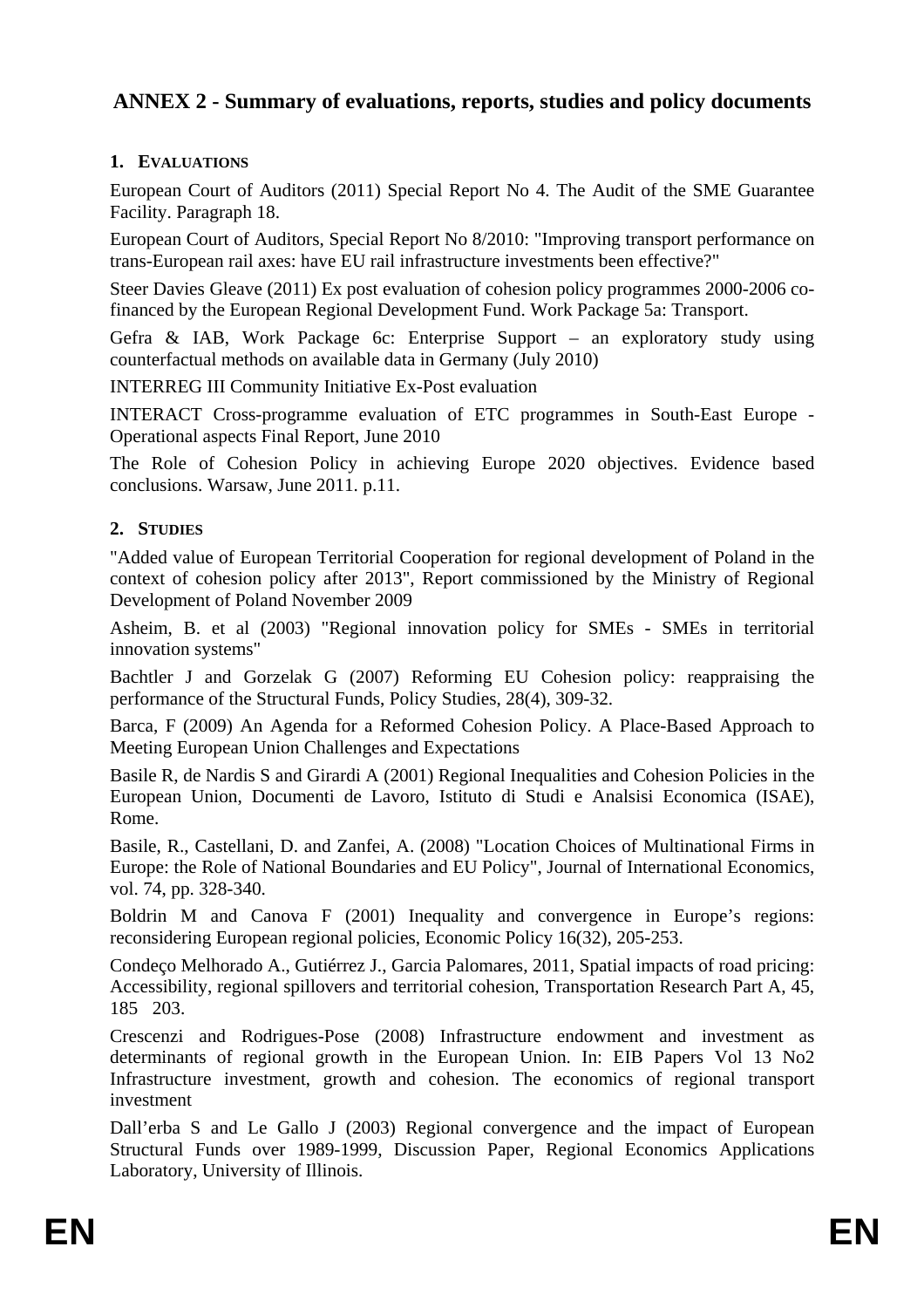DB Audretsch (2004) "Sustaining innovation and growth: Public policy support for entrepreneurship" in Industry & Innovation.

ESPON 2013 Synthesis Report, New Evidence on Smart, Sustainable and Inclusive Territories, November 2010.

ESPON (2011) TRACC Transport Accessibility at Regional/Local Scale and Patterns in Europe, Interim Report.

Farole, T., Rodriguez-Pose, A., Storper, M. (2009) Cohesion Policy in the European Union: Growth, Geography, Institutions. Report Working Paper. February 2009.

OECD (2009) "How Regions Grow: Trends and Analysis",

Monti, M. "A New Strategy for the Single Market", Report to the President of the European Commission, 9 May 2010.

Ottaviano, G. (2008) Infrastructure and economic geography. An overview of theory and evidence. In: EIB Papers Vol 13 No2 Infrastructure investment, growth and cohesion. The economics of regional transport investment.

Tarschys, D. (2011) "How small are the Regional Gaps? How small is the Impact of Cohesion Policy ?", European Policy Analysis, January 2011.

UN (2007) Framing Sustainable Development - The Brundtland Report – 20 years on", UN report, April 2007.

Varga, A. (2007). GMR-Hungary: A Complex Macro-Regional Model for the Analysis of Development Policy Impacts on the Hungarian Economy <http://ideas.repec.org/p/pec/wpaper/2007-4.html>

World Development Report 2009 "Reshaping Economic Geography", World Bank, November 2009

#### **3. POLICY DOCUMENTS**

Results of the public consultation on the conclusions of the fifth report on economic, social and territorial cohesion Brussels, Commission Staff Working Paper, SEC(2011) 590 final, 13.5.2011

Commission Staff Working Document on "The New Trans-European Transport Network Policy. Planning and implementation issues" adopted in January 20111.

Commission Staff Working Paper (2011) "The added value of the EU budget", 29.6.2011 SEC(2011) 867 final

"The EU Budget Review", COM (2010) 700, 19.10.2010.

Commission Staff Working Paper. Impact Assessment Accompanying document to the White Paper "Roadmap to a Single European Transport Area – Towards a competitive and resource efficient transport system", Brussels, 28.3.2011, SEC(2011) 358.

Communication "European Union Strategy for the Baltic Sea Region", COM (2009) 248, 10.6.2009 and Communication "European Union Strategy for Danube Region", Brussels, 8.12.2010, COM(2010) 715.

Commission Communication "Regional Policy contributing to smart growth in Europe 2020 Brussels, 6.10.2010" COM(2010) 553.

Article 177 of the TFEU

Commission Staff Working Paper, "Energy infrastructure investment needs and financing requirements", SEC(2011) 755, Brussels, 6.6.2011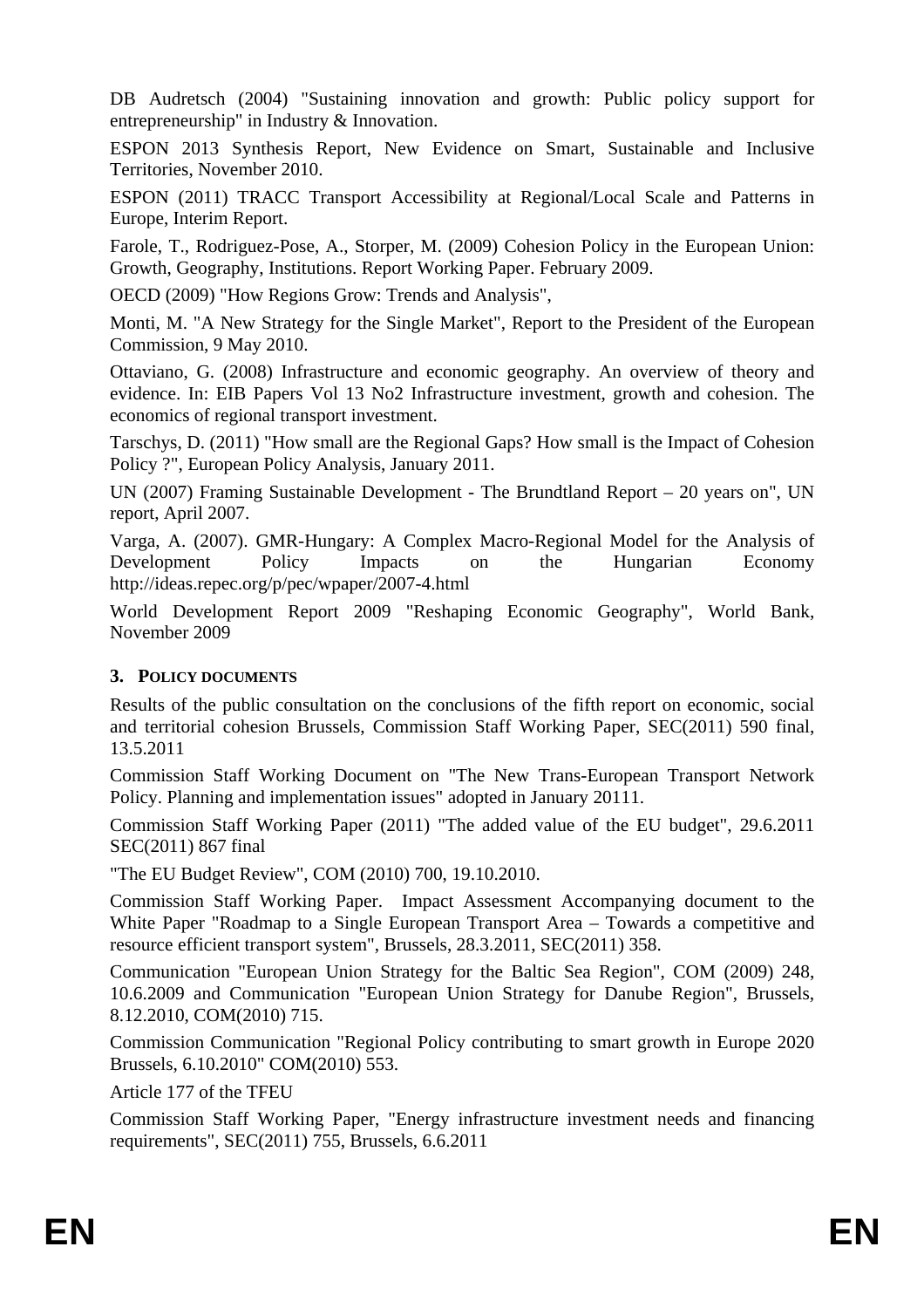"Europe 2020 A strategy for smart, sustainable and inclusive growth Brussels", COM(2010) 2020, 3.3.2010, p. 11.

"Preparing for our future: Developing a common strategy for key enabling technologies in the EU" COM(2009)512

A Budget for Europe 2020 – Part II: Policy Fiches (COM(2011) 500 final)

European Parliament Report "Objective 3: a challenge for territorial cooperation – the future agenda for cross-border, transnational and interregional cooperation", Committee on Regional Development, 11.4.2011

ERDF Ex-Post evaluation Work Package 5a. p. xii.

Ex-post evaluation INTERREG 2000-2006

# **4. OTHER**

Memorandum from the French and German authorities, "Intervention by structural funds (ERDF and ESF) in support of large enterprises", July 2011

<http://www.ft.com/eu-funds>

INTERACT Discussion Paper on the European Territorial Cooperation Objective linked to the Consultation on the Conclusions of the 5th Report on Economic, Social and Territorial Cohesion: the Future of Cohesion Policy (COM(2010) 642 final)

[ETC beyond 2013"](http://cmstest.interact-eu.net/downloads/2152/ETC_beyond_2013_%257C_Position_Paper_%257C_07.2010.pdf), INTERACT Position Paper, July 2010

Roberto Basile, Davide Castellani and Antonello Zanfei (2008) "Location Choices of Multinational Firms in Europe: the Role of National Boundaries and EU Policy", Journal of International Economics, vol. 74, pp. 328-340

Bjorn Asheim et al (2003) "Regional innovation policy for SMEs - SMEs in territorial innovation systems"

'Multinationals reap the reward' Financial Times, 02.12.2010 [\(http://www.ft.com/eu-funds](http://www.ft.com/eu-funds) under the section 'Part 3 – Business')

Professor Charles RICQ-CHAPPUIS, Scientific Director of COEUR (Observation Centre of the European Regions at Geneva University) at the hearing on the future design of the Territorial Cooperation Objective, REGI committee, European Parliament, 30 November 2010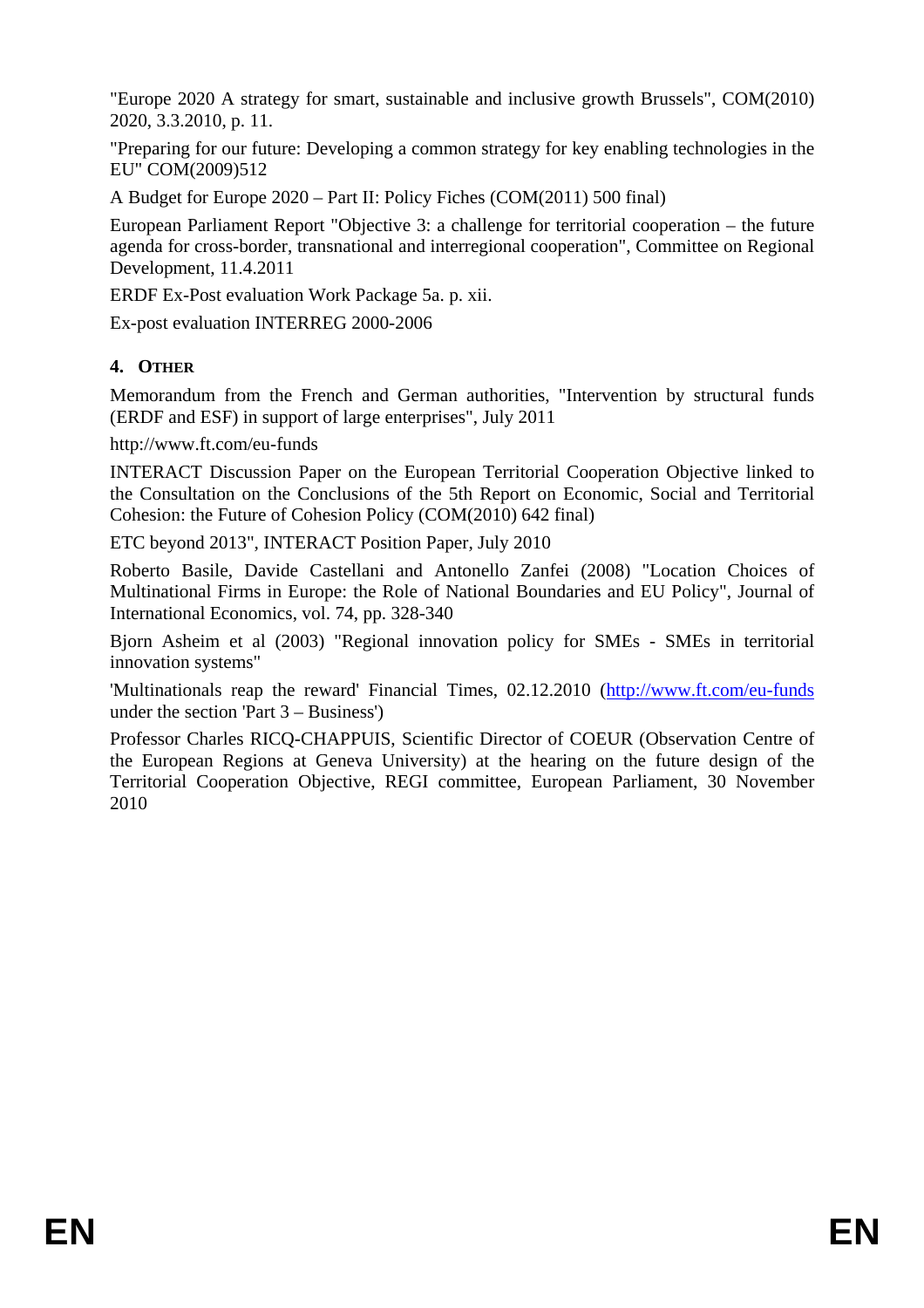# **ANNEX 3 – Regional state aid**

<span id="page-7-0"></span>

### **Scoreboard on Regional aid**

Between 2007 and 2009, €37.5 billion has been disbursed in regional aid. Of this amount:

- 90 measures represent 90% of regional aid granted over the period 2007-2009 (€33.5) billion)
- 95,1% is granted under multi-sectorial schemes.
- 33% granted to outermost regions ( $\in$ 1.5 bn)

# **State aid for horizontal objectives as % of GDP, EU-27, 2004-2009 (crisis measures excluded), Source: DG COMP**

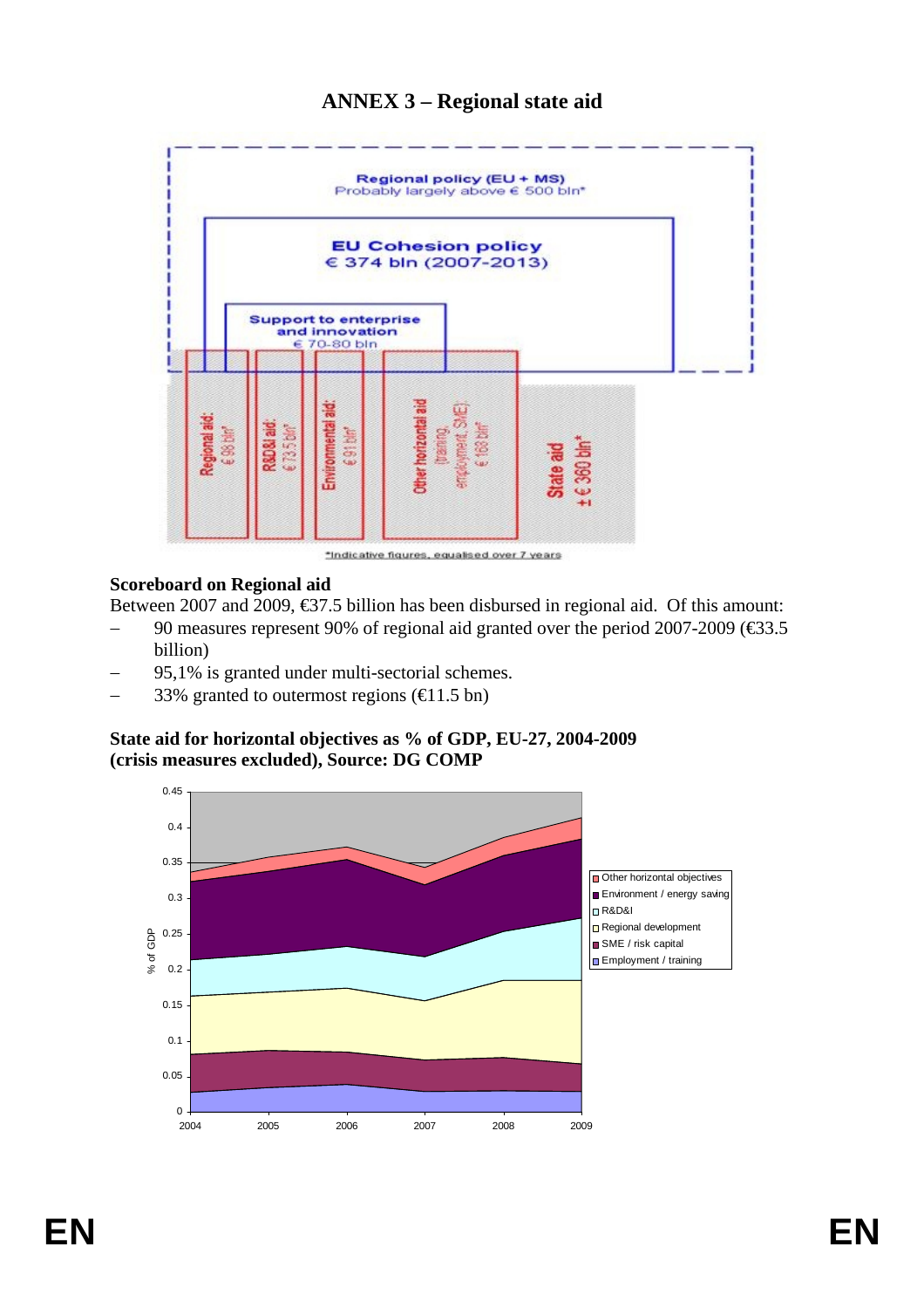# **ANNEX 4 - Transport and Cohesion Policy**

<span id="page-8-0"></span>As shown by several studies<sup>1</sup>, the provision of *public infrastructure* has a potentially positive impact on productivity and growth.<sup>2</sup>. The positive impact of infrastructure on economic growth is due to lower costs of transport and thus lower costs of intermediate goods, but also due to efficiency-promoting positive externalities, which are particularly strong in countries where infrastructure endowment is poor. Due to market failure, investment in infrastructure is below optimal levels without public involvement. An additional rationale for public investment in infrastructure, in particular into environmental infrastructure for water, waste water and waste, is the need to comply with EU directives.

The positive impact of infrastructure on economic growth is due to lower costs of transport and thus lower costs of intermediate goods, but also due to efficiency-promoting positive externalities, which are particularly strong in countries where infrastructure endowment is poor. Due to market failure, investment in infrastructure is below optimal levels without public involvement. An additional driver of public investment in infrastructure, in particular into environmental infrastructure for water, waste water and waste, is the need to comply with EU directives, which can have additional benefits of providing more attractive conditions for inward investment and new jobs.

Cohesion Policy has already significantly contributed to investment in infrastructure. However, assessments of transport infrastructure endowment of Member States and regions show that large variations within the EU persist, with low endowments which can act as inhibitors of economic growth particularly in some Central and Eastern European regions and Member States.<sup>3</sup> In addition, in relation to compliance with EU directives, gaps in particular in the areas of waste management, waste water collection and treatment and water management were very high.<sup>4</sup> At the same time, some Member States and regions lack the public finding to invest in such infrastructure, and private financing is not able to raise the necessary funds. This constitutes the need for further intervention at EU level.

Trans-European transport network (TEN-T) policy aims at providing the infrastructure needed for the internal market to function smoothly and for the objectives of the Lisbon Agenda on growth and jobs to be achieved. It sets out to help ensure accessibility and boost economic and social and territorial cohesion. The Trans-European Transport Network policy has undergone several changes over the past decade, including being extended as a result of enlargement.

The €400 billion invested so far in a network that was established by Decision of the European Parliament and the Council in 1996, and last amended in  $2004^5$ , has helped to complete a large number of projects of common interest, interconnecting national networks and overcoming technological barriers across national borders. Almost a third of the amount invested so far has come from Community sources<sup>6</sup>. Positive changes resulting from the

1

<sup>1</sup> See for instance Aschauer, 1989, Fernald, 1999, Kamps, 2006.

Nevertheless it is not always sufficient for enhancing competitiveness sustainable economic development. The return on investment in infrastructure can vary significantly from one region to the other; the outcome of such investment on performance is not trivial and generally depends on capacity to exploit and further develop its own comparative advantage. (see e.g. Egert *et al.* 2009, Crescenzi & Rodriguez-Pose, 2009).

 $5<sup>th</sup>$  Report on Economic, Social and Territorial Cohesion

DG ENV analysis.

<sup>5</sup> Decision No 1692/96/EC of the European Parliament and of the Council on Community guidelines for the development of the trans-European Transport Network, as last amended by Decision No 884/2004/EC of 29 April 2004.

Grants from the TEN-T budget, the Cohesion Fund and the European Regional Development Fund, plus loans from the European Investment Bank.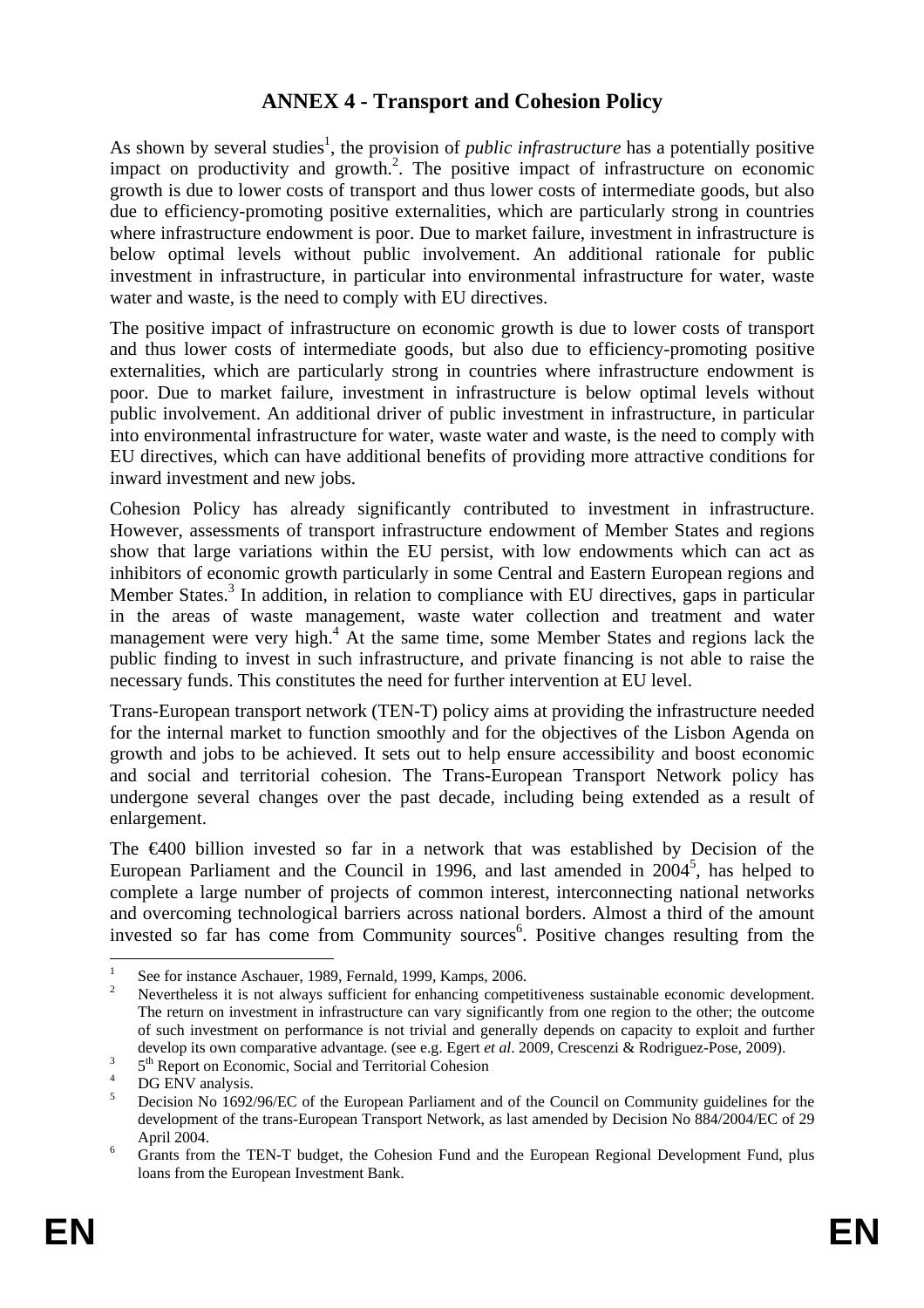implementation of TEN-T policy are already visible. National rail and road networks have become interconnected at many points and railways across borders are beginning to become interoperable.

# *The impact on Transport Policy on cohesion*

Transport is a complex system that depends on multiple factors, including the pattern of human settlements and consumption, the organisation of production and businesses. It is a crucial component for accessibility to goods, services and jobs and has an impact on the economic performance of regions, its environment and the well-being and welfare of individuals and regions.

Transport infrastructure is an important driver of regional development. An efficient transport network is essential for sustained economic growth as well as territorial balance. Efficient transport infrastructure is therefore a necessary base condition for linking regions to the single market and achieving economic, environmental and social cohesion.

The problems of economic development faced by lagging regions stem from having inadequate transport systems and poor links with other regions in the countries concerned and in other parts of the EU. It is not a coincidence that most convergence regions in the EU15 are located on the periphery of the EU or at old borders, away from the national and the old as well as the new EU centres of economic activity. The transport problems in the EU10 countries have been even more pressing. They consist of gaps in major infrastructure and in a poor state of existing road and rail infrastructure as well as a lack in multimodal transport. Evaluations show that cross border investments in infrastructure and TEN-T contribute significantly to enhancing growth<sup>7</sup>, which addresses a major bottleneck for growth and a major source of disparities in the EU.

At the same time, there has been a growing concern over the past decade to reduce the pollution and emissions from transport and to save energy. This has led to an increasing need to shift between modes of transport, in particular, from road to rail and, where possible, to shipping or waterways and their intermodal connections.

A high quality transport system affects economic, social and territorial cohesion in various ways. It increases the accessibility of regions and the ability of businesses there to compete effectively in internal and external markets.<sup>8</sup>

1

<sup>7</sup> European Commission (2007); Ex ante evaluation of TEN-T multiannual programme. DG MOVE. 8

European Commission (2010) "Ex-post evaluation of Cohesion Policy programmes 2000-2006 co-financed by the ERDF (Objective 1&2)" Synthesis report.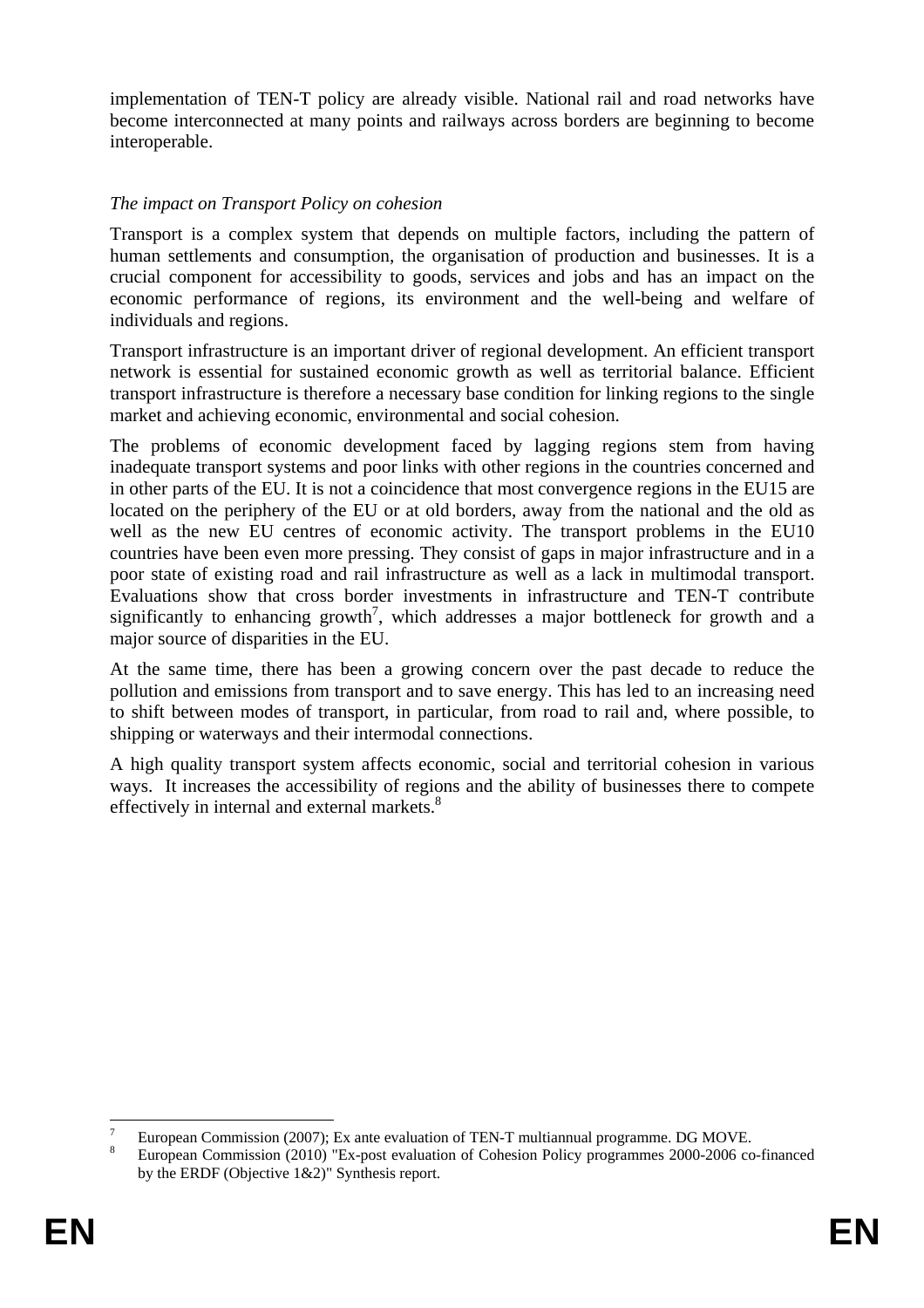#### *Complementarities of Transport Policy to Cohesion Policy*

A high quality transport system affects economic, social and territorial cohesion in various ways. It increases the accessibility of regions and the ability of businesses there to compete effectively in internal and external markets.<sup>9</sup>

Large variations in infrastructure within the EU persist, and in some cases particularly low endowments can act as inhibitors of economic growth.<sup>10</sup> European intervention is justified because of a lack of public and private funding capacities, reflecting the wide differences in GNI levels of Member States. Cohesion Policy supports infrastructure investments including TEN-Ts in regions that are lagging behind, especially in the new Member States. In the current period Cohesion Policy supports investments in lagging Member States and regions with 37.7 bn EUR. It is the largest contributor to TEN-T finance among the European policies and contributes to a large part to the public investments in lagging Member States and regions. The Cohesion Policy support adds another crucial element to finance in these Member States and regions by building governance structures, institutions and capacities for planning and managing the highly demanding TEN-T projects.

The TEN T network provides European connections between the hubs and larger urban areas to strengthen polycentric development. Yet it is also important to secure more fine tuned, secondary networks and linking smaller cities and towns to the TEN T hubs and corridors in order to create functional areas which contribute to the economic, social and environmental development of regions. Typically, infrastructure investments need to be accompanied by investments in regional business environment and human capital in order to enable regions to fully reap its benefits. Cohesion Policy can establish through its programming such an integrated approach in all EU regions.

Urbanisation and urban sprawl is a main challenge for transport policy, urban transport accounts for 40% of  $\text{C}02$  emissions arising from road transport.<sup>11</sup> The general congestion problems in urban areas as well as seeking more sustainable forms of transport have given rise to a need in cities to expand the public transport system in order to reduce the traffic on urban roads. Co-modality in urban passenger transport has contributed to sustainable transport pattern and more liveable cities. Developing efficient transport systems in metropolitan areas has become an increasingly complex task which has required better governance, coordination and exchange of good practices.

<sup>–&</sup>lt;br>9 European Commission (2010) "Ex-post evaluation of Cohesion Policy programmes 2000-2006 co-financed by the ERDF (Objective 1&2)" Synthesis report.<br>
<sup>10</sup> Chapter 1 of the 5<sup>th</sup> Cohesion Report.<br>
<sup>11</sup> European Commission. COM (2009) 279 Communication on Sustainable future for transport.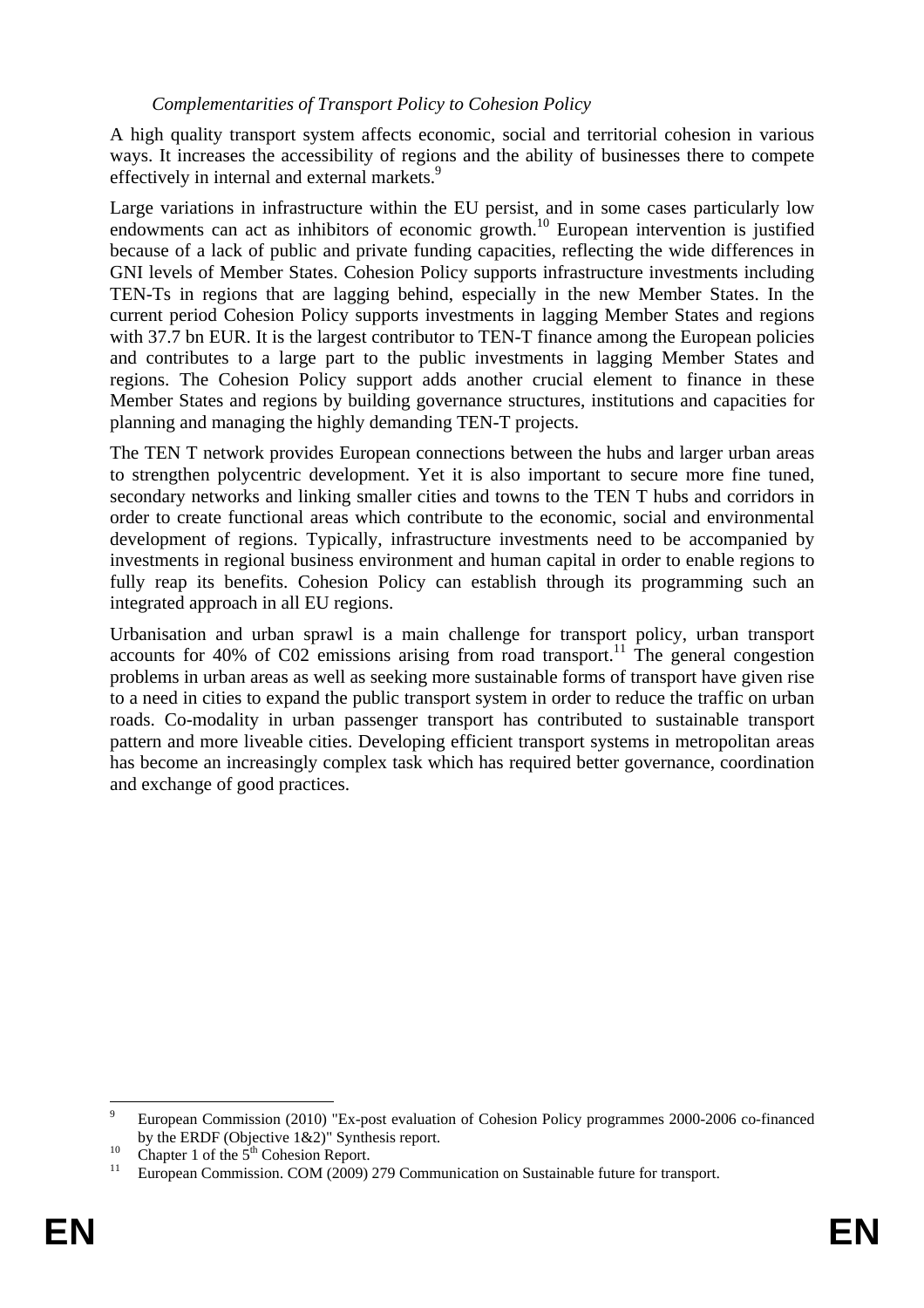

**Impact on regional development of Transport policies application (measured in % change of GDP, 2000)**

(The darker the colour the higher the impact)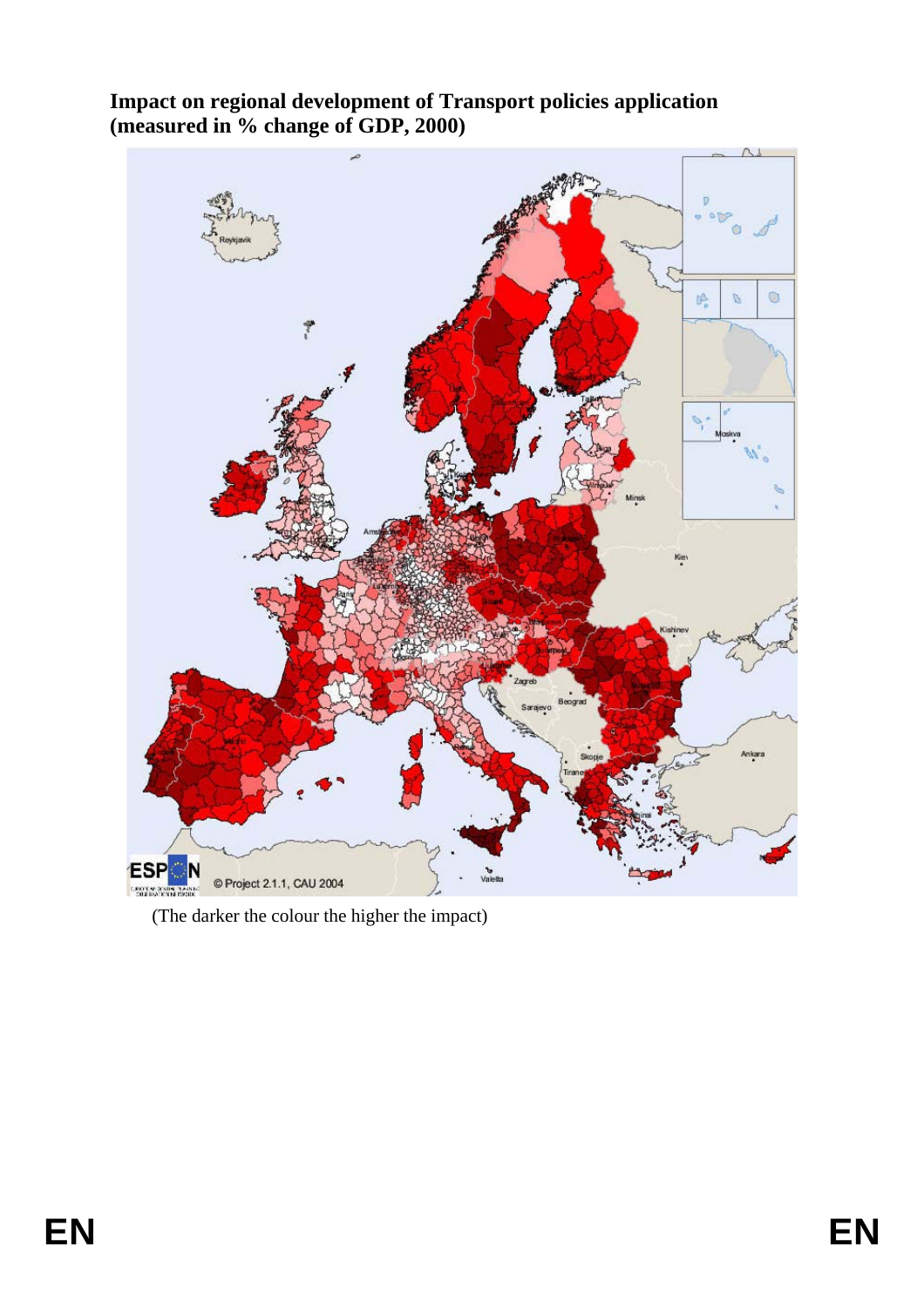# <span id="page-12-0"></span>**ANNEX 5 - Summary of ex-post evaluations on enterprise support and RDI**

#### **Summary - Ex post evaluation of Cohesion Policy programmes 2000-2006 financed by the European Regional Development Fund Work Package 6b: Enterprise and**  innovation<sup>12</sup>

This evaluation reviewed enterprise and innovation support in each EU member country – in both national and cohesion policy.

Main findings:

- SMEs were the main beneficiaries of ERDF support to enterprise, receiving 83% of the funding available for this area of investment. This is in line with national priorities given that enterprise policy focuses on SMEs in almost all EU countries.
- Direct instruments (i.e. financial support, mostly grants but also loans and equity) are still the mainstay of support to enterprise and innovation (69% of total spend).
- Emerging trends towards broader strategies with (i) a greater emphasis on innovation and (ii) a greater palette of instruments, including indirect, non-financial support (such as business services and clusters).

# **Member State and EU overview**

A survey of the most recent activities in 25 of the EU Member States has been undertaken. The survey covers relevant policy developments, incentive schemes and framework improvements over the period 2000-2006, using both national and Structural Fund sources.

# **Main policy trends - National public support for enterprise and innovation**

# **Productivity, competitiveness, economic growth and employment**

The overarching national objective for supporting enterprises has been to increase productivity and competitiveness in order to secure economic growth and ultimately sustained or improved employment and living conditions. This is stated explicitly in all Member State policies. This mirrors the goals of the Lisbon Strategy (European Commission 2000); although the link is not usually made explicit in the text (at least Germany, Poland and Luxembourg do make this link explicitly, however).

Beyond this overarching objective, it is possible to identify a set of recurring priorities that address circumstances specific to particular countries and are perceived to constrain economic growth:

• *Restructuring or diversifying the economy*. Supporting the restructuring or diversification of the economy has been an important part of efforts to secure economic growth in several countries, particularly the EU10 Member States. In these traditional manufacturing economies, large scale modernisation or automation of production – and to some extent also deregulation of market entry and exit – has been viewed as essential to increase productivity and compete internationally. At the same time, rising wages combined with the removal of non6 EU-approved trade barriers and

 $12$ 12 Full report prepared by Mikkel Holm-Pedersen, Jeremy Millard, Kristian Pedersen (Policy and Business Analysis) and available on [http://ec.europa.eu/regional\\_policy/sources/docgener/evaluation/pdf/expost2006/wp6a\\_report\\_en.pdf](http://ec.europa.eu/regional_policy/sources/docgener/evaluation/pdf/expost2006/wp6a_report_en.pdf)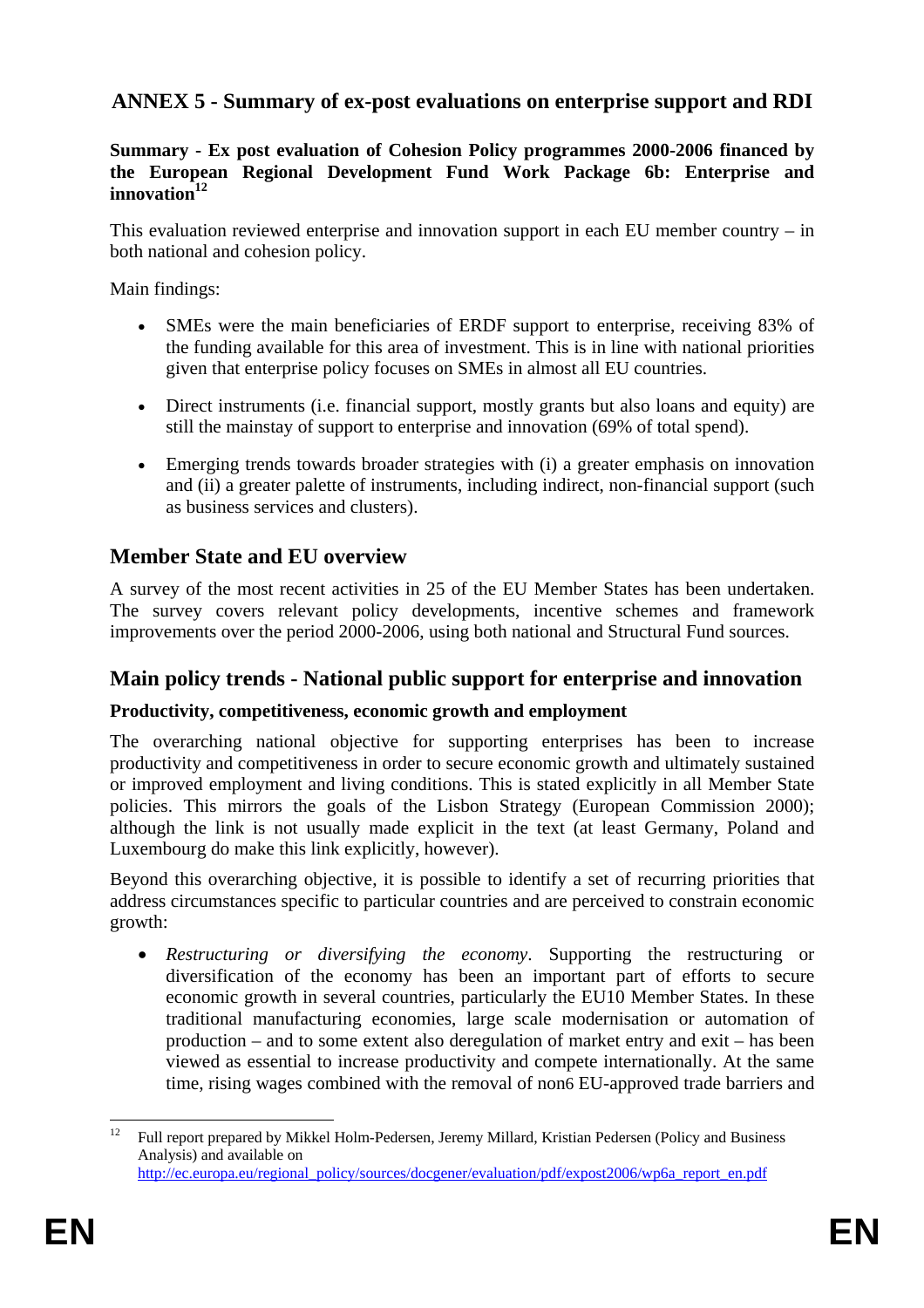state subsidies have reduced their competitive edge compared to other low-cost manufacturing countries, leading to efforts to gradually shift production towards higher value-added and/or more knowledge-intensive products and services. For instance, the Czech Republic has increasingly supported investments in 'new' creative sectors such as marketing, design and consultancy, whilst Ireland has made conscious efforts to develop capabilities within ICT, biotechnology, pharmaceuticals and health care. Similarly, Malta has targeted ICT and Estonia biomedicine and materials technology. Government interventions are justified by leading and easing structural adjustments that might otherwise be slow and damaging, or may not happen at all because of lack of information or available resources. Other countries with notable policy aims related to economic restructuring or diversification include Cyprus, Greece, Hungary, Latvia, Slovakia, and Slovenia.

- *Encouraging innovation*. Supporting innovation and R&D processes and linkages has also been an important part of efforts to secure economic growth in many countries, especially among the EU15 Member States. Here productivity and labour costs already tend to be high and their catch-up potential is relatively low, so continually introducing new or improved products and processes is viewed as one of only a few means of allowing firms to remain competitive. Innovation allows firms to cover rising costs of production through higher prices or lower production costs through applying cutting-edge processes. While the establishment of basic research infrastructure was often the first priority, increasing emphasis has been placed on applied science and commercialisation potential in order to make more efficient the link between invention and profitable application. This shift in focus, for instance, is evident in Belgium, Finland, France, the Netherlands, Portugal, Sweden and the UK, as well as in Estonia (arguably one of the more advanced EU10 economies scoring high on the Lisbon Scorecard). This shift has coincided with greater focus on innovation and R&D in many other countries, including Austria, Denmark, Germany, Greece, Italy, Latvia, Luxembourg, Malta and Slovenia. It is also reflected in the renewed focus of the Lisbon Strategy following the mid-term review in 2004-2005 (European Council, 2005). The rationale for government intervention in innovation is to support high risk activities that might not otherwise happen because of the uncertain returns to individual firms.
- *Avoiding dual economies*. For a few countries, efforts to secure economic growth have involved not only increasing output in one part of the economy, but ensuring prosperity throughout the economy through effective backward and forward linkages. In Ireland, for instance, a major challenge has been to reap the benefits from supporting high-tech, high value-added industries dominated by foreign ownership, whilst preventing an income gap opening up with the surrounding lowtech, low productivity industries largely in domestic ownership. Likewise, Hungary and Malta have been conscious about embedding as well as strengthening foreign owned companies by developing supplier relations or even demanding partial re-investment of profits within national borders.
- *Achieving balanced growth*. Another economic objective has been to achieve at least some degree of balanced growth across regions in order to reduce regional disparities. This has been particularly prominent in countries with significant inequalities in income across regions, such as the Czech Republic (urban/rural), Finland (urban/rural), Germany (east/west), Greece (urban/rural), Italy (north/south), Poland (urban/rural) and Sweden (urban/rural). However, even relatively balanced countries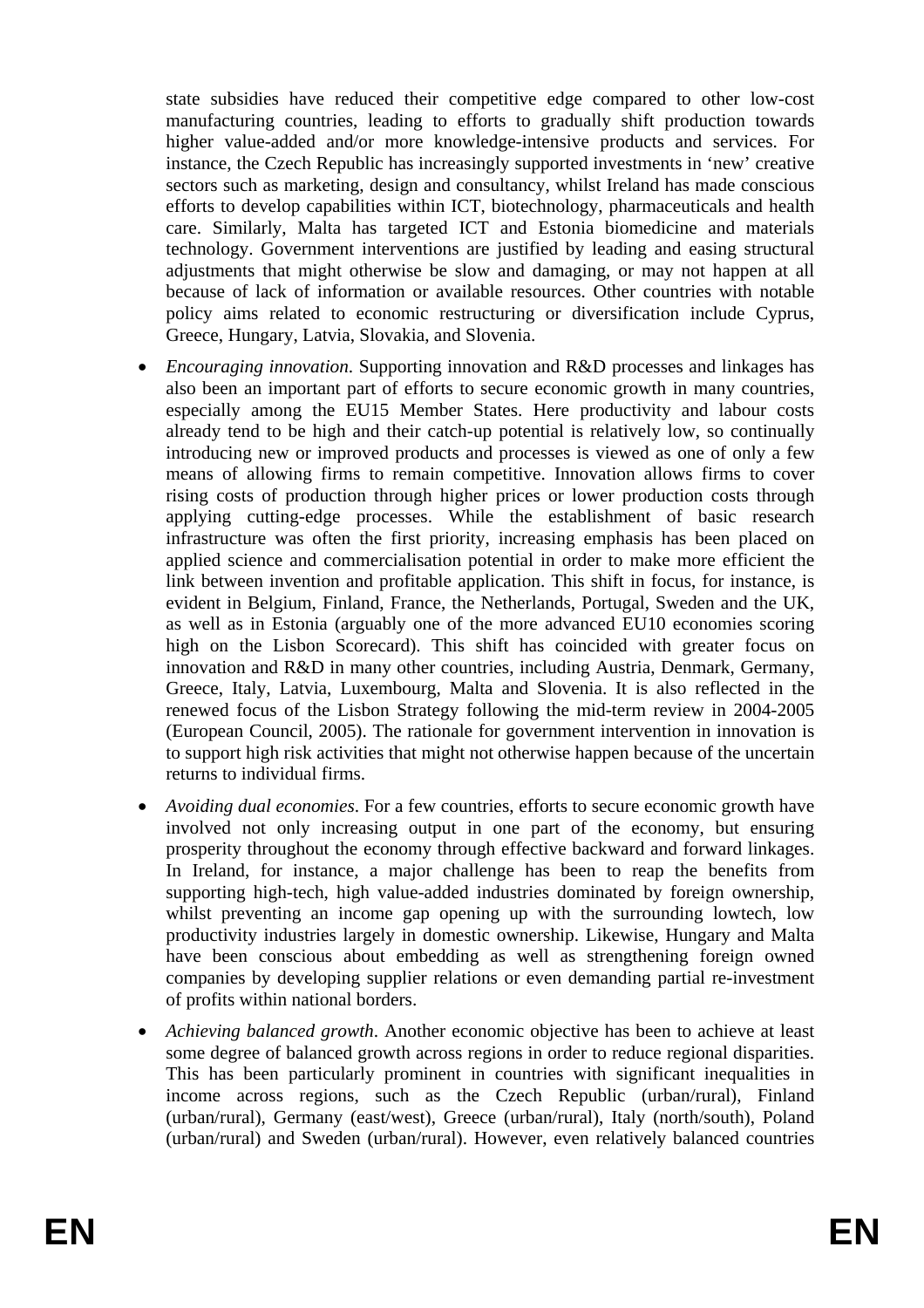such as Denmark have had a regional focus on enterprise and innovation within their national support policies.

### **SMEs and entrepreneurship**

Practically all Member States focus on SMEs in their national support to enterprise and innovation. This reflects the fact that SMEs are widely viewed as the economic bedrock of the national economy in that they constitute the vast majority of enterprises and provide a significant share of jobs. SMEs are also considered to be a key driver of economic growth by leading innovation and the creation of new jobs in emerging sectors. This perception of the importance of SMEs is most apparent among the EU15 Member States, with a particular focus on supporting entrepreneurship and start-ups within the SME group. SMEs and entrepreneurs/start-ups are also viewed as most in need of assistance given their limited internal resources and perceived vulnerability to external competition. Thus, supporting SMEs and start-ups in acquiring vital equipment or knowledge offers a potentially higher return on invested public funds than support for larger enterprises. However, large enterprises also receive support in many Member States, especially in large countries such as France, Germany, Italy, Poland, and the UK, as well as in some of the EU10 Member States more reliant on heavy industry, such as Slovakia.

#### **Sector-neutral support**

In terms of targeting particular economic sectors for support, *most Member States have a neutral, i.e. non-sectoral approach*. As mentioned above, however, some Member States have set aside specific funds to encourage activities within selected high value-added and/or knowledge-intensive sectors, such as ICT, biomedicine, and design. In addition, several Member States (as described in the following section) have promoted cluster formation and development within particular sectors. These sectors have not been entirely predefined by national policy, but also in accordance with regional strengths and/or enterprise feedback during implementation. Otherwise, the trend is for only very broad sectoral distinctions to be made, such as special support for R&D-intensive sectors in Estonia, Finland, France, Ireland and Latvia or for export-oriented sectors in Finland, Germany and Malta.

#### **Main instruments used**

#### **The EU10 and EU15 Member States**

A wide variety of instruments have been employed to meet national policy objectives. The use of investment grants and advisory services (either through subsidising private agencies or providing public services) have been pervasive. In addition, support for enterprise has ranged from tax incentives and loan funds to networks centred on shared business interests. Support for innovation has ranged from promoting cooperation between research institutions and businesses to providing equity capital for the development of profitable ideas. Administrative burden reductions, cluster initiatives, science parks and research centres to foster innovation are also popular.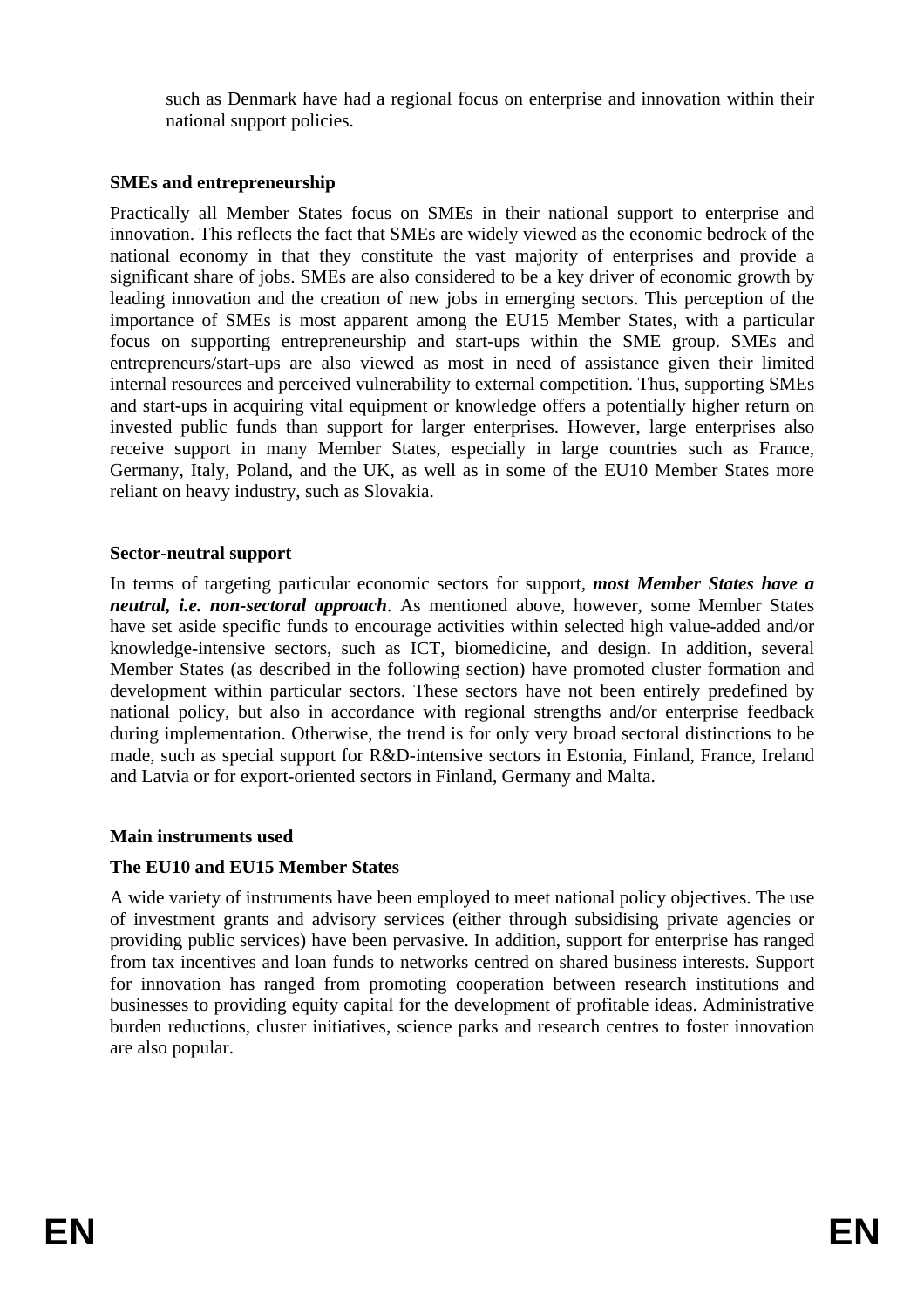

**Frequency of support instruments across surveyed Member States**

The figure masks some unevenness in the use of different instruments between the EU10 and EU15 Member States. Beyond similar use of the most common types of support, the EU15 seem to be rather more active overall, especially on innovation. However, the EU10 are considerably more active on three policy instruments: foreign direct investment (FDI), industrial parks/zones and enterprise incubators.

Thus, the use of instruments mirrors the general difference between Member States described above when considering the policy priorities for promoting economic growth. That is, the tendency towards a greater focus on encouraging innovation within the EU15 compared to a greater focus on restructuring and diversifying the economy within the EU10 (both of which may be assisted through the attraction of FDI).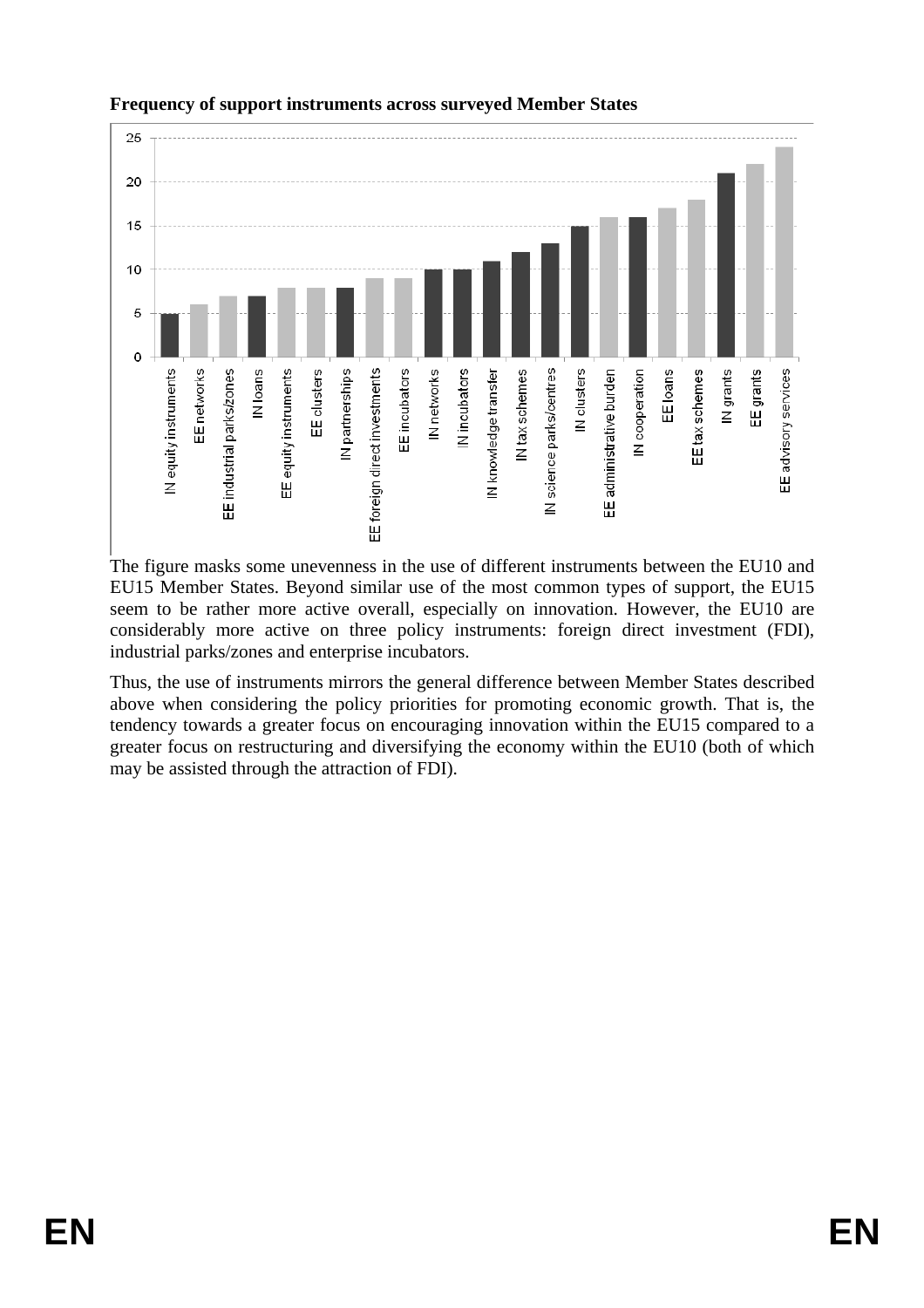

# **Country use of support instruments within EU10 and EU15 Member States**

### **Cluster analysis cuts across the simple EU15 – EU10 dichotomy**

Dividing the surveyed Member States into EU15 and EU10 is instructive, but does not capture the diversity of approaches for supporting the enterprise and innovation themes, and whether particular instruments tend to go together. For example, Figure 2 says nothing about how attracting FDI relates to other instruments such as industrial parks/zones and cluster initiatives. Using cluster analysis suggests that it is possible to distinguish three relatively stable groups of countries which exhibit more similarities than dissimilarities in their use of different instruments:

- Cluster 1 restructuring and/or diversifying countries: characterised by the combination of FDI, industrial parks/zones and incubators on the enterprise side, and cluster initiatives on the innovation side together with little emphasis on networks and knowledge transfer.
	- At its core this cluster consists of the Czech Republic, Greece, Hungary, Malta, Slovakia and Slovenia, all of which have a priority to restructure and/or diversify the economy. These countries have consciously used FDI to offset weak industrial bases and limited national financial resources in efforts to accomplish rapid economic transformations. Further, the establishment of industrial parks/zones with modern business facilities and services can be seen, at least in part, as a continuation of this policy by catering specifically to international firms looking for places to locate production facilities (besides providing a natural setup for enterprise incubators). In addition, the relative prevalence of cluster initiatives within this grouping can in large part be seen as a reflection of the previously described priorities to lead production towards higher value-added and/or more knowledge-intensive sectors.
	- Cluster 1 also includes sub-cluster 1.2 covering Estonia, Italy, Luxembourg and Latvia. It is similar to sub-cluster 1.1 but tends to have slightly more emphasis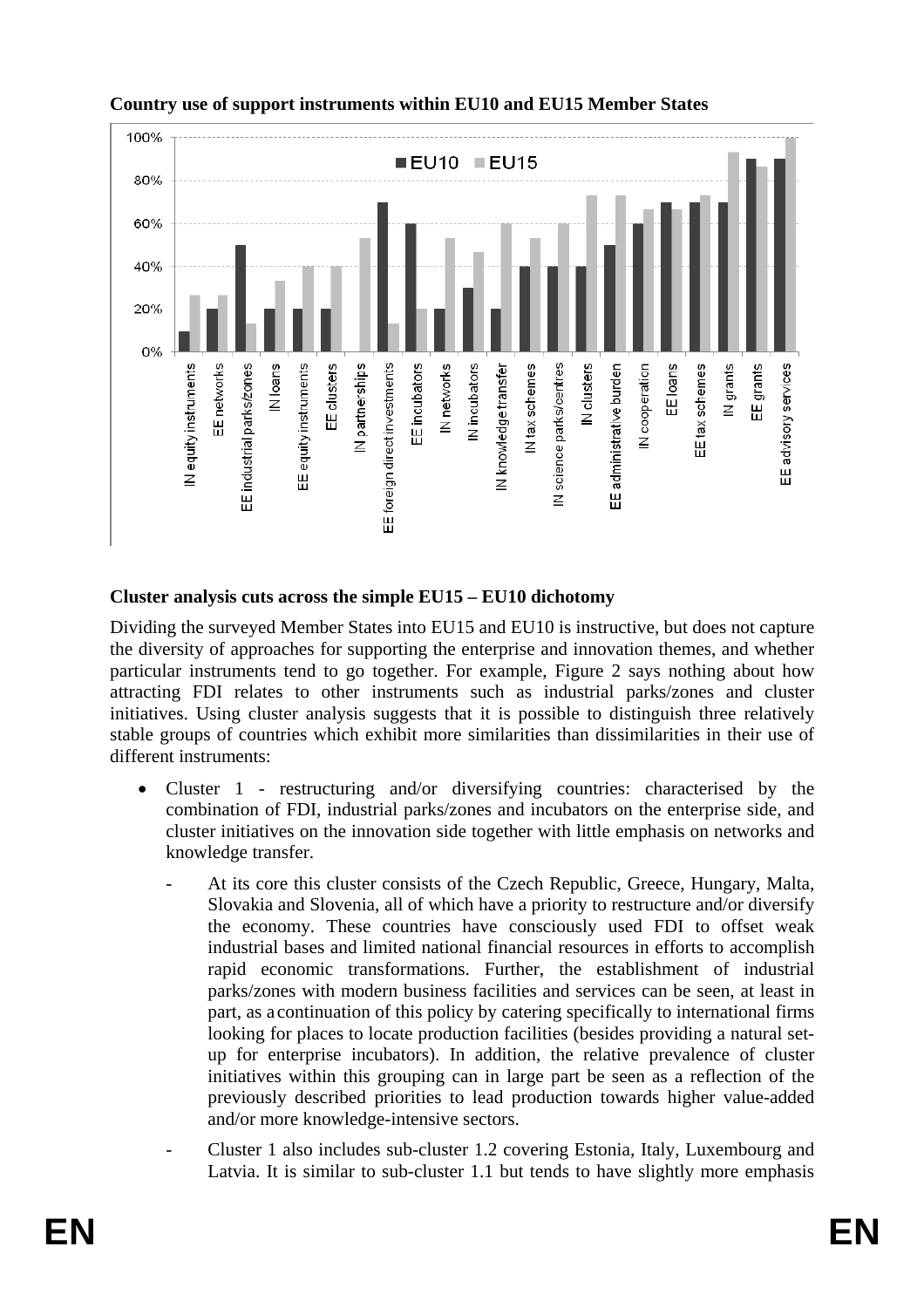on innovation and R&D – in particular on partnerships, science parks and research centres – and is less focused on the attraction of FDI. Compared to subcluster 1.1, these countries have less in common and shift towards the middle cluster (cluster 3 below) when certain cluster sortings and algorithms are used (this is particularly the case for Italy). They cohere as a sub-cluster partly because of their non-use of particular instruments, especially knowledge transfer. This can be explained to some extent by the small number of instruments used within these four countries. It is noteworthy that two of these countries, Estonia and Latvia, also have explicit policy priorities related to the restructuring and/or diversification of the economy, and that Italy arguably faces similar issues in its Southern regions.

- Cluster 2 innovation and R&D-intensive countries: characterised both by administrative burden reductions and cluster promotion initiatives on the enterprise side, and a broad palette of instruments featuring networks and knowledge transfer on the innovation side.
	- At the core of Cluster 2 are Finland, France, the Netherlands and Sweden (subcluster 2.1), all with strong encouragement of innovation, particularly within sectors of economic strength such as flowers and high-tech systems and materials in the Netherlands. These countries have funnelled vast resources into building integrated business networks and partnerships around internationally competitive research centres, whilst also ensuring incubator spaces and seed capital for potential spin-offs at the lower end of the eco-system. Known in France as 'poles of excellence', such networks and partnerships form the spearhead of innovation clusters, extending to the build-up of supplier linkages on the enterprise side as well.
	- Austria, Germany and Ireland form sub-cluster 2.2. They have adopted a very similar approach revolving around the initiation of networks and knowledge transfer, but are less focused on the identification of competitive research centres. Like sub-cluster 1.2, these countries and in particular Ireland will shift towards Cluster 3 under certain cluster sortings and algorithms. The apparent differences with sub-cluster 2.1 may just be a matter of time, as all three countries have taken steps to further the formation of innovation clusters.
- Cluster 3 intermediate countries: intermediate position between the restructuring/diversifying approaches of Cluster 1 and the innovation/R&D approaches of Cluster 2, albeit with more affinities to the latter than to the former. Characterised by the combination of access to loans (in addition to grants rather than instead of grants as has sometimes been the case within Cluster 1), tax incentives, and reductions of administrative burdens on the enterprise side, and a somewhat narrower range of instruments featuring the availability of loans and tax incentives and the promotion of cooperation on the innovation side.
	- It is difficult to distinguish a core of countries exemplifying the approach of Cluster 3. Denmark, Spain, Lithuania and Portugal (sub-cluster 3.1) have relied most on tax incentives and rule simplifications to support enterprise and innovation.
	- Belgium, Cyprus, Poland and the UK (sub-cluster 3.2) have supplemented this with more formalised structures for innovative start-ups through science parks and research centres providing incubator services, and for knowledge transfer by creating networks.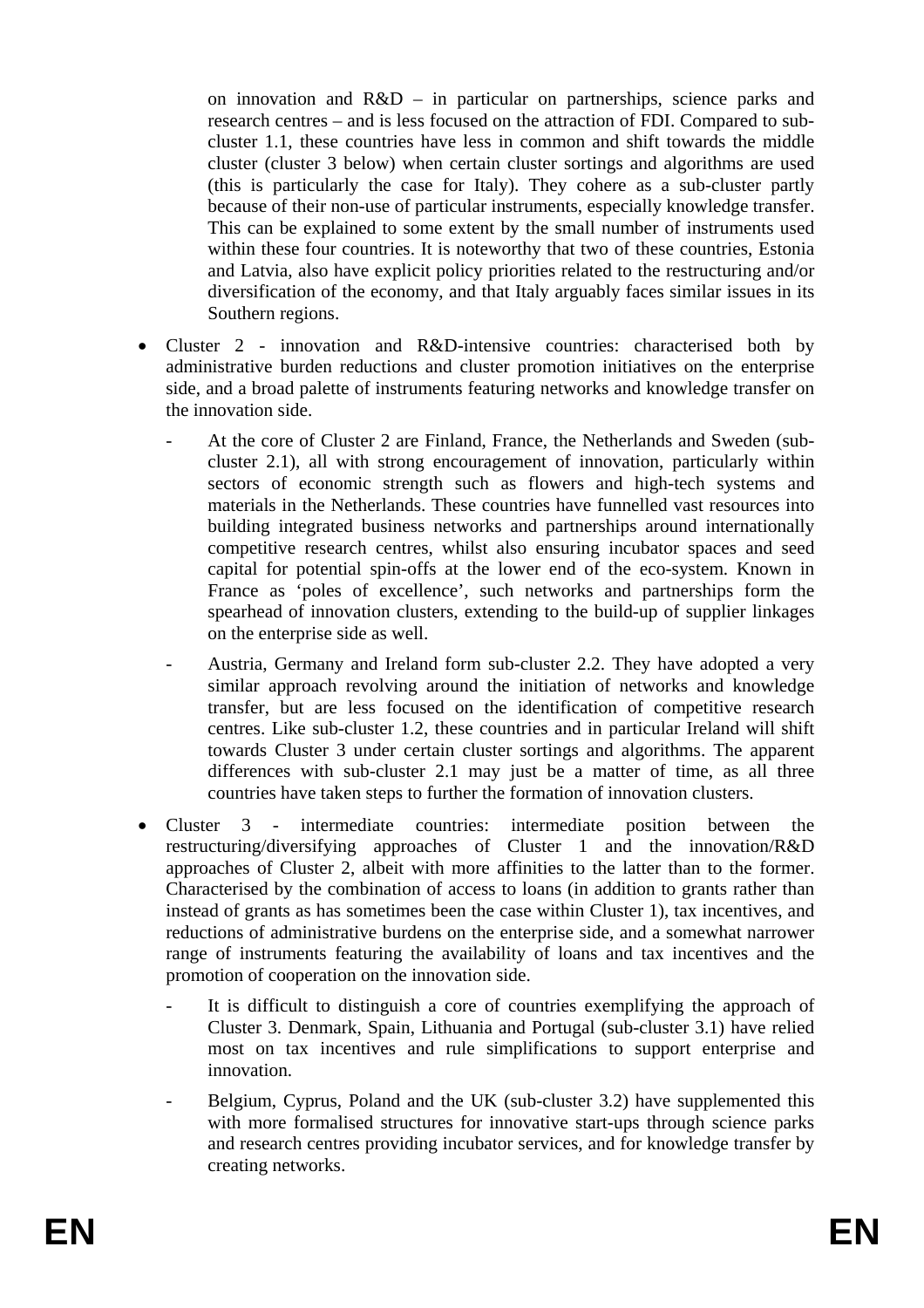The differences between Clusters 1, 2 and 3 may reflect separate stages in the changing focus of countries over time, moving from a strongly enterprise environment-oriented approach in Cluster 1 to a more innovation and R&D-intensive approach in Cluster 2 involving increasingly targeted and more integrated knowledge transfer and entrepreneurship support channels. Cluster 3 may be along the continuum from Cluster 1 to Cluster 2, depending on national economic circumstances and traditions for enterprise support.

# **ERDF support to enterprise and innovation**

Turning now to ERDF support for the enterprise and innovation themes, this section starts by considering the main policy trends in using ERDF funds, before proceeding to characterise the types of instruments used as evidenced by available expenditure data.

# **Supporting large enterprises, SMEs and innovation and R&D**

In line with the focus of national policies on supporting SMEs, ERDF support has also been predominantly directed at SMEs. They received 62% of all funding during the period 2000 to 2006 and as much as 73% of allocated funds in Objective 2 regions within the EU15 Member States by the end of period. Of the remaining funds, 13% have been provided to large enterprises and 25% have been assigned to innovation and R&D without a clear demarcation of end recipients. The shares vary significantly by region and over time.



**Distribution of ERDF support for large enterprises, SMEs and innovation and R&D**

Large enterprises have received approximately 10% more ERDF support within EU15 Objective 1 regions than within EU15 Objective 2 regions. While the overall shares of support for innovation and R&D are relatively equal, they have been increasing slightly over the period within EU15 Objective 1 regions, but decreasing significantly within the EU15 Objective 2 regions, concomitant with more support allocated to SMEs. Following a brief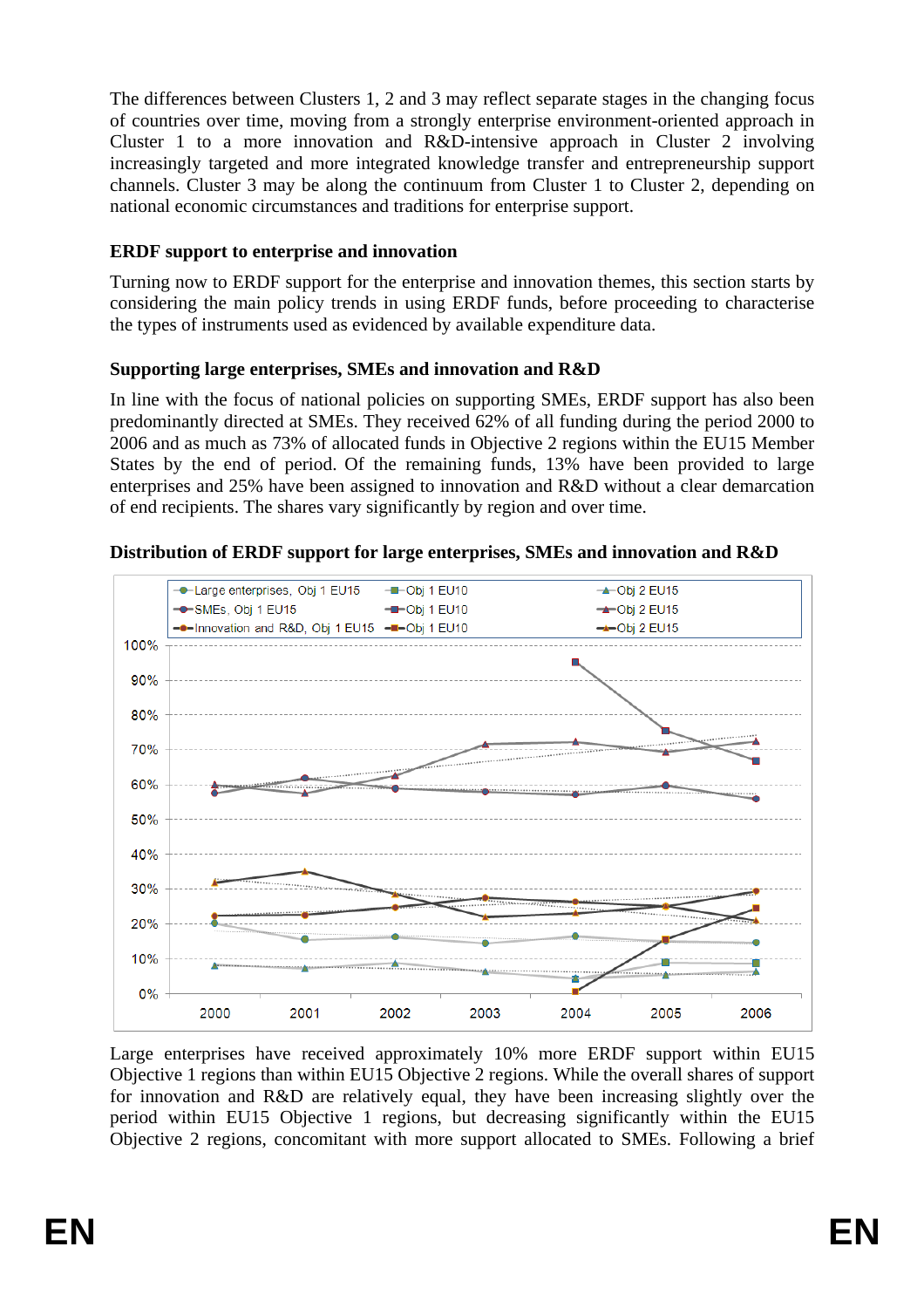start-up phase, the distribution of ERDF support within EU10 Objective 1 regions has moved into line with EU15 expenditure patterns.

The reasons for the differences between EU15 Objective 1 and 2 regions are not clear. The declining support for innovation within Objective 2 regions is surprising considering the increased national and European emphasis on innovation as a route to prosperity. The declining shares are not simply an artefact of more rapidly increasing expenditures on SMEs or large enterprises as evidenced by the expenditure series in Figure 4, which shows generally decreasing funding from 2003-2004 onwards within the EU15. Note too the relatively small amounts of support for EU10 Objective 1 regions, which themselves dwarf support for EU10 Objective 2 regions amounting to approximately €6m altogether between 2004 and 2006.



**ERDF support for large enterprises, SMEs and innovation and R&D in €m**

At the country level, ERDF support for SMEs is also dominant. Only two countries spent less than 40% of their European funding on SMEs. Figure 5 shows that SMEs received more support than anything else in all countries except Ireland and Luxembourg. Here innovation was the priority for ERDF funds (allocated 71% and 92% of total expenditures respectively).

No apparent patterns exist with regard to Member State status or association with the different clusters identified above. This may be because Member States have considerable discretion in allocating the funds, and some of them deliberately concentrate ERDF funds on a limited number of themes, and use their own resources for other policy priorities.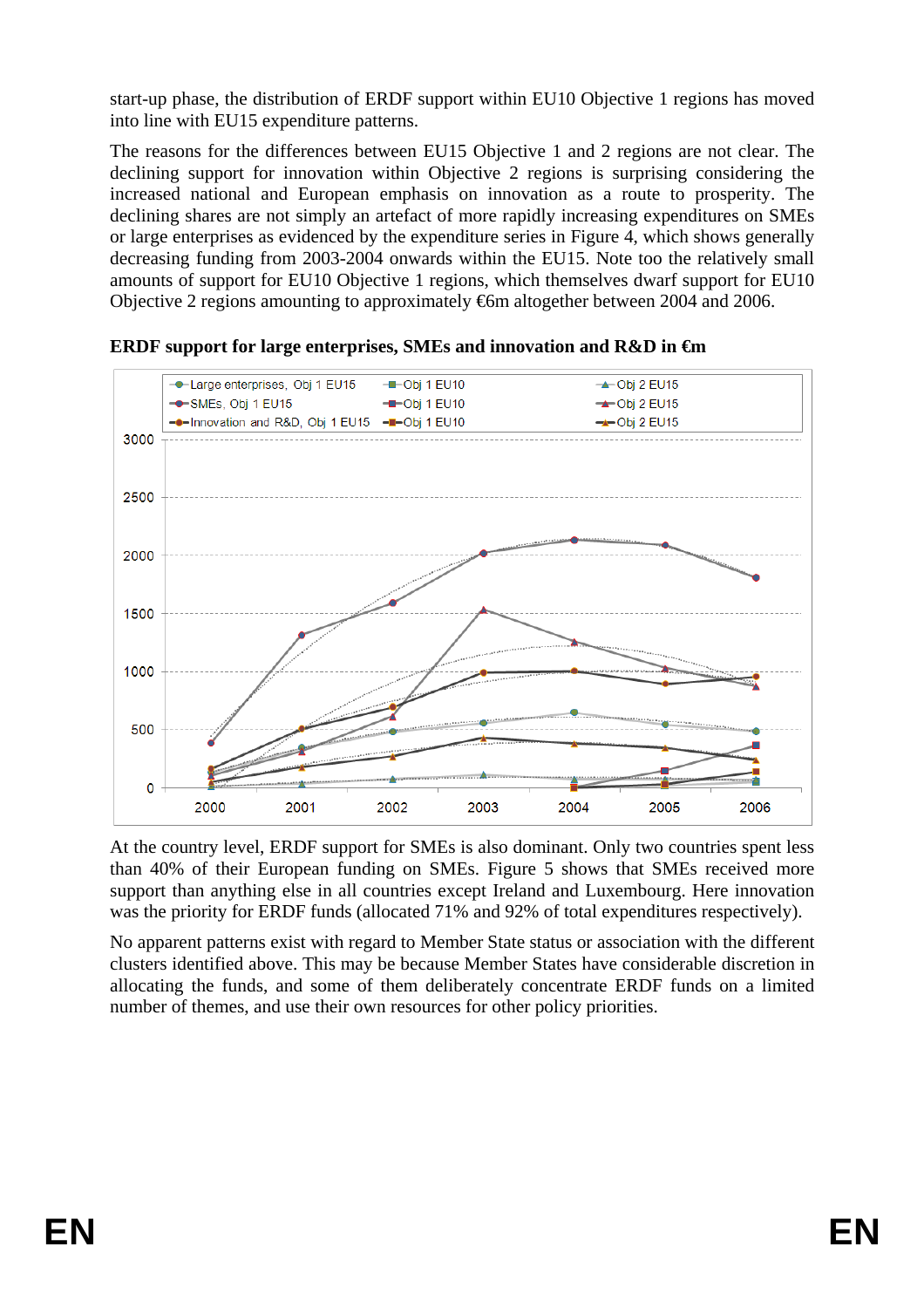

### **Distribution of ERDF support for large enterprises, SMEs and innovation and R&D**

# **2.2.1 Main instruments used**

# **Support for enterprise**

By far the largest share of ERDF support for enterprise has been used for investment in physical capital such as acquisition of plant and equipment. 80% of all support for SMEs and large enterprises in Objective 1 regions within the EU15, and 50% of all support in Objective 2 regions, went for this purpose in the first year, probably due in part to the relatively quick set-up of financial support schemes. The shares stabilised by the middle of the period at around 60% and 30-40% respectively. These levels have been matched in Objective 1 regions within the EU10 since 2004. The level of support for advisory services and shared business services has been lower, receiving about 10% each within EU15 Objective 1 regions, and 20- 25% each within EU15 Objective 2 regions. These differences between Objective 1 and 2 regions in their allocation of ERDF support are indicative of the persistent need for modernization of production facilities, especially within Objective 1 regions. It seems to replicate at the regional level the same divergence in focus noted above at the national level between restructuring and diversifying and encouraging innovation.

# **Support for innovation and R&D**

ERDF funds for innovation and R&D have been equally split between (i) research projects based in universities and research institutes, (ii) innovation measures such as knowledge and technology transfer, and (iii) RTDI (Research, Technological Development, and Innovation) infrastructure such as buildings, labs and incubators. Figure 7 shows that the balance has shifted over time, however, from research projects to innovation measures. Thus, by 2006 less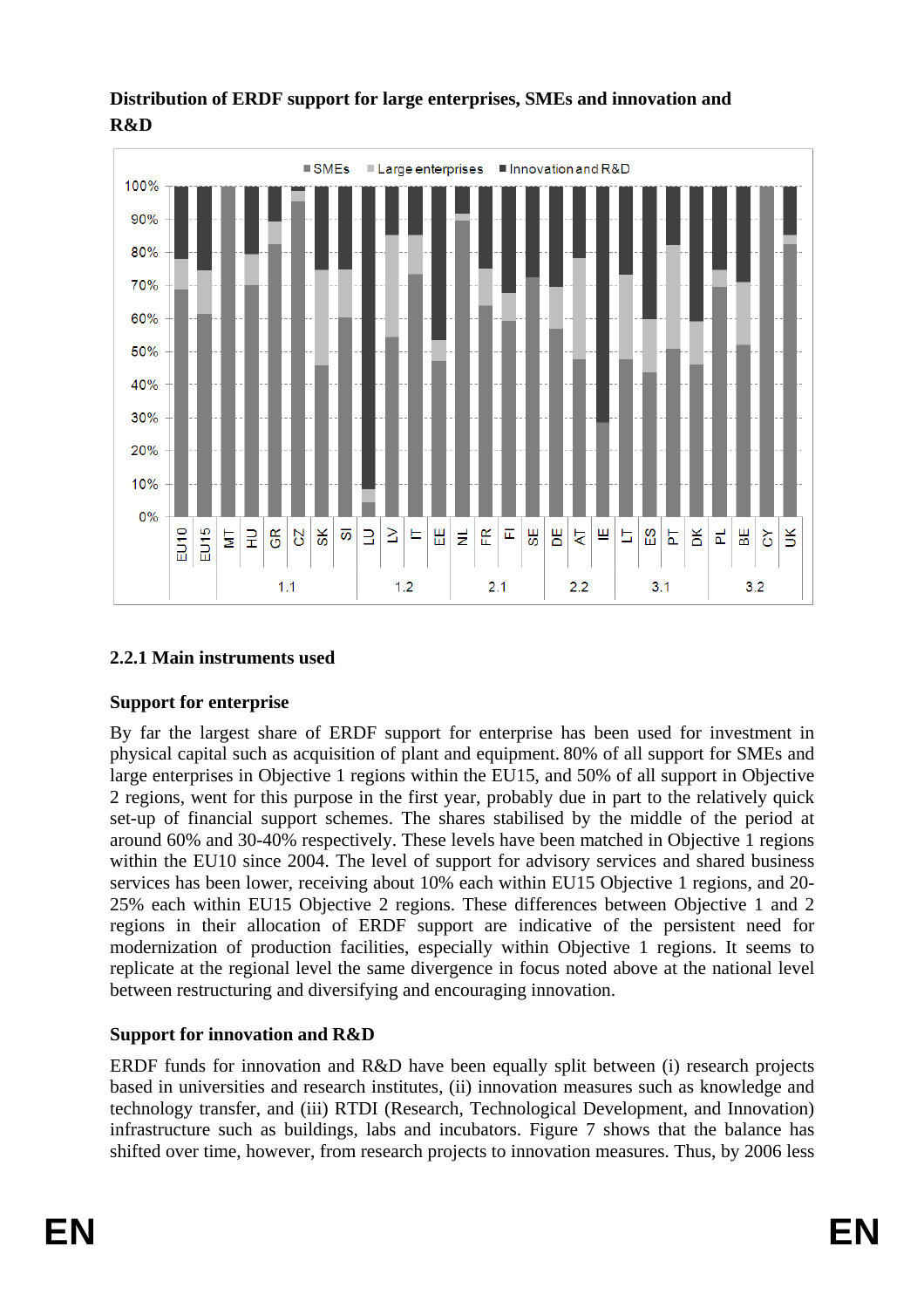than 25% was spend on research projects within either type of region in the EU15. Comparing EU15 Objective 1 and 2 regions meanwhile, a somewhat lower share was allocated to innovation measures and a slightly higher share was allocated to RTDI infrastructure within Objective 1 regions than within Objective 2 regions. Notably, this pattern is even more pronounced within the Objective 1 regions of the EU10, spending more than 60% alone on RTDI infrastructure in 2006, once expenditures started flowing (the initial distribution in 2004 should be disregarded due to the negligible amount of expenditure involved).

The declining shares allocated to research projects might at least in part reflect the relatively quick set-up of financial support schemes compared to the longer processes involved in planning and implementing networking initiatives or large-scale infrastructure projects. In this regard, the developments are similar to the initially declining shares in investment in physical capital evidenced above. However, it is notable here too that the change in funding patterns would seem to fit convincingly with the increased focus on knowledge transfer as well – especially considering that most lagging regions in the EU10's have continued to emphasize basic infrastructure over innovation measures.

# **Indirect versus direct support**

An important overall trend in ERDF support for enterprise and innovation is the increasing use of indirect instruments. Sorting the expenditure categories according to whether they mainly involve financial mechanisms or non-pecuniary benefits,8 it is evident that the relative size of the latter has been growing throughout the period in both EU15 Objective 1 and Objective 2 regions (Figure 8). The figure also shows how funding for indirect instruments generally is more common within EU15 Objective 2 regions than within EU15 Objective 1 regions. The shares for indirect instruments are lowest within the EU10 Objective 1 regions, reflecting their need for investment in modern production facilities and infrastructure.

Here again, it is possible to observe the change in focus along the continuum from restructuring and diversifying to encouraging innovation, as these differences in the use of indirect and direct instruments also emerge across countries associated with the previously defined country clusters. Figure 9 shows that the countries within sub-clusters 1.1 and 1.2 respectively have applied 24% and 22% of ERDF funds to indirect instruments; sub-clusters 2.1 and 2.2 have applied 31% and 39%, and sub-clusters 3.1 and 3.2 around 30% and 48% of ERDF funds through such channels. These data show a close relationship between expenditures through indirect measures and a focus on innovation, even before adjusting any averages inflated by the very high shares in Slovakia, Estonia and Portugal.

#### **Overview of instruments used**

Moving a step beyond expenditure categories, Table 4 presents an overview of the types of instrument actually implemented within each Member State using ERDF funds. This has been generated by scanning all Member State notes for the use of different instruments and consulting the individual country experts for potential additional instruments. The resulting table comprises six types of instrument that use ERDF funds – evenly split between direct and indirect support. The table does not include tax incentives, which are not supported by ERDF.

- 1. Direct support financial support to the firm, i.e. individual firms receive support in the form of some kind of financial contribution:
	- 1.1. *non-repayable grants* (one-off payments with no further financial obligations)
	- 1.2. *repayable loans* (including 'financial engineering' for additional loan resources)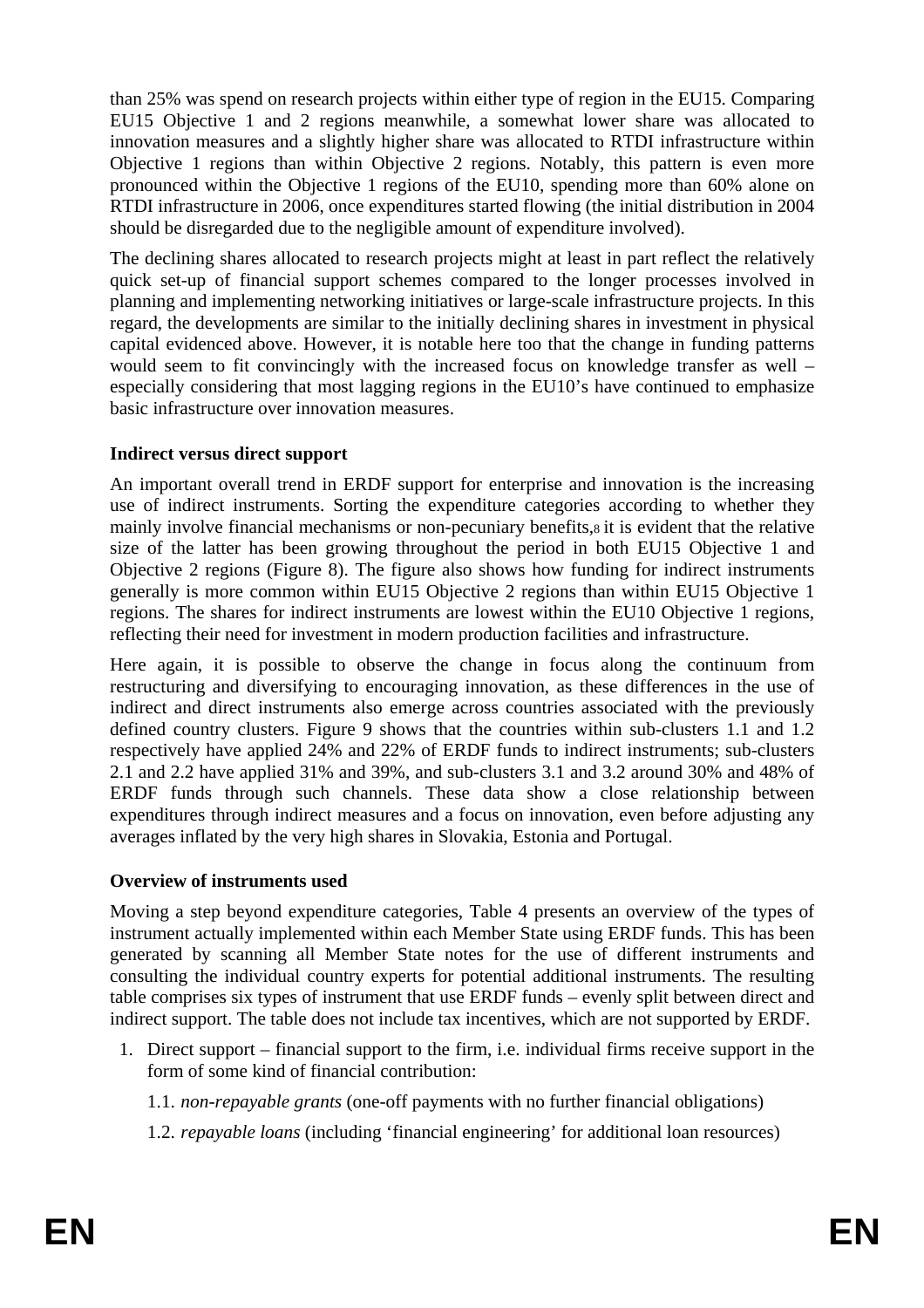- 1.3. *equity-based instruments* (i.e. acquiring a share in the capital value of the enterprise in return for an injection of investment).
- 2. Indirect support non-financial support to firms, i.e. access to collective or third party facilities which are provided for several firms:
	- 2.1. *services* providing information, management advice, consultancy, business, financial advice
	- 2.2. *intangible mechanisms* such as technology transfer, knowledge transfer, collaboration, participation in partnerships and networks (sometimes made available through regional innovation systems, clusters or poles of excellence)
	- 2.3. *tangible 'public goods'*, such as shared infrastructure and buildings, including business incubators (also sometimes made available through regional innovation systems, clusters or poles of excellence).

The use of grants and advisory services is almost ubiquitous, whereas the other four types of instrument are less widespread. Regarding direct support, five Member States (Hungary, Ireland, Luxembourg, Portugal and Slovakia) have relied exclusively on grants, whilst seven Member States (Belgium, Finland, Germany, Italy, the Netherlands, Poland and the UK) have used all three types of direct instruments. The use of multiple instruments is much more common in relation to indirect support, where all but three Member States (Belgium, Luxembourg, and Portugal) have implemented more than one instrument, and 13 Member States (Denmark, Estonia, Finland, Germany, Greece, Italy, the Netherlands, Poland, Slovakia, Spain, Sweden and the UK) have been relying on a combination of all three types.

At this level of detail it is more difficult to see country patterns. Yet it is notable that the prevalence of equity-based instruments and intangible mechanisms including networks and knowledge transfer are more prevalent among the EU15 (67% and 87% respectively of the EU15 have implemented these) than among the EU10 (where the corresponding figures are 33% and 56%). In contrast, the use of tangible 'public goods' is most prevalent among the EU10 (89% of these countries have implemented this type of instrument compared to 60% of the EU15). Moreover, all countries in sub-cluster 2.1 have used equity-based instruments and all countries in sub-clusters 2.1 and 2.2 have used intangible mechanisms as the only clusters to be so characterised. The frequency with which each type of instrument is used across the two Member State groups and three cluster families**.**

# **2.3 Typology of ERDF funded support instruments for enterprise and innovation**

ERDF expenditures allocated on FOI codes (figures 8, 9 and 10) provides a concrete quantitative indication of what substantial uses ERDF funding has been applied to. Further analysis of these figures shows that almost 90% of this expenditure can be allocated to a twoby-two matrix distinguishing spending on enterprise from spending on innovation, and spending on direct instruments from spending on indirect instruments. Table 7 provides an overview of this four cell matrix, with the addition of relevant component details where these are available. Note that while the Structural Fund FOI codes may not be the way all Member States classify their own or even Structural Fund interventions in relation to enterprise and innovation, all Member States nevertheless are required to either use these categories or show how their own categories link to them when reporting, making the FOI codes a consistent basis for comparisons.10 Consequently, this typology is not an artificial construction imposed on projects, but rather reflects a classification that Member States have applied themselves.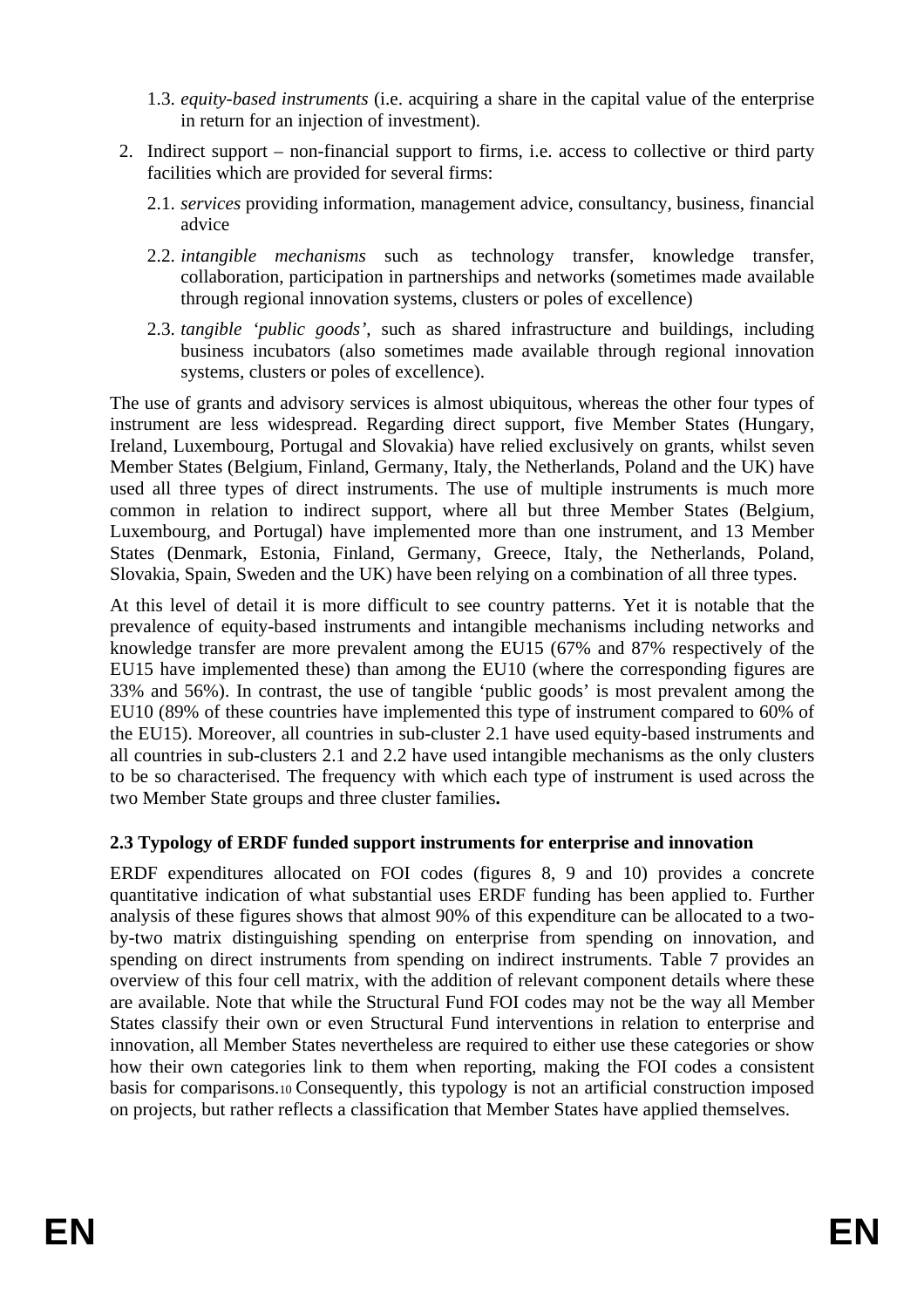Referring to Table 7, it can be seen that:

- almost three quarters of all expenditure was aimed at enterprise.
- almost 70% took the form of direct support.
- within the enterprise expenditure, only 16% was specifically aimed at large firms, almost all of which was support for investment in physical capital (plant, equipment, premises, etc.), with negligible amounts used for financial engineering and indirect support on services and networks. These are areas where large companies do not seem to need support. In contrast, the data for SMEs shows that almost one third was used for indirect support on services and networks. About half the SME funding for enterprise was devoted to direct physical capital investment, with 10% used for financial engineering and 5% for ICT services and applications.
- within the innovation category it is not possible to distinguish large and small firms. Here, almost two thirds was used for direct support, split

|                                                     | DIRECT SUPPORT                                                                                                                                                                                                                                                                                                                                                                                                                                                                                                                                                                                   |     | <b>INDIRECT SUPPORT</b>                                                                                                                                                                                                                                                                                                                                                                                    |     | Total               |
|-----------------------------------------------------|--------------------------------------------------------------------------------------------------------------------------------------------------------------------------------------------------------------------------------------------------------------------------------------------------------------------------------------------------------------------------------------------------------------------------------------------------------------------------------------------------------------------------------------------------------------------------------------------------|-----|------------------------------------------------------------------------------------------------------------------------------------------------------------------------------------------------------------------------------------------------------------------------------------------------------------------------------------------------------------------------------------------------------------|-----|---------------------|
| <b>ENTERPRISE</b><br><b>ENVIRON-</b><br><b>MENT</b> | 1) Large firms investment in physical<br>capital<br>Level 1:<br>· physical capital (FOI 151): 10%<br>· financial engineering for additional<br>loan resources (FOI 155): 1%<br>Level 2:<br>a) grants, b) loans c)<br>1.<br>equity<br>2) SMEs investment in physical<br>capital<br>Level 1:<br>· physical capital (FOI 161): 32%<br>· financial engineering for additional<br>loan resources (FOI 165): 6%<br>Level 2:<br>a) grants, b) loans, c) equity<br>3) SMEs investment in ICT<br>Level 1:<br>· ICT services & applications (FOI<br>324): 3%<br>Level 2:<br>a) grants, b) loans, c) equity | 52% | 4) Large firms access to<br>services<br>Level 1:<br>· business services<br>(FOI 153): 1%<br>Level 2:<br>d) services, e)<br>intangible mechanisms.<br>f) tangible public goods<br>5) SMEs access to<br>services<br>Level 1:<br>· business services<br>(FOI 163): 9%<br>· shared business<br>services (FOI 164):<br>11%<br>Level 2:<br>d) services, e)<br>intangible mechanisms,<br>f) tangible public goods | 21% | 73%                 |
| <b>INNOVATION</b><br><b>AND R&amp;D</b>             | 6) Investment in research projects<br>Level 1:<br>· Research projects (FOI 181): 8%<br>Level 2:<br>a) grants, b) loans, c) equity<br>17%<br>7) Investment in RTDI infrastructures<br>Level 1:<br>· RTDI infrastructure (FOI 183): 9%<br>Level 2:<br>a) grants, b) loans, c) equity                                                                                                                                                                                                                                                                                                               |     | 8) Technology transfer<br>and use of public goods<br>Level 1:<br>· Innovation & tech<br>transfers, networks,<br>10%<br>partnerships, etc.<br>(FOI 182): 10%<br>Level 2:<br>d) services, e)<br>intangible mechanisms,<br>f) tangible public goods                                                                                                                                                           |     | 27%                 |
| Total                                               | 69%                                                                                                                                                                                                                                                                                                                                                                                                                                                                                                                                                                                              |     | 31%                                                                                                                                                                                                                                                                                                                                                                                                        |     | 100%<br>(625, 801m) |

# **Typology of ERDF instruments**

Expenditure not allocated to 3-digit FOI codes are excluded as these cannot be differentiated between direct and indirect instruments. Total expenditure not so allocated was €2,594m. (9% of total)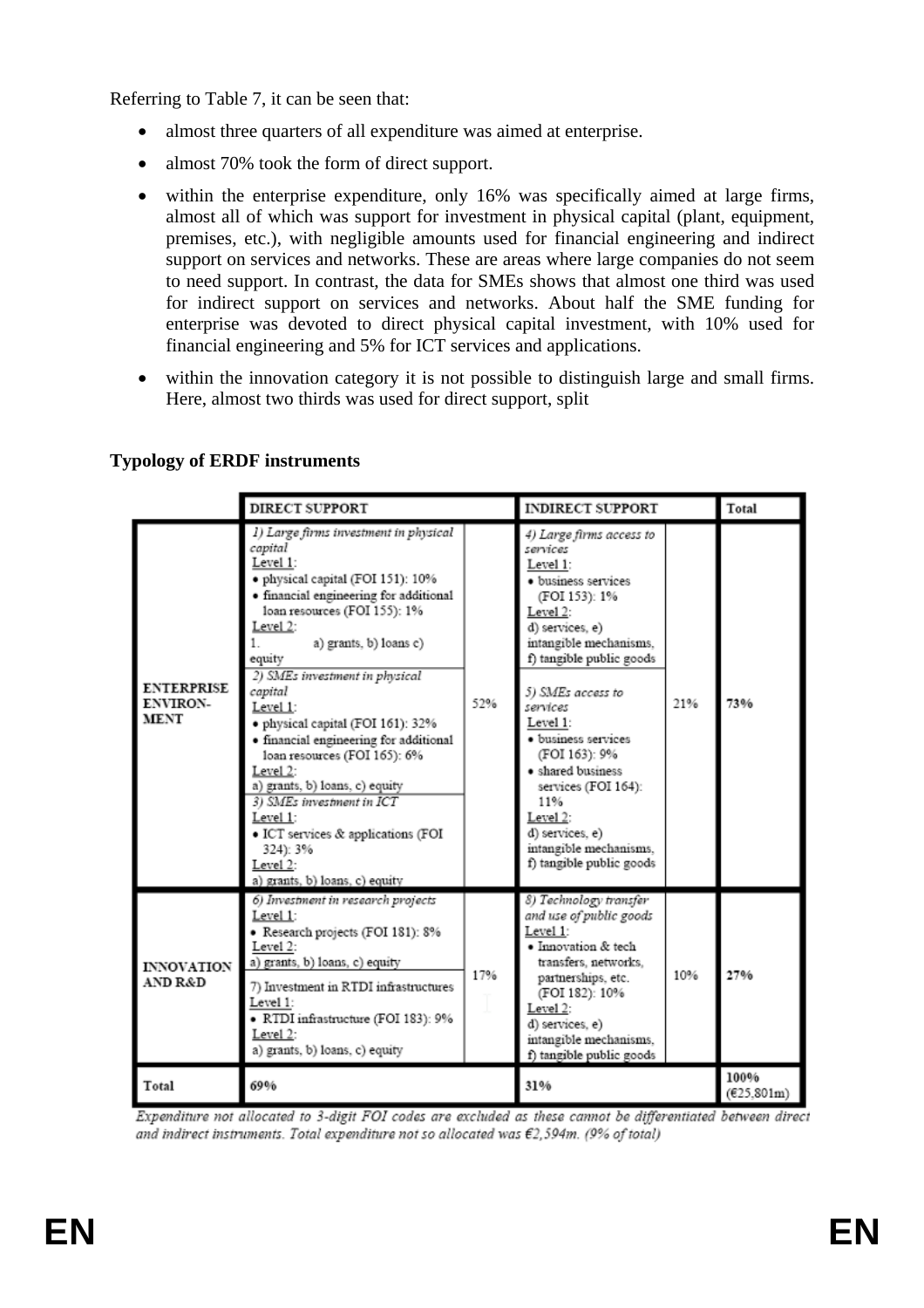The value of the typology in Table 7 is that it:

- has been derived inductively and thus directly reflects the application of ERDF funds over the period 2000 to 2006
- can be quantified at the first level, whilst second level types have been widely used by Member States
- directly reflects many of the evaluation questions in the study, including:
	- o the distinctions between direct versus indirect support, grants versus other direct support, SMEs versus large firms, long-term research (e.g. building research infrastructure) versus shorter-term technology transfer,
	- o building poles of excellence and clusters.

### **2.4 Conclusion**

This chapter has shown the wide range of policy instruments used to encourage the growth of enterprise and innovation across the EU25. Grants, loans and business advice are the most common tools and SMEs are the main targets of support. A broad distinction is apparent between:

- i. (regions and nations that are mainly seeking to catch up more advanced economies with an emphasis on the fundamentals (business infrastructure, advisory services and general financial support) without discriminating much between sectors, and
- ii. regions and nations that aim to be more innovative and closer to the leading-edge, using a wider range of policy instruments, including equity finance and various methods of producing and sharing new knowledge and information.

The theme of innovation has grown in importance over time, along with indirect (nonfinancial) forms of business support.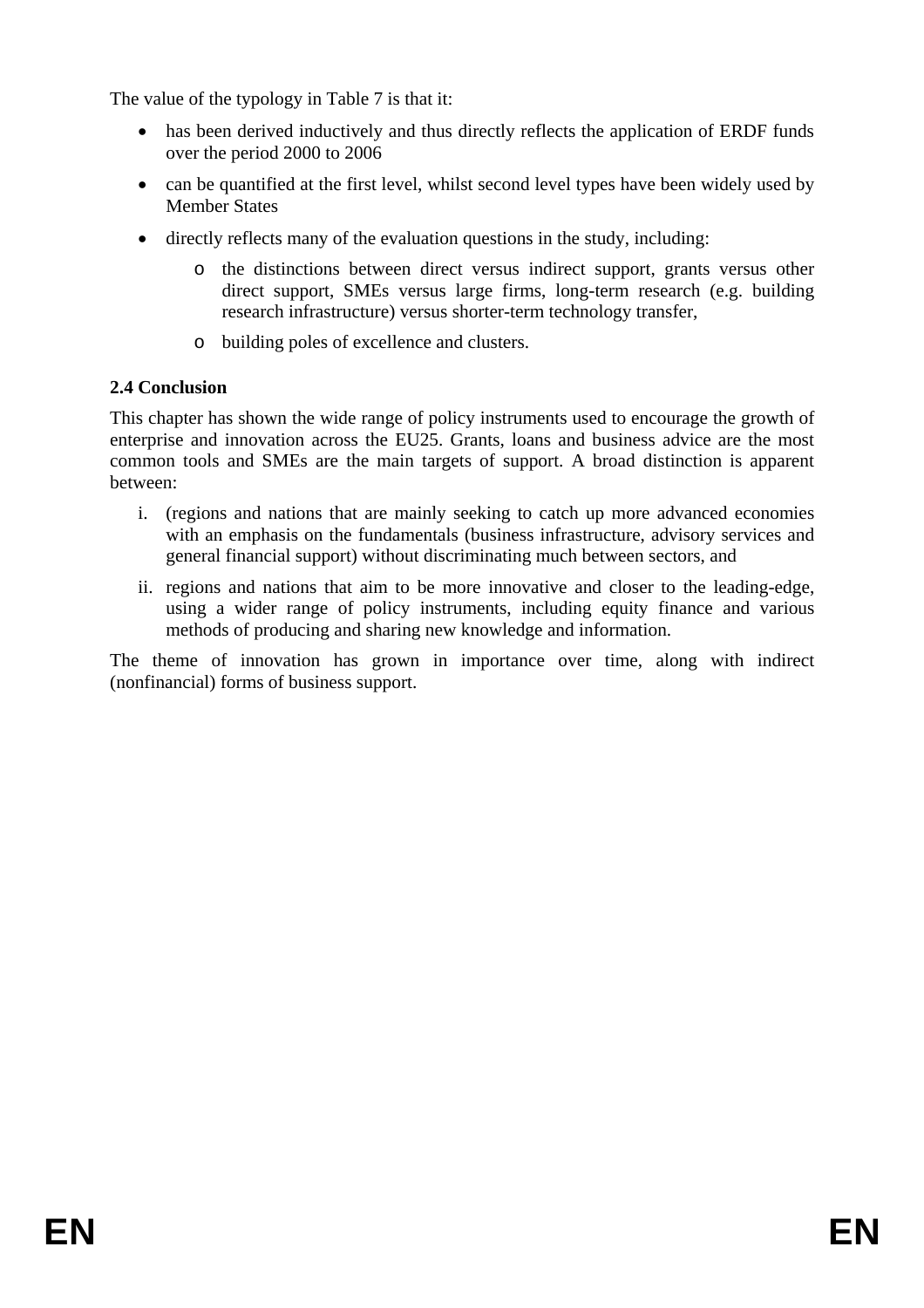#### **Summary - Ex post evaluation of Cohesion Policy programmes 2000-2006 financed by**  the European Regional Development Fund Work Package 6b: Enterprise Support<sup>13</sup>

This evaluation set out to measure the achievements of the programmes and assess the effectiveness of the different instruments.

#### **Main findings:**

- Support for enterprise contributed to the creation of a significant number of new jobs, increased production, and improved productivity. The 30 programmes assisted 800,000 enterprises, mainly SMEs, leading to 625,000 gross new jobs. An estimated 1 million gross jobs were created by cohesion policy enterprise measures in total.
- Monitoring needs to be improved. For example, the main intended effect of many instruments is greater productivity, but only 7 out of the 30 programmes collected data on this. Even for jobs created – an indicator planned by all the programmes – in 6 out of 30 cases figures were missing or judged unreliable. Programmes should determine which indicators most closely measure what they are trying to achieve and be consistent in collecting data.
- From the palette of instruments available (e.g. grants, venture capital, loans, business services), one size does not fit all. Some regions showed an over-reliance on grants, where other instruments would have been more appropriate. Conversely, some investments (e.g. start-ups or early R&D) are too risky for financial engineering.
- Policy makers should take a more proactive approach to implementation delays. This means enhancing administrative capacity to reduce unnecessary delay, but also accepting that some delay is inevitable and finding ways to manage this (eg getting an early start when setting up venture capital funds).

#### **Outputs and beneficiaries – enterprises supported**

The number of beneficiaries is generally measured as the number of enterprises benefiting from enterprise support. Most of the beneficiaries received indirect support, in particular support of low intensity. One example of such low intensity support is information to businesses (advice and support), where each recipient of information was counted as a beneficiary. Recipients of direct support were less numerous, but the financial support received by them can be expected to have larger impacts on their development, as they generally received support of higher intensity than beneficiaries of indirect support. It should however be noted that many beneficiaries receiving support from mixed measures may have benefited from the same support as the enterprises supported by direct instrument-only measures.

 $13$ <sup>13</sup> Full report prepared by Annegret Bötel, Benita Kidmose Rytz, Xavier le Den, Johan Harvard and Thomas Westergaard-Kabelmann (Ramboll) and available on [http://ec.europa.eu/regional\\_policy/sources/docgener/evaluation/pdf/expost2006/wp6b\\_final\\_report\\_en.pdf](http://ec.europa.eu/regional_policy/sources/docgener/evaluation/pdf/expost2006/wp6b_final_report_en.pdf)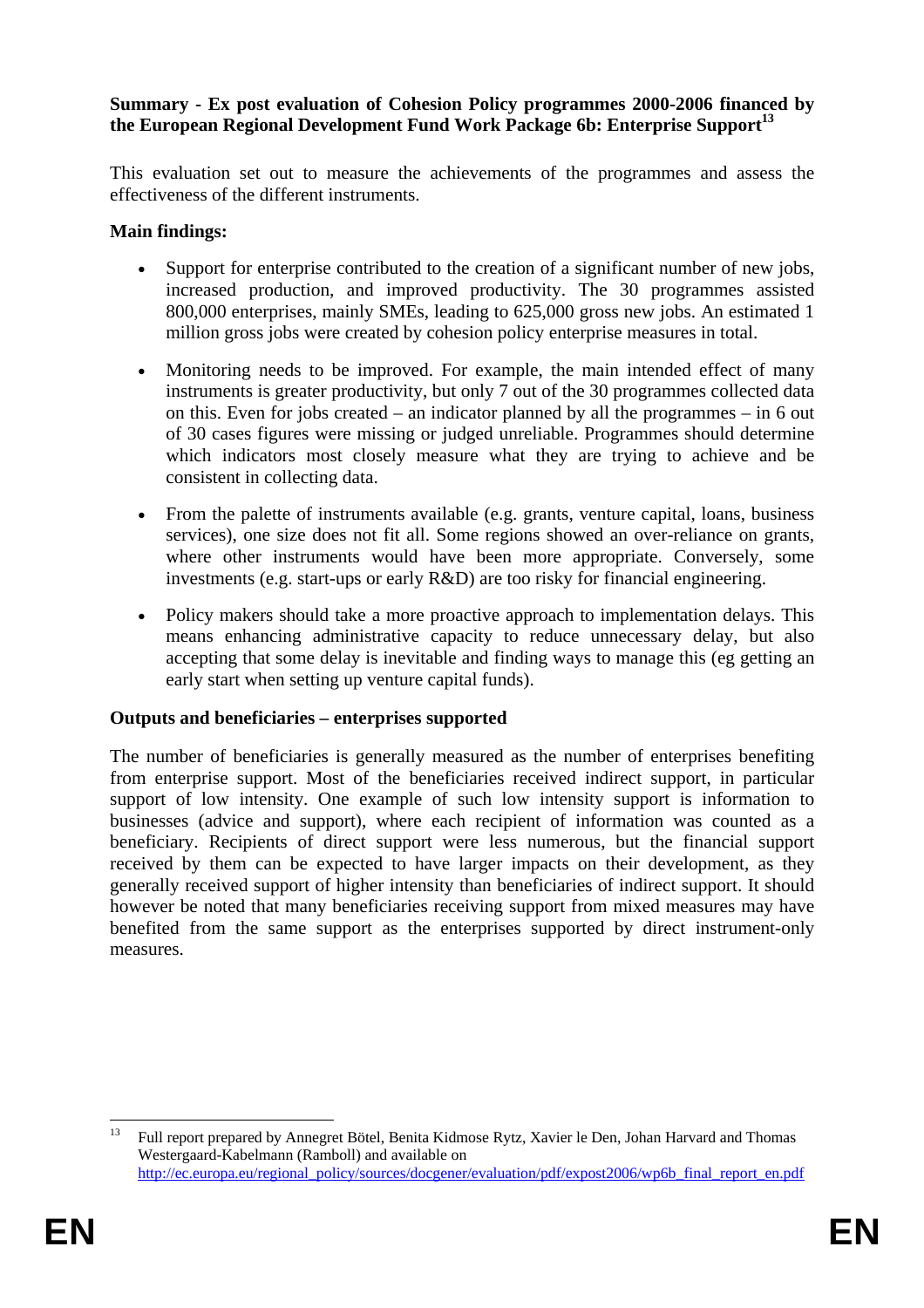| <b>Instrument</b><br>type                                                           | <b>Instrument</b>                           | <b>No. of enterprises supported</b><br>(number of measures) | % of total |  |  |
|-------------------------------------------------------------------------------------|---------------------------------------------|-------------------------------------------------------------|------------|--|--|
| <b>Direct</b>                                                                       | a) Non-repayable grants                     | 54,862 (30)                                                 | 7%         |  |  |
|                                                                                     | b) Repayable loans                          | 10,928 (7)                                                  | 1%         |  |  |
|                                                                                     | c) Equity-based instruments                 | 114(2)                                                      | 0%         |  |  |
|                                                                                     | Mixed instruments                           | 74,693 (15)                                                 | 9%         |  |  |
| <b>Direct Total</b>                                                                 |                                             | 140,597 (54)                                                | 17%        |  |  |
| <b>Indirect</b>                                                                     | d) Advice and support<br>e) Networking and  | 255,090 (15)                                                | 32%        |  |  |
|                                                                                     | clustering<br>f) Infrastructure, especially | 4,491 (4)                                                   | 1%         |  |  |
|                                                                                     | business incubators                         | 2,609(6)                                                    | 0%         |  |  |
|                                                                                     | Mixed instruments                           | 133,898 (12)                                                | 17%        |  |  |
| <b>Indirect Total</b>                                                               |                                             | 396,088 (37)                                                | 49%        |  |  |
| Mixed                                                                               | Mixed instruments                           | 267,112 (46)                                                | 33%        |  |  |
| <b>Mixed Total</b>                                                                  |                                             | 267,112 (46)                                                | 33%        |  |  |
| <b>Grand Total</b>                                                                  |                                             | 803,797 (137)                                               | 100%       |  |  |
| Source: Annual Implementation Penorts for 2008 or 2007 of the respective programmes |                                             |                                                             |            |  |  |

# **Number of beneficiaries per instrument and instrument type**

Note: The figures in parentheses indicate the number of measures which have reported on beneficiaries. The total number of measures studied in this review is 262, which means many measures did not present data or number of beneficiaries.

Detailed monitoring information on the beneficiaries is limited. However, it can be seen that:

- Out of the 137 measures that have reported on the number of beneficiaries (262) measures analysed in total), only 54 measures offered indicators distinguishing SMEs from the total number of beneficiaries. Based on these 54 measures, 98% (500,203 out of 512,242) of the beneficiaries were SMEs.
- Based on the area of intervention codes, measures targeting SMEs supported 81% of the beneficiaries (639,651), measures targeting both SMEs and large businesses supported 9% of the beneficiaries (66,710), and measures targeting large enterprises only supported 10% of the beneficiaries (79,883). According to this data, this means that SMEs accounted for 81% to 90% of the total beneficiaries.

Based on this information, it can be concluded that SMEs constituted the vast majority of the beneficiaries of enterprise support within the 30 studied programmes. The finding that the majority of beneficiaries were SMEs is in line with the share of expenditures that was provided to this business size group.

# **Results and impact**

Results and impacts were analysed in order to determine the programmes' achievements in terms of increased production, productivity and employment, as well as how these achievements compared with what they set out to achieve.

The review of achievements shows that the programmes have contributed to a significant number of new jobs, increased production and improved productivity. In total, the enterprise support measures within the studied programmes reportedly created more than 625,000 gross new jobs by spending close to €46 billion on the support of more than 800,000 enterprises, of which at least an estimated 80-90% were SMEs. In addition to the new jobs created, the seven UK programmes reporting on results in terms of increased production report having created about €15 billion in gross new turnover (£9,689 million) by spending only €7.5 billion.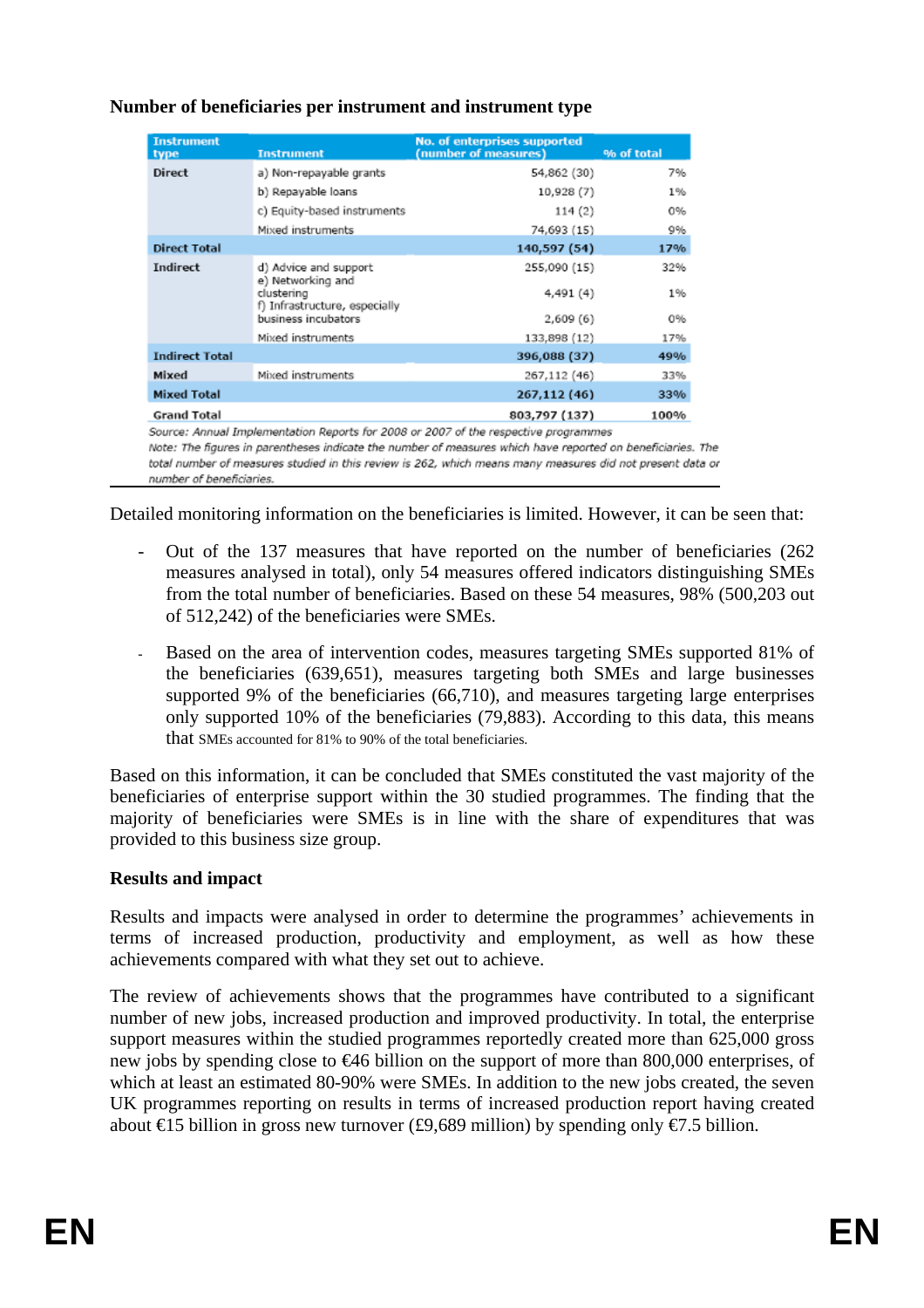### **Strategy**

Although support activities varied within the programmes, enterprise support aimed first and foremost at helping to improve business activity (production) and enterprise competitiveness. This was seen as the basis for employment creation, which should ultimately lead to the overarching goals of improved competitiveness and social cohesion in the programme regions. Two main strands of activities were observed:

- Modernising and diversifying the existing enterprise structure. Many Objective 1 and Objective 2 programmes addressed the need to develop the sector structure from low valueadded to high value-added sectors, and to support individual businesses in their attempts to become internationally competitive. Attempts at economic cluster development were mainly found in Objective 2 programmes.
- Fill the enterprise gap. Support in some cases was aimed at the development of microenterprises and at enhancing entrepreneurship. It was also crucial in some regions to integrate foreign companies into the domestic value chain, as well as to keep large enterprises in the regions. Support to investments by large enterprises was mostly found in Objective 1 programmes.

#### **Employment**

Out of the 30 programmes studied, quantitative data on job creation could be aggregated and further analysed from 24 programmes. In these programmes at least one of the studied measures reported on job creation in their monitoring systems. The relative importance of different types of support instruments in the created jobs reflects their different goals and foci. For instance, practically all jobs created by the German programmes were reported to have been created by direct support instruments (often grants), whereas in the UK programmes the indirect instruments played an important role in creating jobs, reflecting the focus of these programmes on indirect support.

| <b>Instrument type</b> | <b>Instrument</b>                                    | No. of jobs created<br>(number of measures) | % of total |
|------------------------|------------------------------------------------------|---------------------------------------------|------------|
| <b>Direct</b>          | a) Non-repayable grants                              | 176,890 (22)                                | 28%        |
|                        | b) Repayable loans                                   | 16,201 (3)                                  | 3%         |
|                        | c) Equity-based instruments                          | 987 (2)                                     | 0%         |
|                        | Mixed instruments                                    | 60,835 (14)                                 | 10%        |
| <b>Direct Total</b>    |                                                      | 254,913 (41)                                | 41%        |
| Indirect               | d) Advice and support                                | 59,110 (9)                                  | 9%         |
|                        | e) Networking and clustering                         | 2,609(2)                                    | 0%         |
|                        | f) Infrastructure, especially<br>business incubators | 32,616 (21)                                 | 5%         |
|                        | Mixed Instruments                                    | 75,254 (14)                                 | 12%        |
| <b>Indirect Total</b>  |                                                      | 169,589 (46)                                | 27%        |
| Mixed                  | Mixed instruments                                    | 200,482 (42)                                | 32%        |
| <b>Mixed Total</b>     |                                                      | 200,482 (42)                                | 32%        |
| <b>Grand Total</b>     |                                                      | 624,984 (129)                               | 100%       |

#### **Number of gross jobs created per instrument and instrument type**

Source: Annual Implementation Reports for 2008 or 2007 of the respective programmes

Note: The figures in parentheses indicate the number of measures which have reported on this indicator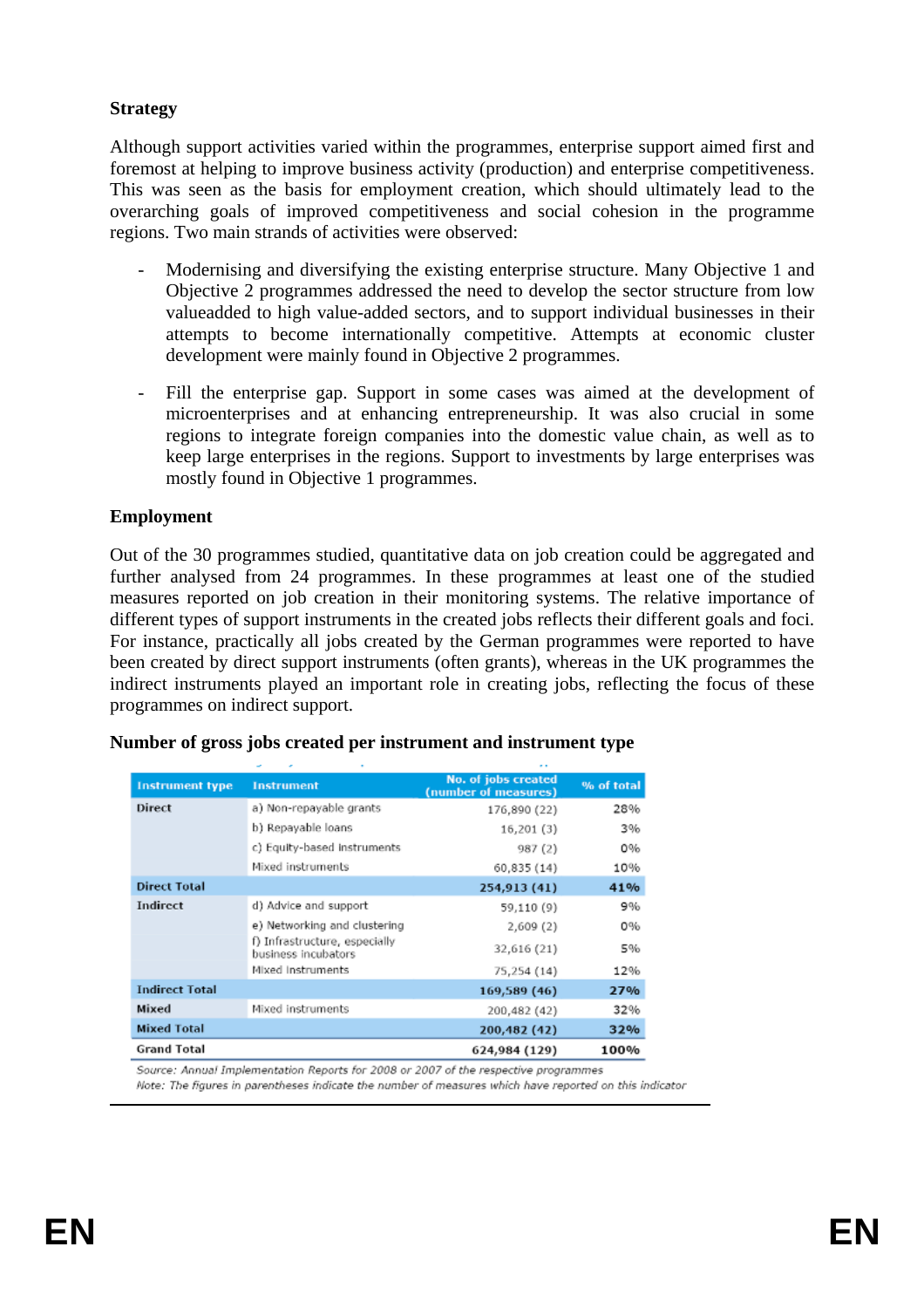Considering the relatively few beneficiaries of direct support, the number of jobs created by the direct instruments is considerable. Loans and equity-based instruments were to a high degree used together with other instruments, and it is therefore not possible to determine how many jobs these instruments specifically helped to create. In addition, it should be taken into consideration that loans and equity instruments may have been better at producing quality jobs rather than a high number of jobs.

With direct instruments supporting close to 141,000 enterprises and creating more than 255,000 gross jobs, close to two jobs per enterprise supported were created. Of the direct instruments, especially the results for grants were striking. Through the support of almost 55,000 enterprises, grants created more than three jobs per supported enterprise. The indirect support instruments contributed to job creation primarily in the UK programmes.

The few available figures on net effects indicate that the gross effects reported by the programmes overestimate the true impact of the programmes, with net additionality ratios for job creation ranging from 20% to 70%. However, even when taking the lowest calculated net additionality ratios into consideration, the total aggregated effects on employment and turnover are substantial. As the available net figures are derived from a small subset of programmes with specific characteristics, further studies will have to be carried out before any attempts of generalisation of net additionality rates can be made.

Tentative attempts at extrapolating total ERDF programmes job creation produce a figure of at least 1 million jobs created. The extrapolated estimates for all programmes are only rough indications of the actual values, but can serve as food for thought.

# **Production**

Since activities to support businesses do not (and should not) always lead to an increase in employment, another important indicator is turnover (or sales), i.e. the sum of the value of all sales of services or goods. While an increase in turnover does not automatically mean an increase in employment, there are other positive regional effects to be gained from an increase in businesses' sales, such as strengthened local and regional supply chains.

Of the 262 measures studied, 53 had targets for increased production measured in absolute increase in turnover (sales). The same 53 measures reported actual achieved increases. Only seven programmes in the UK used this indicator. Below, the gross turnover created for these programmes is presented, together with the number of beneficiaries and total expenditures.

#### **Gross turnover created (in million GBP)**

| No. | Programme                                                                           | <b>Gross turnover</b><br>created (M GBP) |
|-----|-------------------------------------------------------------------------------------|------------------------------------------|
| 22  | Merseyside (O1)                                                                     | 845                                      |
| 23  | South Yorkshire (O1)                                                                | 2,311                                    |
| 24  | West Wales and the Valleys (O1)                                                     | 151                                      |
| 25  | West Midlands (O2)                                                                  | 936                                      |
| 28  | North East of England (O2)                                                          | 1,755                                    |
| 29  | North West England (O2)                                                             | 3,240                                    |
| 30  | Western Scotland (O2)                                                               | 451                                      |
|     | <b>Grand Total</b>                                                                  | 9,689                                    |
|     | Source: Annual Implementation Reports for 2008 or 2007 of the respective programmes |                                          |

None of the abovementioned programmes reported large gross increases in turnover from measures using only direct instruments. Out of the total £9,583 million in new turnover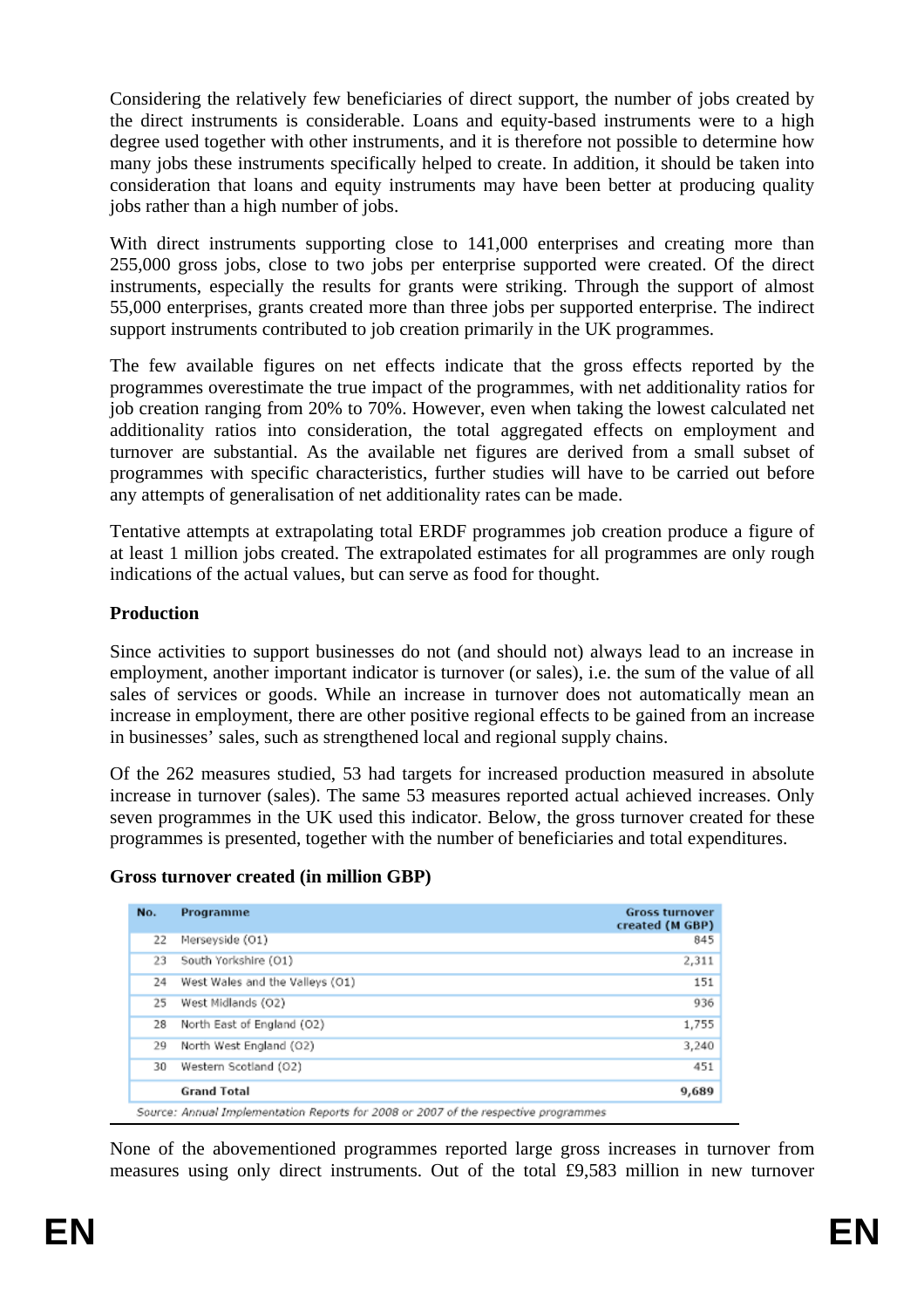created, only £646 million GBP were created from direct instrument-measures. The achievements per instrument type reflect the focus of these programmes, and cannot be directly interpreted as an indication of direct support not being able to create increases in sales in supported enterprises.

# **Productivity**

Productivity is an important indicator of success for the enterprise support activities supported by the Structural Funds, since many activities aim at increasing the competitiveness of enterprises. An increase in competitiveness in this case implies an increase in sales while maintaining the same number of employees, or a reduction in employees while maintaining sales.

Only a handful of programmes used any form of indicator to measure changes in productivity and none of the programmes attempting to measure results in terms of increased productivity consider themselves successful in capturing this change. The indicators were valid, but methodological difficulties and problems on the project level arose in obtaining the data from enterprises. The Hungarian programme made a good attempt at measuring the effects of the enterprise support on business productivity, using increase in Gross Value Added (GVA) per employee (in %). Unfortunately, they were not very successful as the projects did not report back on this in a uniform manner.

# **Other effects**

It is important to acknowledge other effects of the programmes that are not visible in the effect indicators of employment creation, turnover creation or increase in productivity. For instance, the many hectares of land developed, and the many square meters of office space developed may be of use to numerous businesses for years to come. It is interesting to note that the achievements presented do not strongly correlate with the programme expenditures on enterprise support. The programmes reporting the highest achievements in terms of jobs created were West Wales and the Valleys, North West England and the Spanish competitiveness programmes, but they had very different expenditure levels. The Spanish expenditures were quite high while the UK programme expenditures were lower. The achievements also do not strongly correlate with the type of support on which the programmes focus. All this variation points to the importance of the programme context: differences in demography, economy and business demography; labour market; fiscal conditions and social policy all affect the effectiveness of the enterprise support instruments.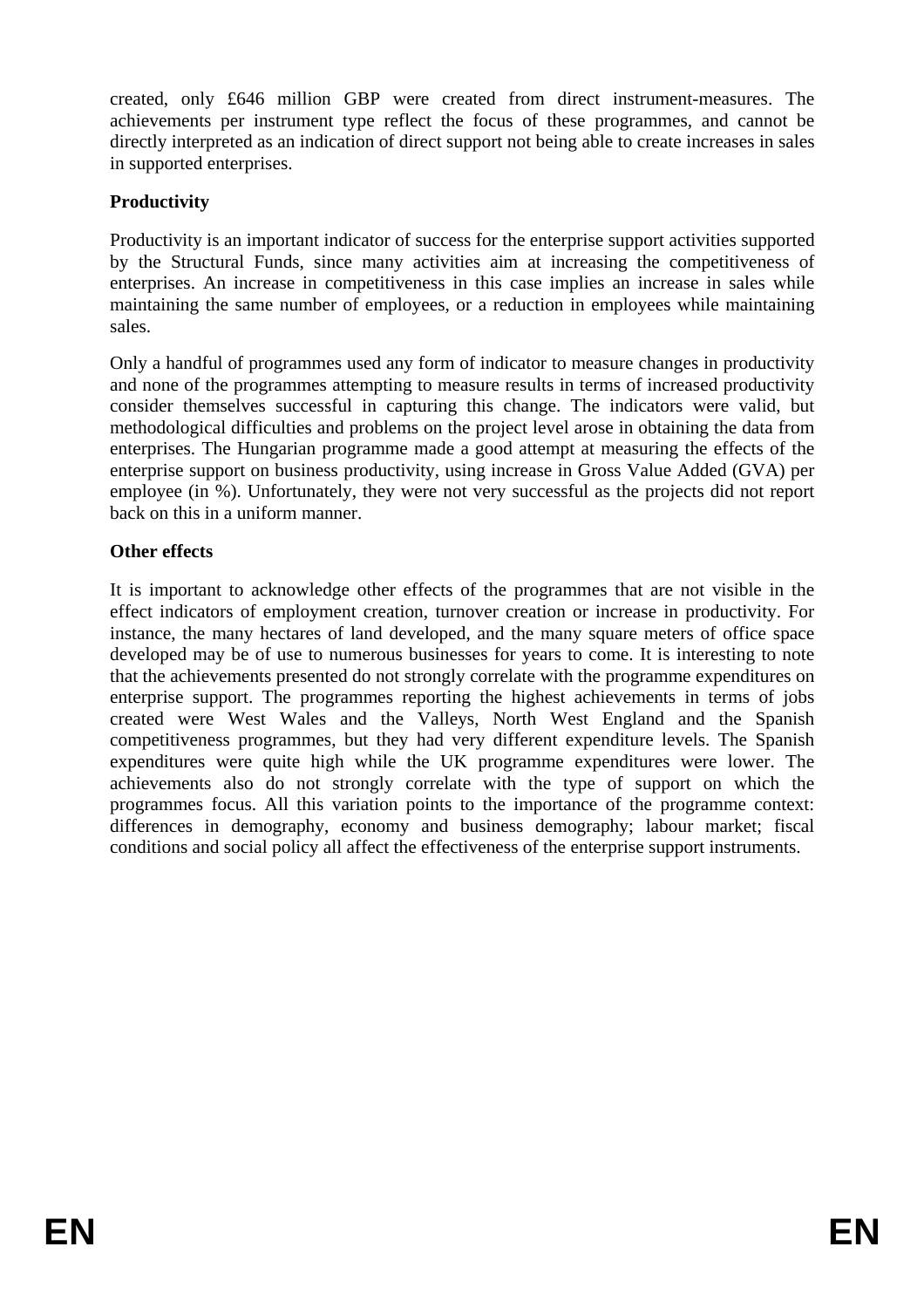#### **Summary - Ex post evaluation of Cohesion Policy programmes 2000-2006 financed by the European Regional Development Fund Work Package 6c: Enterprise Support - an exploratory study using counterfactual methods on available data from Germany14**

This study compared enterprises in Eastern Germany which benefited from investment or research grants with similar, but unsupported, enterprises. There were two specific samples: the IAB Betriebspanel for enterprise support and Gefra's survey of enterprise R&D in Thuringia. To ensure robust results, various comparison methods were used (including propensity score matching, controlled difference in difference and instrumental variables).

### **Main findings:**

- Investment grants induced strong investment effects. Average public support of €8,000 per employee led to €11,000-12,000 of extra investment. This implies a leverage effect, where every euro of public money generates up to  $\epsilon$ 1.5 of total investment.
- R&D grants of €8,000 led to an additional €8,000 of investment. Although this 1-to-1 ratio is a little smaller than that for investment grants, it has an additional "spillover" benefit in terms of increased long term regional economic growth.
- A rough calculation of the direct employment effect from investment grants was some 27,000 extra jobs. While positive, this is lower than figures derived from monitoring data, suggesting that the main impact of such support is increased investment and productivity, with job creation a secondary impact.

 $14$ 14 Full report prepared by GEFRA – Gesellschaft für Finanz- und Regionalanalysen GbR and IAB – Institut für Arbeitsmarkt- und Berufsforschung, Forschungseinrichtung der Bundesagentur für Arbeit, and available on [http://ec.europa.eu/regional\\_policy/sources/docgener/evaluation/pdf/expost2006/wp6c\\_final\\_report\\_en.pdf](http://ec.europa.eu/regional_policy/sources/docgener/evaluation/pdf/expost2006/wp6c_final_report_en.pdf)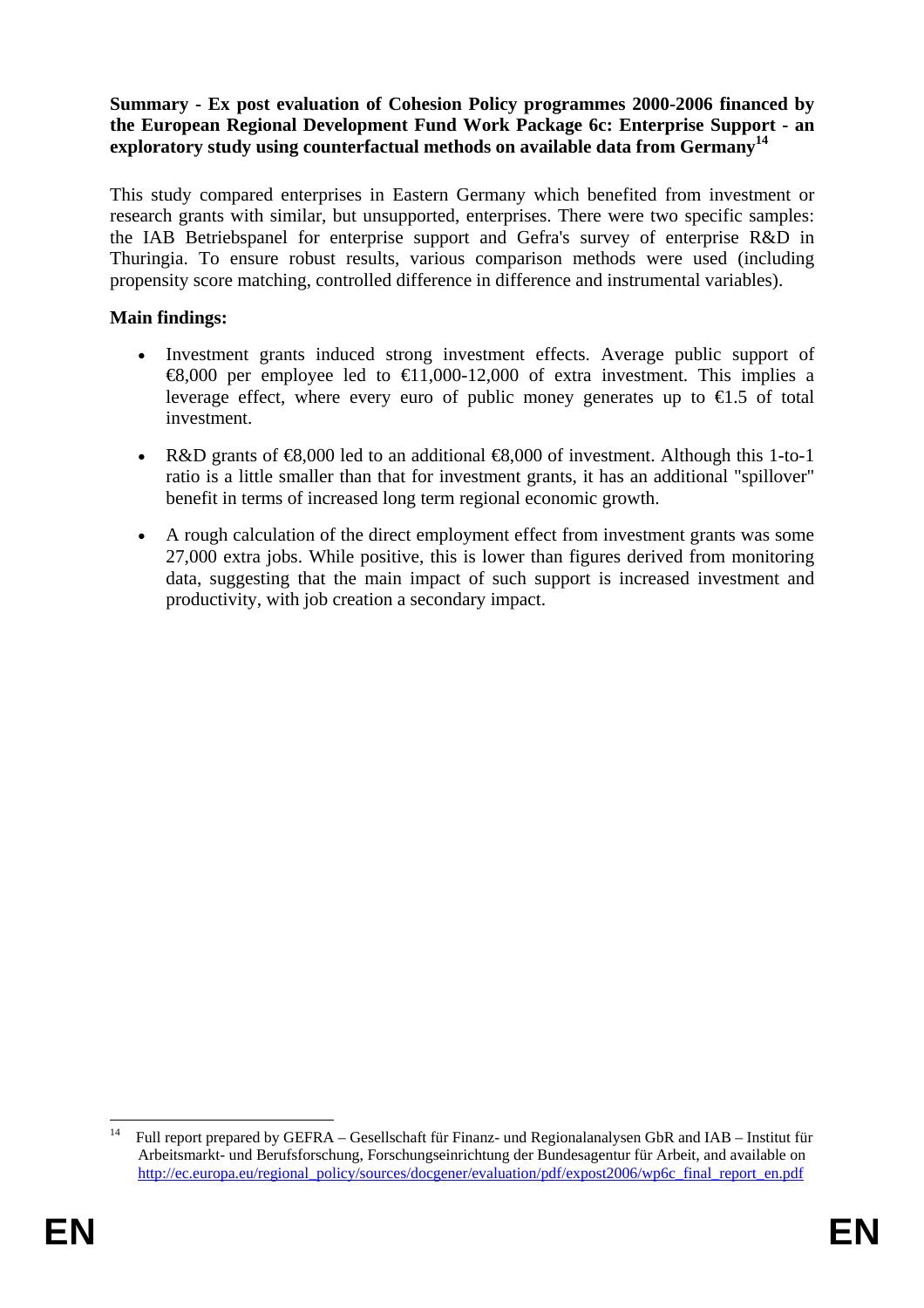# **ANNEX 6 – Environment and climate change**

# <span id="page-31-0"></span>**1. ENVIRONMENT**

# **1.1 Rationale**

The European Union Sustainable Development Strategy (EU SDS) states that "the main challenge is to change  $(...)$  the non-integrated approach to policy-making."<sup>15</sup> Among the guiding principles of the EU SDS are policy integration, i.e. the "integration of economic, social and environmental considerations so that they are coherent and mutually reinforce each other by making full use of instruments for better regulation." Article 11 of the Treaty on the Functioning of the European Union (Treaty) states that "environmental protection requirements must be integrated into the definition and implementation of the Union policies and activities, in particular with a view to promoting sustainable development."

There are several reasons for cohesion policy investment in environment:

- to help poor MS comply with "investment heavy" EU environmental *acquis*,
- potential contribution to eco-innovation and green growth,
- addressing negative externalities which can serve as an obstacle to local and regional development.

#### **1.1.1 Supporting heavy investments in environmental infrastructure in Cohesion countries**

Main focus of investments by the Cohesion Fund in environmental infrastructure is in the area of waste-water and waste infrastructure and management as well as to combat pollution. These investments are indispensable to safeguard future growth and quality of life in Cohesion countries. Investments needed as a result of obligations arising in the next financial period following the expiration of transitional periods in Accession treaties are of considerable scale and arguably impossible to meet without the EU solidarity. A large part of the financing provided by the ERDF goes to environmental infrastructure including waste treatment and waste water processing. Some EUR 50 billion has been allocated to environmental protection and risk prevention over the 2007-2013 period, with a further EUR 0.8 billion going to renewable energy and EUR 2.5 billion to help SMEs adopt environmentally friendly processes and develop environmentally-friendly products.

In fact, the largest programme is the Polish infrastructure and environment OP, with a total of EUR 28 billion coming from the ERDF and the Cohesion Fund. Although it includes infrastructure of various kinds, a majority of the operational priorities (7 out of 13) concern the environment, including energy efficiency, water and waste management, environmentally-friendly transport and habitat protection.

Traditionally the focus of support has very much been on environmental infrastructure (notably clean drinking water supply, waste water treatment and household and industrial waste management), especially in Objective 1, or Convergence, regions. Increasingly

 $15$ 15 Council of the European Union Brussels, 26 June 2006 10917/06 Renewed EU Sustainable Development Strategy, p. 2.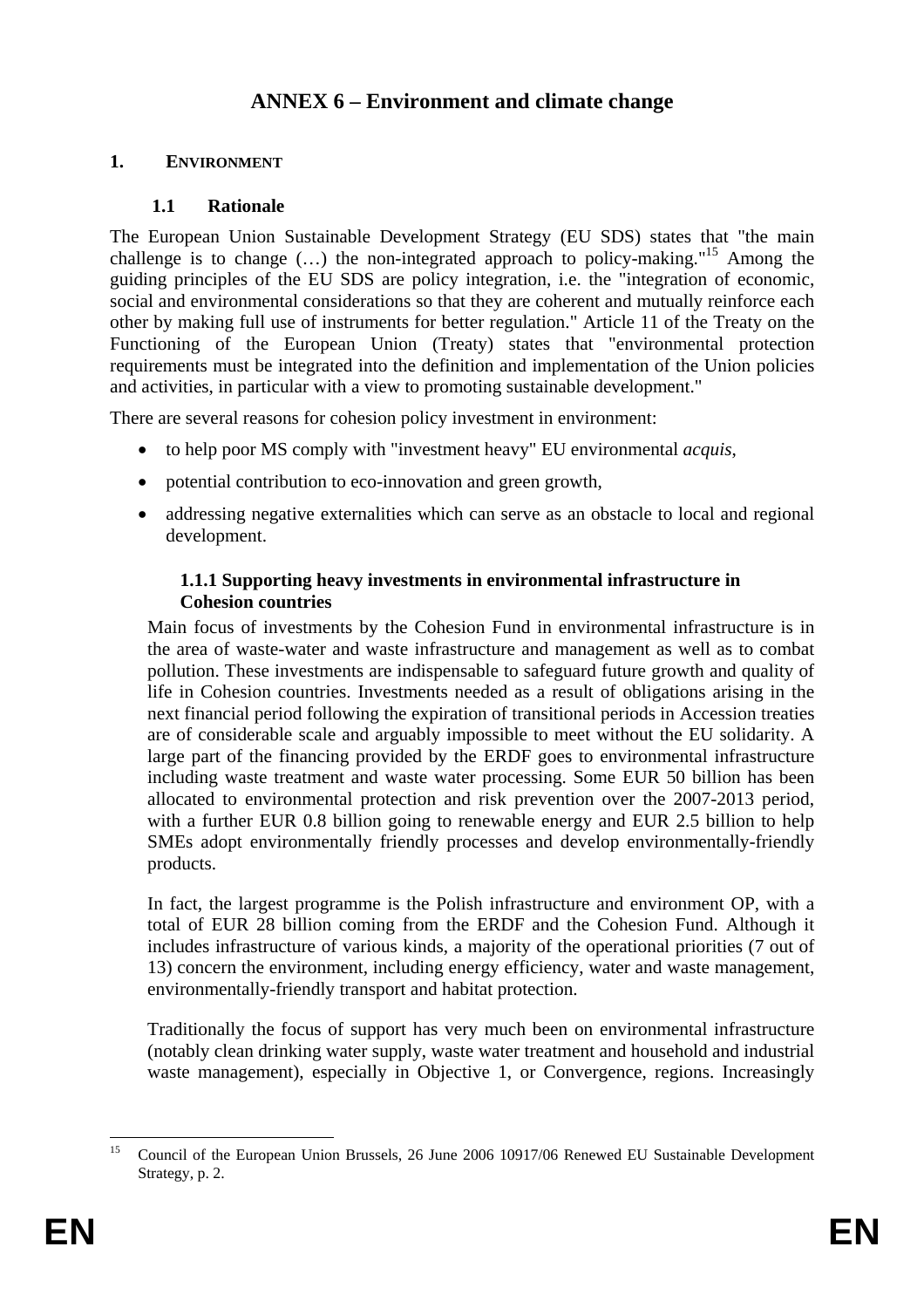however the focus is also on renewable energy, green transport, the green economy and a greener governance of Cohesion Policy.

The ex post evaluation<sup>16</sup> found "Tangible results  $[\dots]$  many villages, towns and cities being made more attractive places to live in [...] While the projects undoubtedly improved living standards and the quality of life, as well as territorial balance by encouraging more people to live in the places concerned and more businesses to locate there, unlike in the case of economic growth, there is no accepted set of indicators to quantify these effects.

Moreover, while their immediate impact on economic growth was limited, they almost certainly strengthened the conditions for long-term sustainable development by reducing social disparities between regions and territorial imbalances as well as by protecting the environment."

The following investment needs in Cohesion countries have been estimated:

- Investment in water or waste infrastructure also creates substantial benefits both for the consumers concerned and for society at large. Public intervention is justified by high expenditure needed, only partially recovered from user charges.
- Water. Financing needs to implement the Water Framework Directive and the other water acquis, like the Drinking Water Directive are estimated at some  $\epsilon$  30 billion per year. While a large part of it can be a covered from user charges, substantial EU funding, mainly for infrastructure investment in the new MS, is needed from the Structural/Cohesion Funds and rural development funds.
- Waste-water. According to the recent study for DG ENV on the compliance costs of the Urban Waste Water Directive, the public and private investments for collection and treatment of urban wastewater, until full compliance with the requirements of the Directive is achieved, would amount to  $\epsilon$ 45 billion for the 27 MS. This estimate is based on the status of implementation in 2005/2006, thus could somewhat overestimate needs due to the ongoing projects in this field. In addition to these figures on drinking water and waste water there are Water Framework Directive requirements that, based on the extrapolation of costs reported by Member States in the river basin management plans, are about 16 bn per year for the whole EU. From that, we estimate that about **8-10 bn per year** will be costs related to measures that could be potentially eligible under the cohesion policy. Mainly these refer to physical measures related to river restoration, installation of fish migration devices, etc.
- Waste. A study for DG ENV estimated funding needs for municipal waste in the EU in period 2014 – 2020 at  $\epsilon$ 7-12 billion, of which  $\epsilon$ 2.5-6 billion should be funded from the EU (the rest by users and national budgets). These figures relate to municipal waste only; the other needs in the waste sector, such as for disposal of industrial and construction waste, are being evaluated.
- Natura 2000. Financing for implementation of the Natura 2000 directives, including investment, such as land acquisition or habitat restoration, and the ongoing management costs of sites will be critical to make the network fully operational. The Habitat Directive explicitly requires EU financial support. MS estimates for the costs

1

<sup>16</sup> Applica (2010) "Ex Post Evaluation of Cohesion Policy Programmes 2000-2006: synthesis report".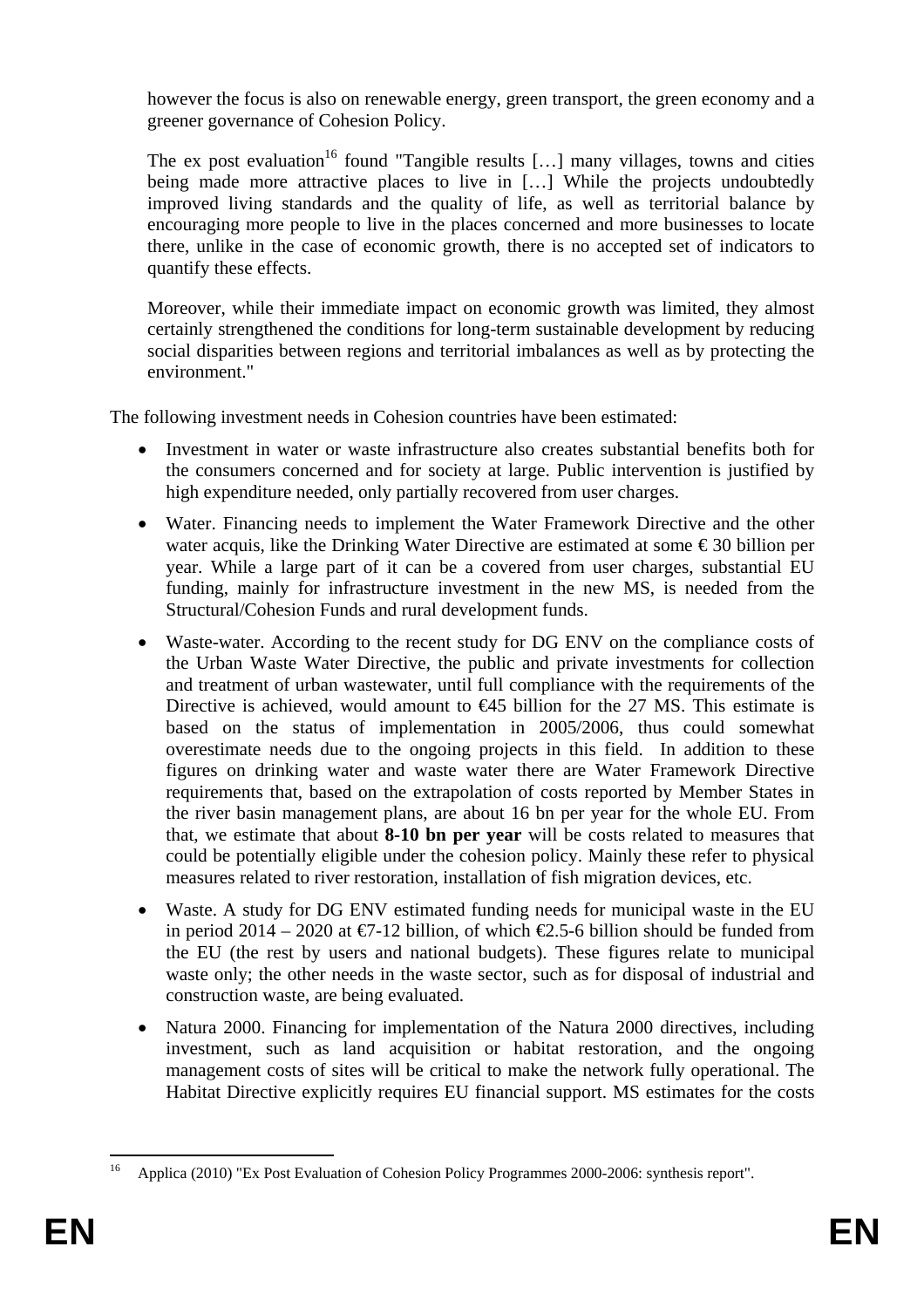amount to  $\epsilon$  5.8 billion, of which 50 – 75% could come from the EU budget. This figure comes from replies of MS to a detailed questionnaire sent by DG ENV in 2009.

Cohesion Policy has a history of financing environmental interventions which are "investment heavy". In the 2007-2013 programming period Cohesion Policy is contributing EUR 28 bn to financing interventions which help MS comply with directives in the field of water supply, wastewater and solid waste. The ERDF and Cohesion Fund have co-financed 14% of total environmental investment in the EU in the period 2000-2006, providing up to 40% of funding in environmental investments in the 4 old Cohesion Countries (Ireland, Greece, Portugal, Spain). $17$ 

The ex-post evaluation of the ERDF 2000-2006 in the field of environment has shown that cohesion policy interventions brought substantial environmental benefits. For instance, 20 million of additional population has been connected to wastewater collection and treatment in the period 2000-2006 thanks to EU funds. Without EU funding, compliance with the *acquis* in waste water, water and waste would have been even more difficult.

# **1.1.2 Contribution to green growth**

Investment in the environment generates demand for eco-industries, thereby promoting further development and innovation in these industries. A 2009 study<sup>18</sup> has shown that "the size of the EU eco-industry has been estimated using methods which rely strongly on environmental protection expenditure data and which are consistent with the ones of previous studies." The same study estimates employment in eco-industries in 2008 to reach approximately 3.4 million. Total turnover is estimated to be more than EUR 300 billion. "While the average growth in nominal terms was about 2% p.a. in previous reports, the current study arrives at a rate of 7% to 8% p.a. In terms of micro-economic productivity the study found for a representative sample of companies, that on average for the period 2004- 2006 the productivity of the EU ecoindustry was higher compared to manufacturing and that the growth rates were higher."

#### **1.1.3 Addressing negative externalities which can serve as an obstacle to local and regional development**

Economic drivers exist which result in the concentration or dispersion of economic activity. Concentration of economic activity has many potential advantages to economic agents, including decreased transport costs, increased economies of scale and knowledge spill over, labour market pooling and input sharing as well as demand and cost linkages.<sup>19</sup>

However, the concentration of economic activities also results in negative externalities such as congestion and pollution, lowering the quality of life in cities, and setting off processes which lead to a concentration of lower income households in some areas, and the formation of pockets of poverty and deprivation, also in Member States and regions with higher than average per capita income. In addition, the concentration of economic activity in larger agglomerations results in increasing differences in the economic performance of rural and urban areas, and increasing differences in the economic performance of large cities and capitals and other regions.20

 $17$  $^{17}$  ADE (2009) p.

Ecorys (2009) Study on the Competitiveness of the EU eco-industry. [http://ec.europa.eu/environment/enveco/eco\\_industry/pdf/report%20\\_2009\\_competitiveness\\_part1.pdf](http://ec.europa.eu/environment/enveco/eco_industry/pdf/report _2009_competitiveness_part1.pdf) Marshall, 1890 and Krugman, 1991.

 $5<sup>th</sup>$  Cohesion Report.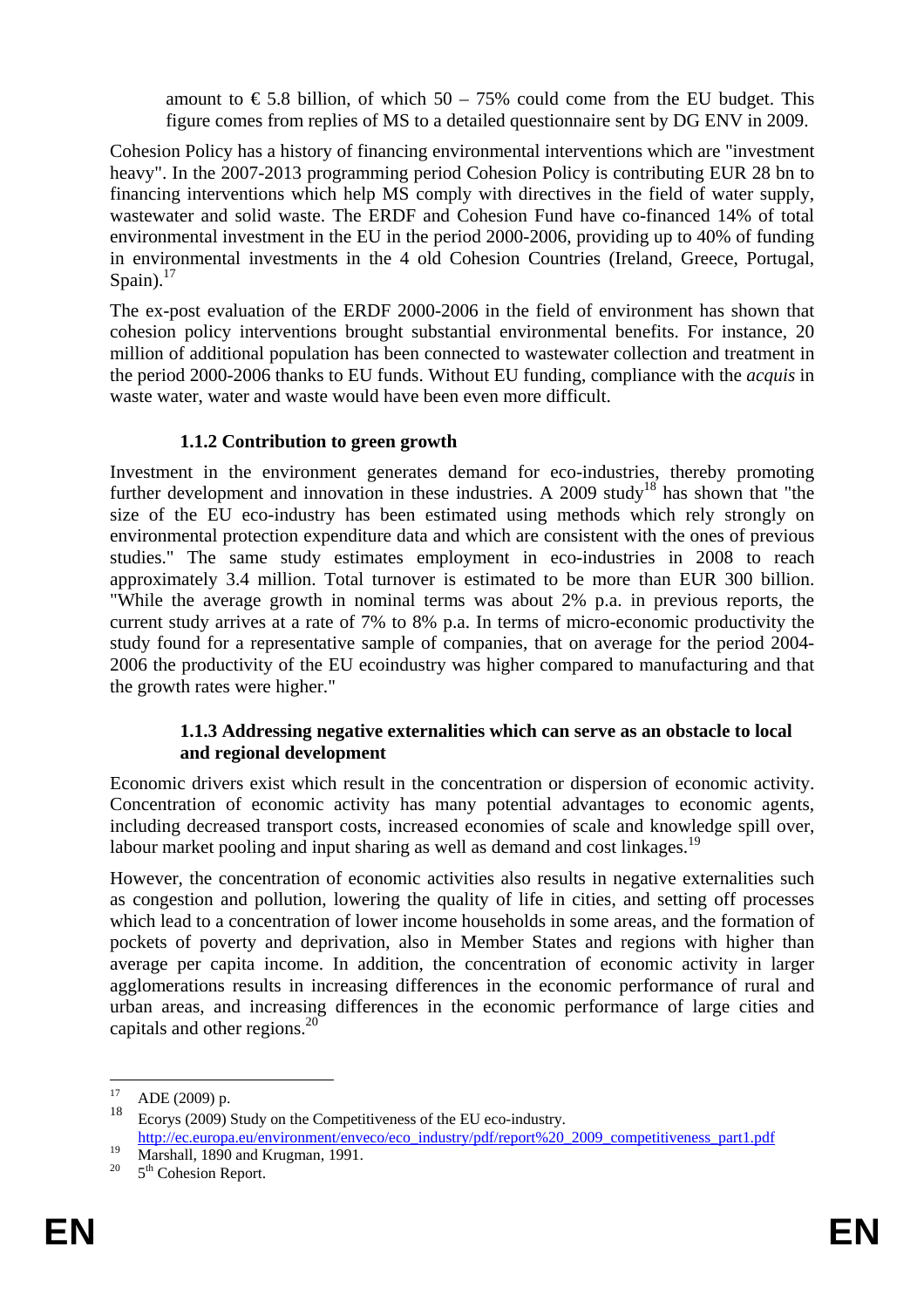As these negative impacts result from the functioning of market forces, public policy intervention is needed to address these issues. Potential public interventions includes integrated and cross-sectoral approaches to increase the attractiveness of cities by investing in integrated urban development which addresses the social, economic and environmental dimensions of urban regeneration.

# **1.2 Cohesion policy performance**

Cohesion Policy is contributing heavily to improving the quality of the environment by funding environmental infrastructure and other interventions in the field of environment. Total planned spending in the period 2007-2013 on *environment* is EUR 104,7 bn if *indirect* spending (i.e. on sustainable transport, renewable energy, energy efficiency and other indirect spending) is also included in the figure.

The impact of cohesion policy has a strong environmental dimension. The ex-post evaluations for 2000-2006 reveal that cohesion policy contributed to improve the environment in line with EU Directives, especially in Objective 1 areas, making them more attractive places in which to live and work. In the 2000-2006 period, ERDF co-financed actions which connected 20.5 million additional inhabitants to waste water treatment to EU standards. This represents approximately half of the increase of the additional population connected over the period. An additional 14 million inhabitants were served by improved water supply thanks to ERDF cofinanced projects.

In the 2000-2006 period, the European Regional Development Fund spent 21% of its total allocation, €25.5 billion, on environment-related interventions. Over 80% of environmental spending was concentrated in 7 Member States. The main sectors of intervention were rehabilitation and planning (45%) and environmental infrastructure (44%), while environment-friendly technologies (7%) and energy infrastructure (4%) were less important.

Main indicators of the 2000-2006 period:

- ¾ Water supply Number of co-financed projects: 3913 and additional population served: 14.1 million.
- $\triangleright$  Wastewater Number of co-financed projects: 6211 and additional population served: 20.4 million
- ¾ Solid waste Number of projects: 2637; New capacity of waste treatment created: 231,649 m3/day; Number of unauthorised landfills closed/rehabilitated: 964

Factors that limited the effectiveness of environmental investments included oversized investments and not ensuring the financial sustainability of investments. The need to comply with European directives was the main driver of investments in environmental infrastructure. Environmental measures were often designed with a sole objective of making progress to meet the requirements of the aquis, without having regard to the development needs of the region.

Although the concept of sustainable development was not prominent in the 2000-2006 regulations and its interpretation varied across Member States, the ex post evaluation confirms that Cohesion policy delivery systems are fit-for-purpose to deliver sustainable development. The evaluation found out that an overall trend evolved from environmental inclusion towards a broader three-dimensional approach. A differentiated progress was made in accommodating sustainable development within delivery systems (e.g., programme design, selection of project, monitoring, evaluation and reporting), representing a significant learning curve for most authorities. There was a general increase in understanding/awareness of the issue;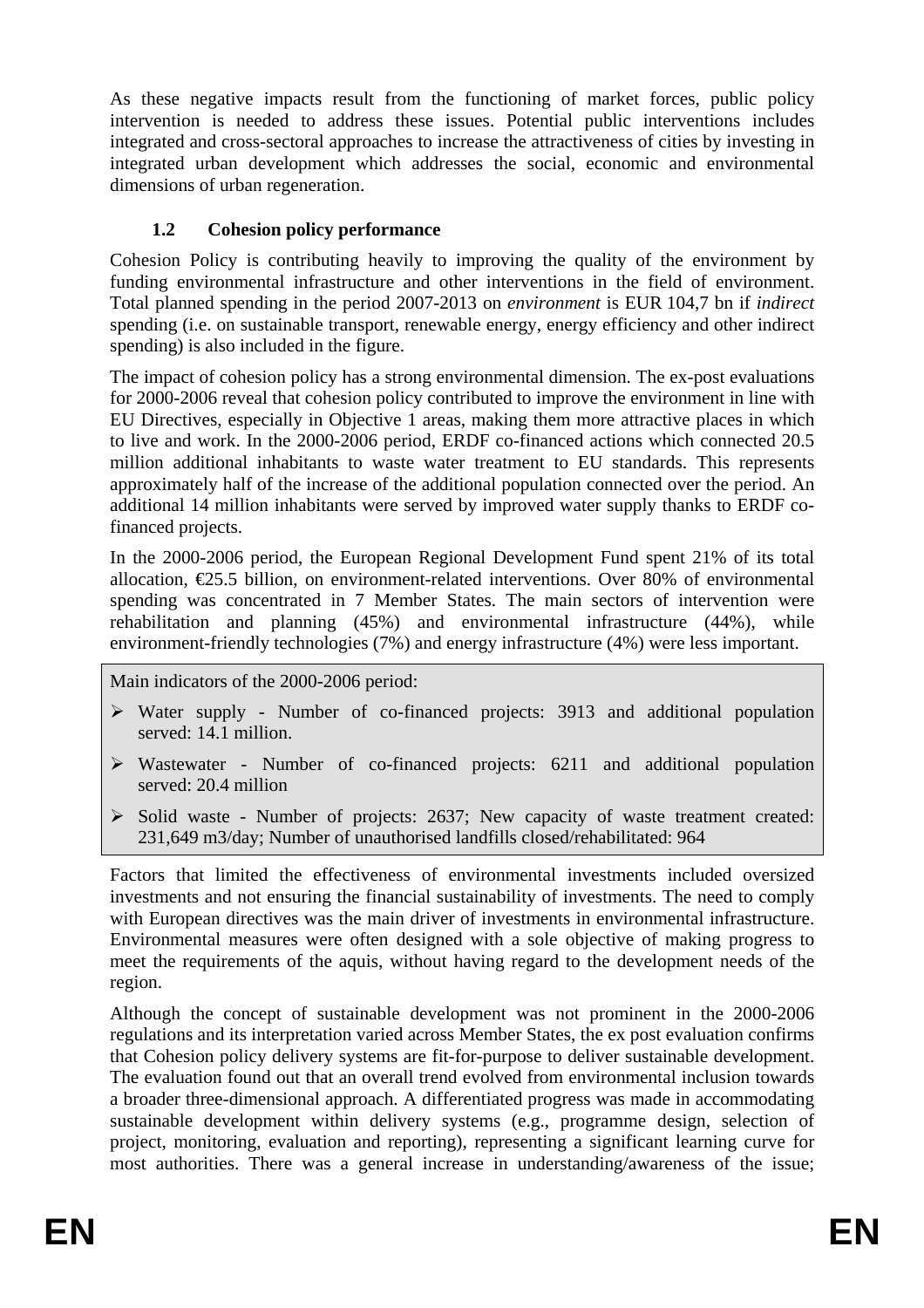however, the degree of its operationalisation was limited. Nevertheless, a momentum for integrating sustainable development was initiated in some Member States and good practice examples exist for individual management and implementation processes.

Regarding Sustainable Development in general, there seems to be a political preference for highlighting synergies between economic and environmental considerations, and in the current programming period Operational Programmes were in general more specific about the potential synergies among the pillars of sustainable development, rather than the trade-offs. $^{21}$ 

An ex-post evaluation study of ERDF interventions in the field of environment and climate change comes to the conclusion that despite the successes potential synergies between the economic and environmental pillars of SD were not always taken advantage of. It concludes that the "main drivers for using the ERDF in environment have been the need to comply with environmental standards established in the relevant Community Directives."<sup>22</sup> As a result, "the integration of environmental measures with other parts of the OPs has been generally weak."<sup>23</sup> Overall, "the contribution of ERDF environmental measures to economic development appears to have been rather limited and when observed, affecting mainly local areas without spillover effects into the regional economy."<sup>24</sup> The study attributes this to several factors including the guidance at the beginning of the programming period to give priority to compliance with EU directives,  $25$  and "the lack of vision at the EU, national, regional or local level of how environmental and regional development interact", due to the fact that "the integration of environmental investments as a factor of growth was understood neither in theory nor in practice."<sup>26</sup> The study concludes that this is due to weak institutional capacities, including lack of capacities for developing a vision, weak sectoral planning capacities, weak capacities for project development, lack of technical know-how, and difficulties in enforcing decisions.<sup>2</sup>

#### **2. CLIMATE CHANGE**

#### **2.1 Rationale**

Several reasons can be given to justify cohesion policy investment in climate change:

- Financing win-win interventions with a potential benefit both for Cohesion Policy aims and climate objectives;
- Anticipating and managing structural change resulting from putting economies on a path towards a LCE, and from the impacts of unavoidable climate change on the economies of regions;
- Overcoming financial constraints linked to "investment-heavy" legislation, as a horizontal theme.

#### **2.1.1 Financing win-win interventions**

Several studies and policy documents have pointed out that there are potential win-win outcomes of investing in climate change mitigation and adaptation. Investments in the

<sup>21</sup> <sup>21</sup> Nordregio p. 82<br><sup>22</sup>  $\Delta$  DE (2000)

 $^{22}$  ADE (2009) p. 135.

<sup>&</sup>lt;sup>23</sup> ADE (2009) p. 136.

<sup>&</sup>lt;sup>24</sup> ADE (2009) p. 136.

<sup>&</sup>lt;sup>25</sup> ADE (2009) p. 137.

 $^{26}$  ADE (2009) p. 138.

ADE (2009) p. 139.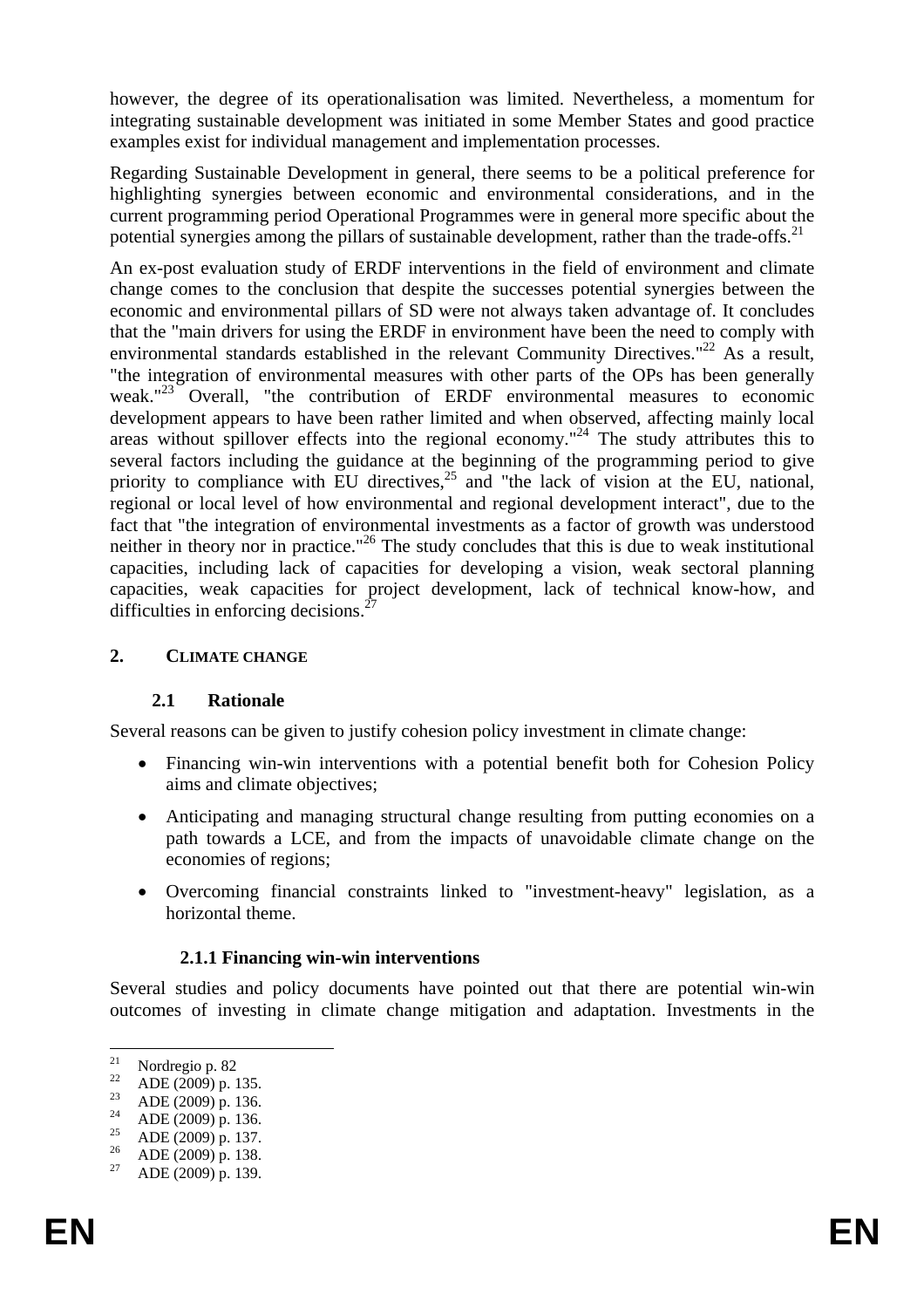environment can increase the attractiveness of regions, investments in energy efficiency in housing can decrease energy costs of vulnerable social groups, investments in renewable energy and energy efficiency can positively impact economic growth and jobs, promoting eco-innovation can enhance competitiveness of regions, etc. Although all studies acknowledge the potential for win-win outcomes, there are different views on the size of cobenefits. Sustainable growth is one of the key themes of the Europe 2020 Strategy, which states that "improving resource efficiency would significantly help limit emissions, save money and boost economic growth" and emphasises the potential advantages in terms of job creation and competitiveness of clean energy technologies and combating climate change. The World Development Report 2010 also emphasises the potential for win-win solutions, stating e.g. that in 2006 2.3 million new jobs were created worldwide in the renewable energy industry,<sup>28</sup> but provides a more conservative estimate with regard to win-win outcomes, and states that win-win solutions are not enough to stay on a  $2^{\circ}$ C trajectory<sup>29</sup> stating the need not to "overplay" the win-win narrative and acknowledge adjustment costs which are likely to be substantial.<sup>30</sup>

Article 177 of the Treaty explicitly allows for funding of environmental interventions through the Cohesion Fund. The Treaty does not specify which types of environmental projects could or should be supported. Article 174 of the Treaty sets out the aim of strengthening of economic, social and territorial cohesion as a means to promoting the overall harmonious development of the Community. There are investments which serve the goal of economic, social and territorial cohesion and other goals (e.g. climate change mitigation, energy security, reducing energy poverty, decreasing fuel costs of firms, reducing fuel costs of low income social groups, increasing competitive advantage through eco-innovation, etc.) simultaneously. Win-win<sup>31</sup> investments can take the form of productive investments, or investments in R&D.

There are several European Studies which have demonstrated the positive impact of climate change interventions on economic variables. A recent study by Fraunhofer Institute has assessed the impact on GDP and employment in the EU of investments undertaken in order to meet the 20% renewable energy target for 2020. The study is based on a detailed macroeconomic modelling of economic impacts using 2 models, NEMESIS and ASTRA, and four policy scenarios. The GDP increase by 2030 compared to a policy off scenario is expected to be between 0.36-0.44%, and employment is expected to increase by 60,000-656,000 net jobs.32 Other examples include a study by ETUC which found that extending the scope of the directive on energy performance of buildings would create between 30,000 to 90,000 additional man-years in the EU-15, and 90,000 man-years in the new Member States.<sup>33</sup> The same study also found that policies that restricted transport activity while rebalancing transport modes in favour of rail would lead to an overall average annual growth in employment of around 2% for passenger transport and 1.25% for freight transport.<sup>34</sup>

<sup>28</sup> <sup>28</sup> World Bank (2009) p. 192.

<sup>&</sup>lt;sup>29</sup> World Bank (2009) p. 190.

 $\frac{30}{31}$  World Bank (2009) p. 236.

In models used for assessing the impact of climate friendly investments on economic variables, the alternative scenario does not take account of damages of continued climate change to economies. Therefore "win-win" outcomes are evaluated against a hypothetical baseline where there is a lower level of climate friendly investment but damages from climate change do not increase. A case for intervening in climate change can often be made even under these assumptions. 32 The lower estimate is a result of the ASTRA model, and is significantly lower than results for the NEMESIS

model, as the ASTRA model takes the conservative view that other sectors are very sensitive to increases in the price of energy, reducing competitiveness and output of these sectors, resulting in reduced employment.<br>  $\frac{33}{\text{GHK}}$  (2009b) p. 28.

GHK (2009b) p. 30.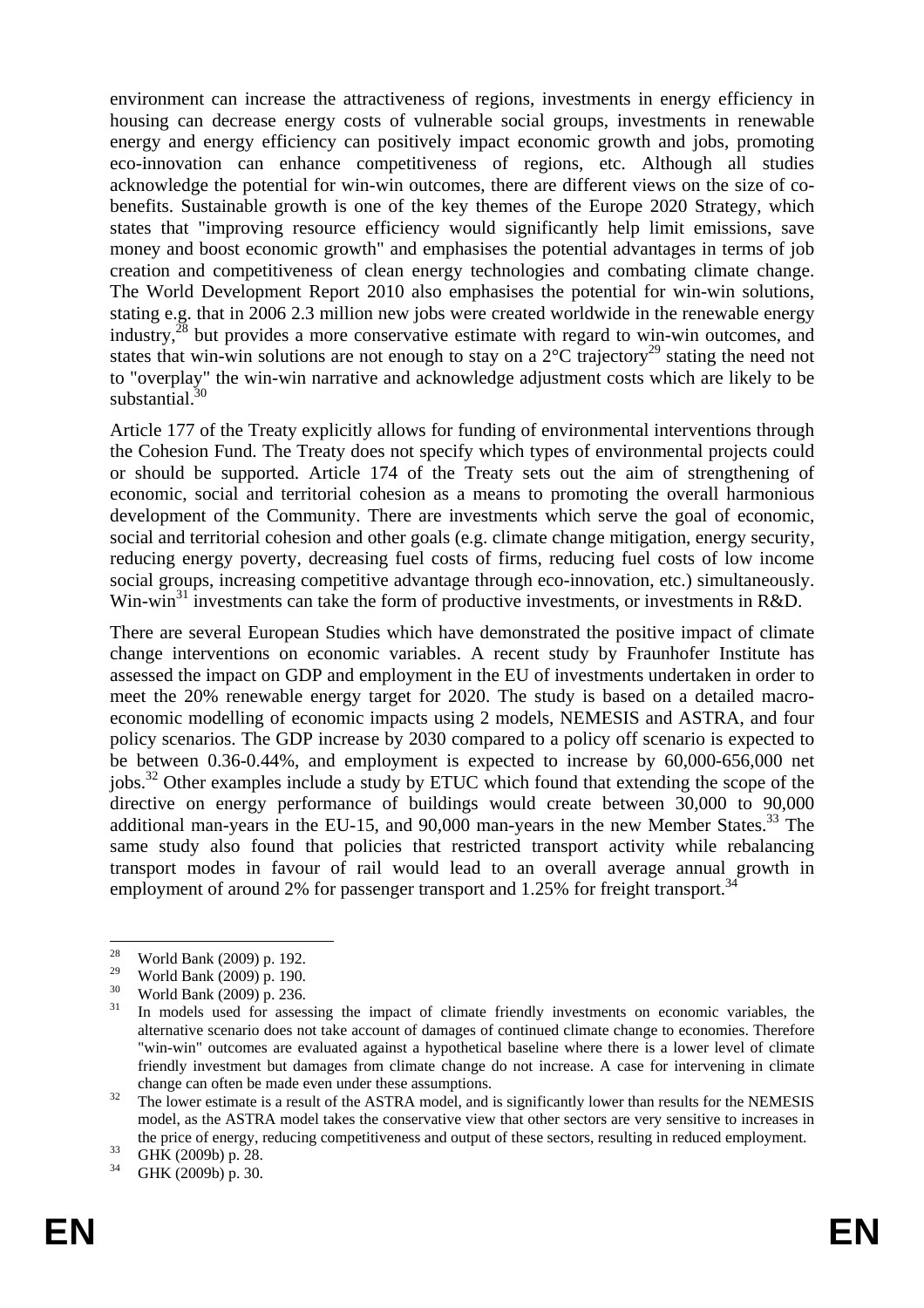The economic impacts of investment in climate change mitigation are a multitude of first and second order impacts, which depend on the economic situation in a country or region. To illustrate this, the main conclusions of the study by the Fraunhofer Institute on the economic impacts of increasing the share of renewable energy are summarised below. Renewable energy support schemes set off diverse adjustment reactions among companies and households which are felt as structural effects on sectoral and regional level. These are caused by the impacts of investment in renewable energy, O&M, and renewable fuel use. The sum of these adjustment reactions change macroeconomic variables through the following mechanisms:<sup>35</sup>

- *Price and cost effect*: the impact of increased energy prices on household consumption results in a modification of household consumption; the impact on industry is felt in the form of increased costs and decreased competitiveness (depending on various factors such as energy intensiveness and exposure to international competition); and the impact on the public budget may be felt through the reduction of other expenditure, or increase in taxation which may result in crowding out of investment or consumer spending.
- *Structural demand effects*: direct impacts such as increased demand for the products of different sectors, e.g. additional demand for investment in renewable energy (structural investment impulse) and in the case of biomass for agricultural and forestry products (structural O&M impulse) have a positive impact on GDP. Some indirect effects such as decreased demand for investment in conventional energy (structural investment impulse) and for conventional fuels (fuel demand impulse), and decreased consumer demand because of higher energy prices (structural consumption impulse) seem to offset positive impacts to an extent, but not entirely.
- *Multiplier and accelerator effects*: if conditions for Keynesian unemployment are met, positive employment and growth effects of a renewable energy policy can be felt through multiplier and accelerator effects. The impact on households through the multiplier effect results from higher income for those employed in the renewable sector, resulting in higher demand for consumption goods, higher production of these goods, higher revenues for sectors, and ultimately higher income for those employed in these sectors. The impact on industry results from an accelerator effect: higher demand for investment, O&M or fuels in the renewable energy sector results in higher demand in backward industries, higher production in these industries, and higher demand in their own backward industries.
- *Innovation/productivity effects*: The production possibilities of national economies increase due to growth and renewal of capital stock. Some empirical studies have shown that renewable energy may also contribute to an increase in production possibilities.36 There are also first mover advantages in technology-intensive sectors where international trade success is greatly influenced by quality competitiveness. The size of these advantages depend on e.g. innovation ability, learning effects and early market presence.

The precise impacts which will be felt in a MS or region will depend on several factors, including e.g. the existence of sectors producing RES technologies (i.e. will a country be an importer or producer of the technologies it installs), initial conditions in the labour market (multiplier effects will be felt if Keynesian unemployment exists in an economy), the potential to produce biomass and generate income from the sale of fuels, national

 $35$ 35 For a detailed description see Fraunhofer ISI (2009) pp. 10-24. The results are based on a model with neokeynesian features.<br><sup>36</sup> Fraunhofer ISI (2009) p. 21. refers to Walz (1999).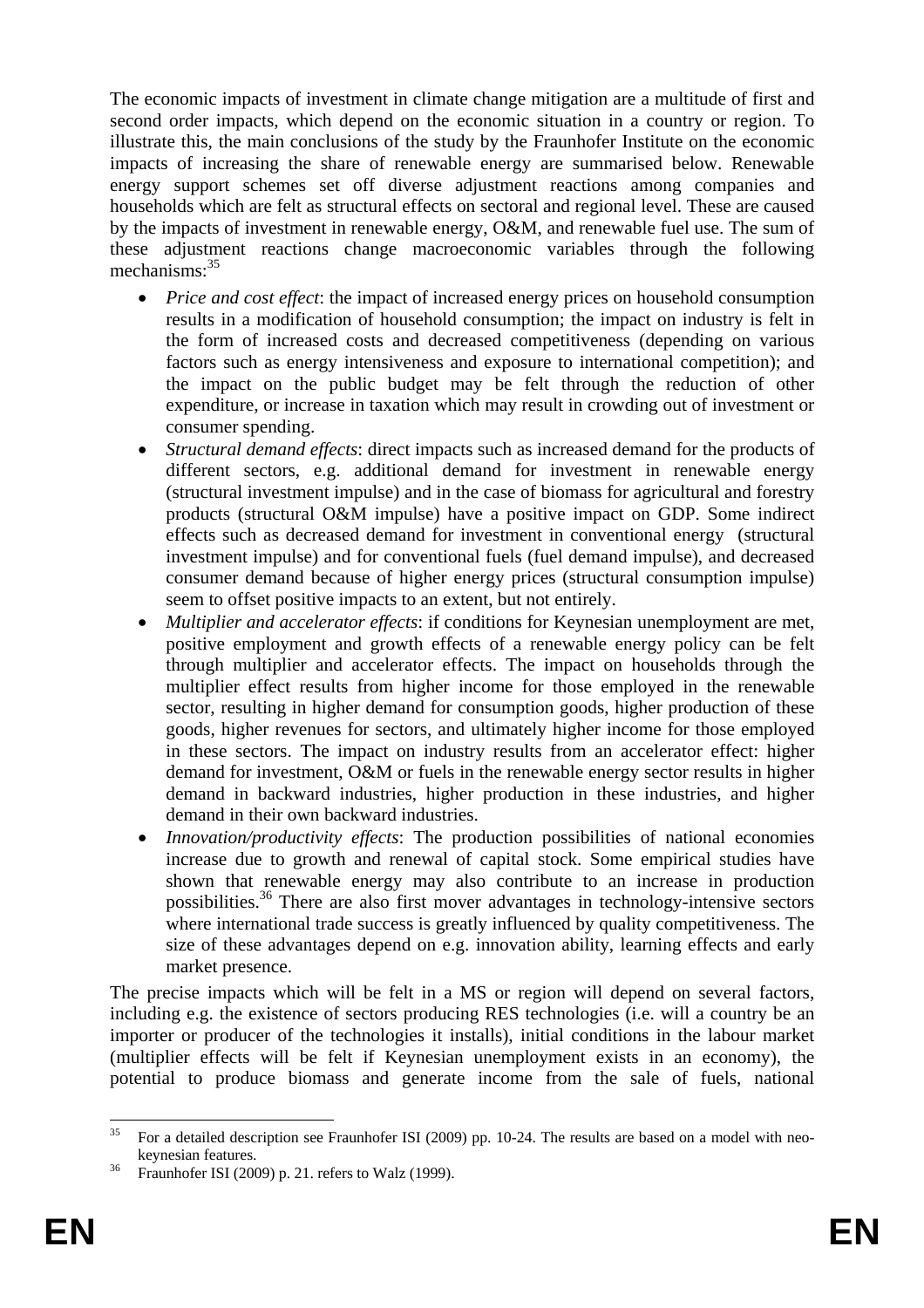competitiveness to export renewable technology (depending in particular on the competitiveness of the manufacturing sector), inter-industry structure (depending on inputoutput relations of the energy sector and major sectors producing renewable technologies),  $etc.<sup>37</sup>$ 

The study concludes that an increase in renewable energy investment and production has the potential to contribute to growth and employment, but "a thorough analysis of which RES technology best fits each country in terms of the specific production cost is a pre-requisite for a successful renewable policy".38 In addition, there is a need to tailor investment in renewable energy to specific economic goals, as different renewable energy technologies contribute to different economic goals to a different extent: e.g. biomass is a relatively low-tech high employment option, while photovoltaic and wind energy are highly technology intensive, and early investment in these can provide the potential for EU MS to become lead markets in specific renewable energy technologies, but create less jobs.

Other theories of economic growth, e.g. the neoclassical growth model and endogenous growth theory can also be linked to positive economic impacts of climate change interventions. Both theories emphasise the importance of learning and technological change for long-term economic growth. Some renewable and other low carbon energy technologies represent high-tech products which could potentially contribute to competitiveness of EU regions and MS. The market for these technologies is growing - 2008 was the first year when global investment in new power generation in renewable energies was greater than in fossil fuel technologies.39 European MS (in particular higher income MS) have a leading role in innovative renewable energy technologies. The EMEA (Europe, Middle East and North Africa) region was the region with most technology incubators, driven by European governments setting aside funding for this purpose.40

There are several considerations when deciding whether an intervention provides a true winwin outcome for a given region, e.g.:

- Contribution to economic priorities such as growth, jobs, competitiveness, etc. as well as other priorities such as energy security;
- Emission reduction potential;
- Timeframe of impacts and the contribution of an intervention to long-term economically, socially and environmentally sustainable development;
- Contribution of the intervention to positive (or negative) technological lock-in effects;
- The regional dimension of impacts and the need to build on regional assets and regional potential and to utilise underutilised resources within the given region;
- Cost-effectiveness in delivering positive impacts.

Taking into account the specific conditions in a country or region, and designing appropriate support schemes which can contribute to local development and fit into an overall national strategy are therefore of high importance.

 $37$  $^{37}$  Fraunhofer ISI (2009) p. 146. and p. 168.

 $^{38}$  Fraunhofer ISI (2009) p. 187.<br> $^{39}$  INED (2000) p. 11 Investment

UNEP (2009) p. 11. Investment in renewables suffered a decrease due to the economic crisis. The figure for renewables includes large hydro. 40 UNEP (2009) p. 26.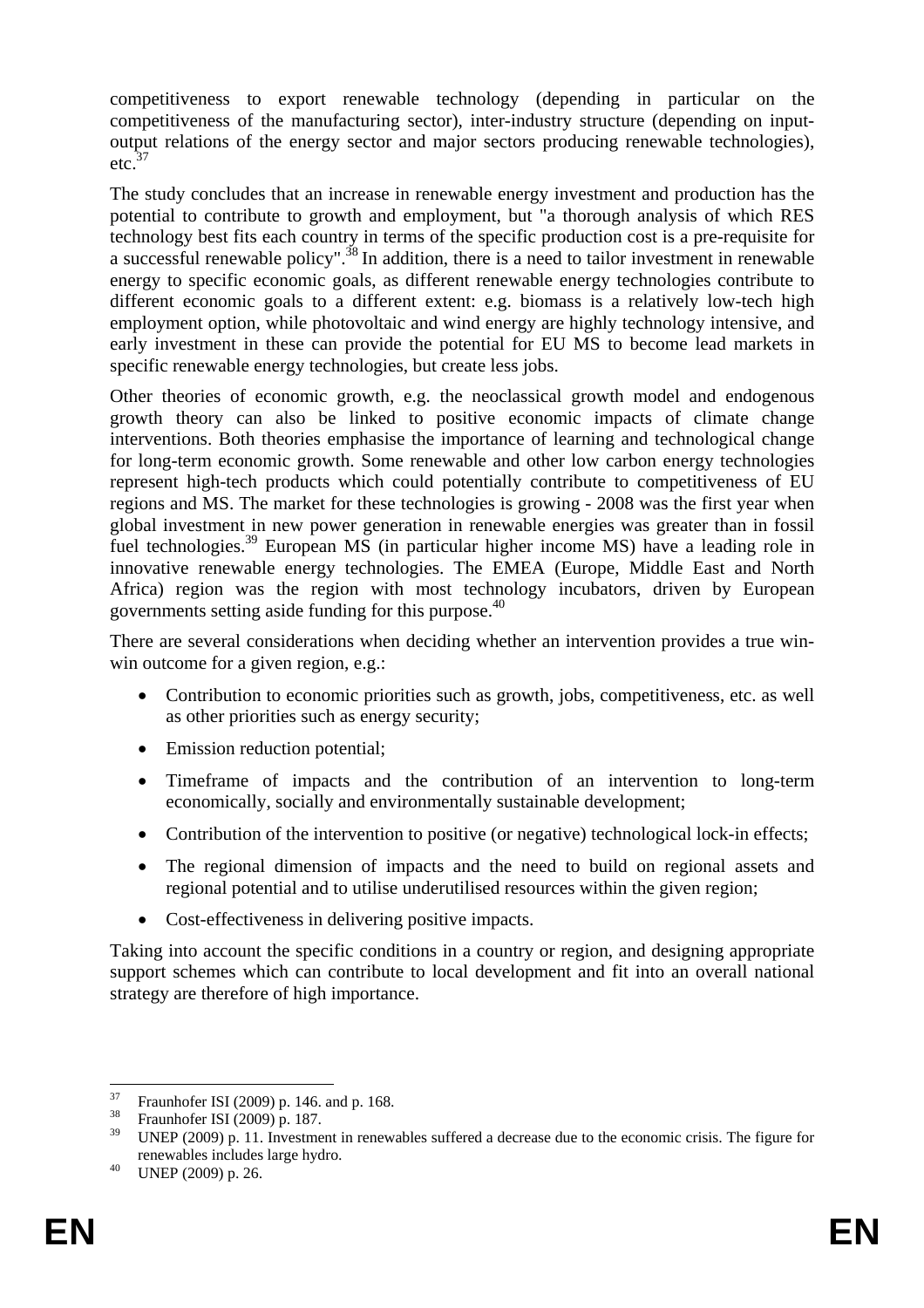#### **2.1.2 Anticipating and managing structural change**

The transition to a LCE, and changing climate conditions will require restructuring of economies and not just marginal changes compared with business as usual. This structural change is economically similar to structural changes which have been witnessed previously in the EU, e.g. in the context of a declining coal industry in the UK, or the structural changes that took place in the transition economies of Central and Eastern Europe in the 1990s, but with a different driver. The driver is climate change policy and climate change impacts, which will lead to restructuring by impacting both the supply side and the demand side of businesses $^{41}$  resulting in changes in the weights of sectors within total economic output. At a company level restructuring entails "a modification of a company's workforce that affects both the qualitative (skills and qualifications required) and quantitative features (number of  $jobs$ ),"<sup>42</sup> and results in changes in company structure, organization, products, production processes and technology. It is a process through which there is simultaneously creation and destruction of company value, with impact on distribution of income and jobs in the economy.

Several studies have shown that the overall net impacts on economic output of the transition to a LCE will be slightly positive at a European level. At the EU level climate change policy will have a modest aggregate economic impact on job growth in the EU. Climate change policies are more likely to lead to a redistribution of jobs within and across sectors than to changes in absolute employment levels.<sup>43</sup> The impact on regional employment and GDP will be highly differentiated. Heavy industries are regionally concentrated, and impacts on some industries will be stronger. E.g. "the iron and steel industry (…) could experience job losses of 50 000 of a total of 350 000 for EU-25 as a whole, due to relocating production outside the EU and lack of new investment in Europe."44

It has been shown that not only the impacts of climate policy, but also the impacts of climate change will be differentiated across Europe, more highly concentrated in some regions. The Regions 2020 study on climate change has shown that climate change is expected to impact the EU asymmetrically, and the impact shows a core-periphery pattern for the EU. "Regions under highest pressure are generally located in the south and east of Europe, the whole of Spain, Italy, Greece, Bulgaria, Cyprus, Malta and Hungary, as well as most of Romania and southern parts of France. (…) In some cases severe impacts will be felt in regions with low GDP per capita and therefore lower capacity for adaptation to climate change. (...) In regions heavily impacted by climate policy, or climate change a structural adjustment response will be required which the heavily impacted region may not be able to deliver on its own."45

In this respect, climate change and in particular climate change mitigation can be considered as drivers of structural change. Preparations have to be made to ensure that the transition to a low carbon, climate-adapted economy is as smooth as possible. Such a role is in line with the purpose of the ERDF, which, according to Article 160 of the Treaty is "intended to help to redress the main regional imbalances in the Community through participation in the

 $41$ <sup>41</sup> GHK (2009b) Companies have to adapt to regulatory changes (i.e. standards, carbon price, innovation policy, etc.) stemming from climate change policy, which will impact both the supply and demand side of businesses. On the supply side it will result in increased costs, e.g. higher compliance costs, increased costs of energy production, increased price of energy, increased price of transport. In addition, there will be demand-side changes, resulting from e.g. changing customer demands due to changed preferences or a decreased demand for high energy consuming products. Some sectors will be more susceptible to these changes than others, depending on e.g. employment intensity, competition intensity, and ability to respond

to challenges.<br> $^{42}$  DG EMPL (2008) p. 8.<br> $^{43}$  CUV (2009)

<sup>&</sup>lt;sup>43</sup> GHK (2009b) p. 14. citing studies of ETUC (2008), CERES (2008) and IEEP (2008)<br>Cedefop<br><sup>45</sup> Beginne 2020 pp. 23.24

<sup>45</sup> Regions 2020 pp. 23-24.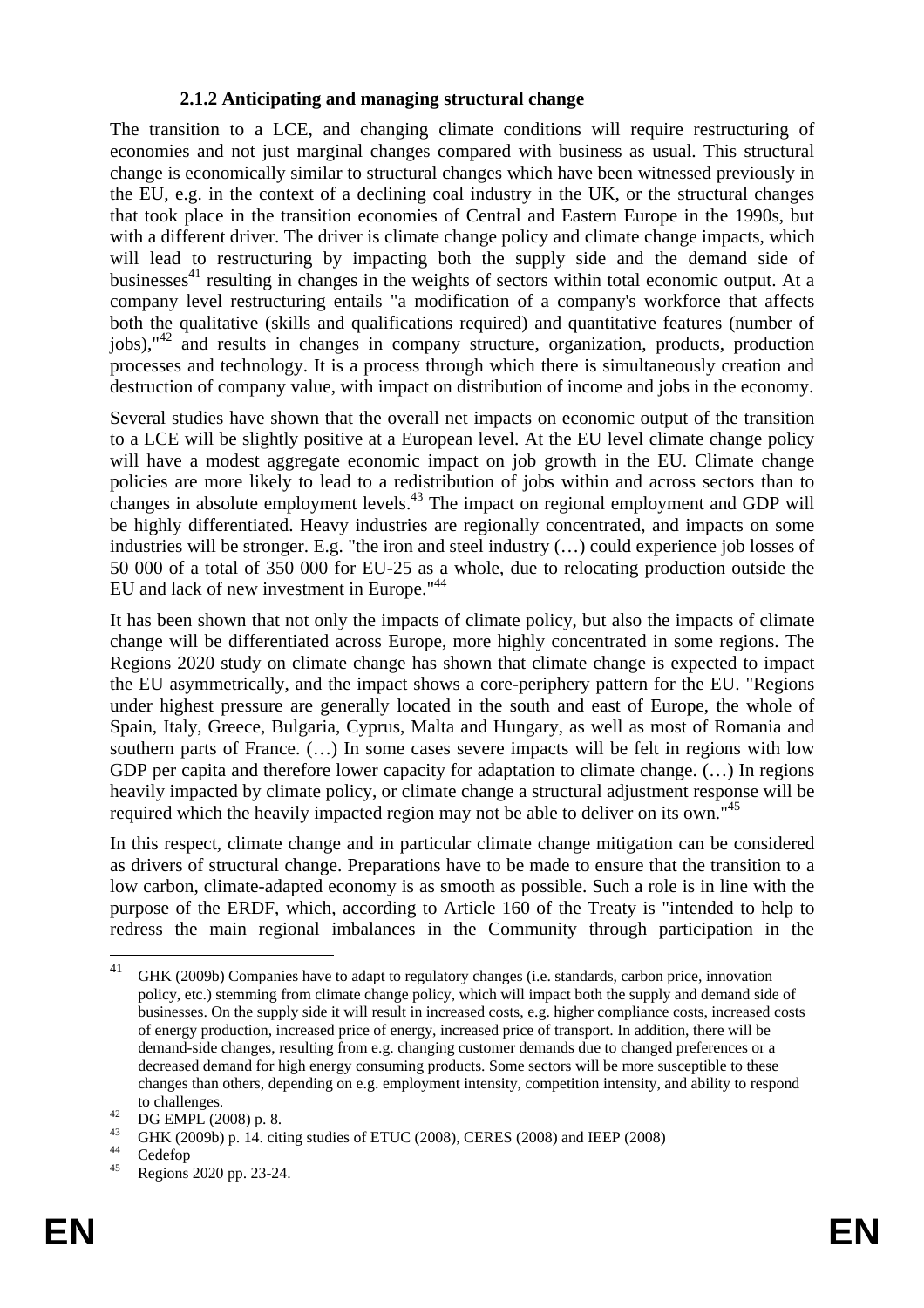development and structural adjustment of regions whose development is lagging behind and in the conversion of declining industrial regions."

Anticipating and managing the required change is important, as structural adjustments may not happen automatically. Even in cases where the net impacts of structural change are anticipated to be positive, such as in the case of an increase in employment as a result of an increase in production of renewable energy, there may be a role for managing structural change. The labour market recovers slowly when economic changes take place, and there may be a significant role in labour market matching through investing in human resources, so that those losing jobs in one sector are ready to enter the labour market with new skills, to be employed in an emerging sector. Several sectors are already facing skill shortages, and this could hamper the greening of the economy.<sup>46</sup> The lack of skills required could reduce the capacity of the economy to respond to government and EU incentives, and increase the likelihood of painful transition costs for EU  $MS<sup>47</sup>$  "ETUC 2008 have suggested that the transition from high to low carbon employment is not without its difficulties. They argue the potential cost of the transition for employees in "losing" sectors is not appreciated, nor is the vulnerability of some categories of workers in relation to the opportunities of re-skilling. Because of this, irreversibility effects are underestimated: the employment of displaced workers could become structural if developments are not correctly anticipated and followed up."48

So far most of the available literature on restructuring and climate change focuses on employment, skills and labour markets. However, structural change requires a complex response from actors, as it involves the formation of new companies, new orientations for existing companies, new products, production processes and technologies. There is a need to examine what potential role Cohesion Policy can play to assist the transition process.

# **2.1.3 Overcoming financial constraints**

The polluter pays principle is the basic principle which applies within the European Union with regard to the internalisation of environmental externalities, in accordance with Article 191 of the Treaty. There has been a gradual application of the principle in Member States, with a transition from public support to user fees and charges. However, Article 192 of the Treaty states that "without prejudice to the principle that the polluter should pay, if a measure (…) involves costs deemed disproportionate for the public authorities of a Member State, such measure shall lay down appropriate provisions in the form of (…) financial support from the Cohesion Fund set up pursuant to Article 177."

As mentioned in Section 2.1, climate change is considered by the Stern Review to be a challenge where financial constraints may lead to suboptimal outcomes, which implies the need for intervention by the public sector. The estimate in section 3.2 on the costs of climate change mitigation and adaptation in the EU indicate an annual figure slightly above EUR 100 bn. Another source estimates cumulative capital expenditure in the period 2006-2030 is at EUR 1,535 bn for investment in renewable production of electricity and heat, and renewable transport fuels, in order to attain the 20% renewable energy target by 2020. The investment costs increase with time, from EUR 129.6 bn for first 5-year period and EUR 218.2 for last 5 year period.<sup>49</sup> Naturally not all of these costs would be borne by EU funds, and it is necessary

<sup>46</sup>  $^{46}$  GHK (2009b) p. 36.

 $^{47}$  GHK (2009b) p. 37.

GHK (2009b) p. 38.

Fraunhofer (2009) p. 106. The figures do not include electricity generation costs.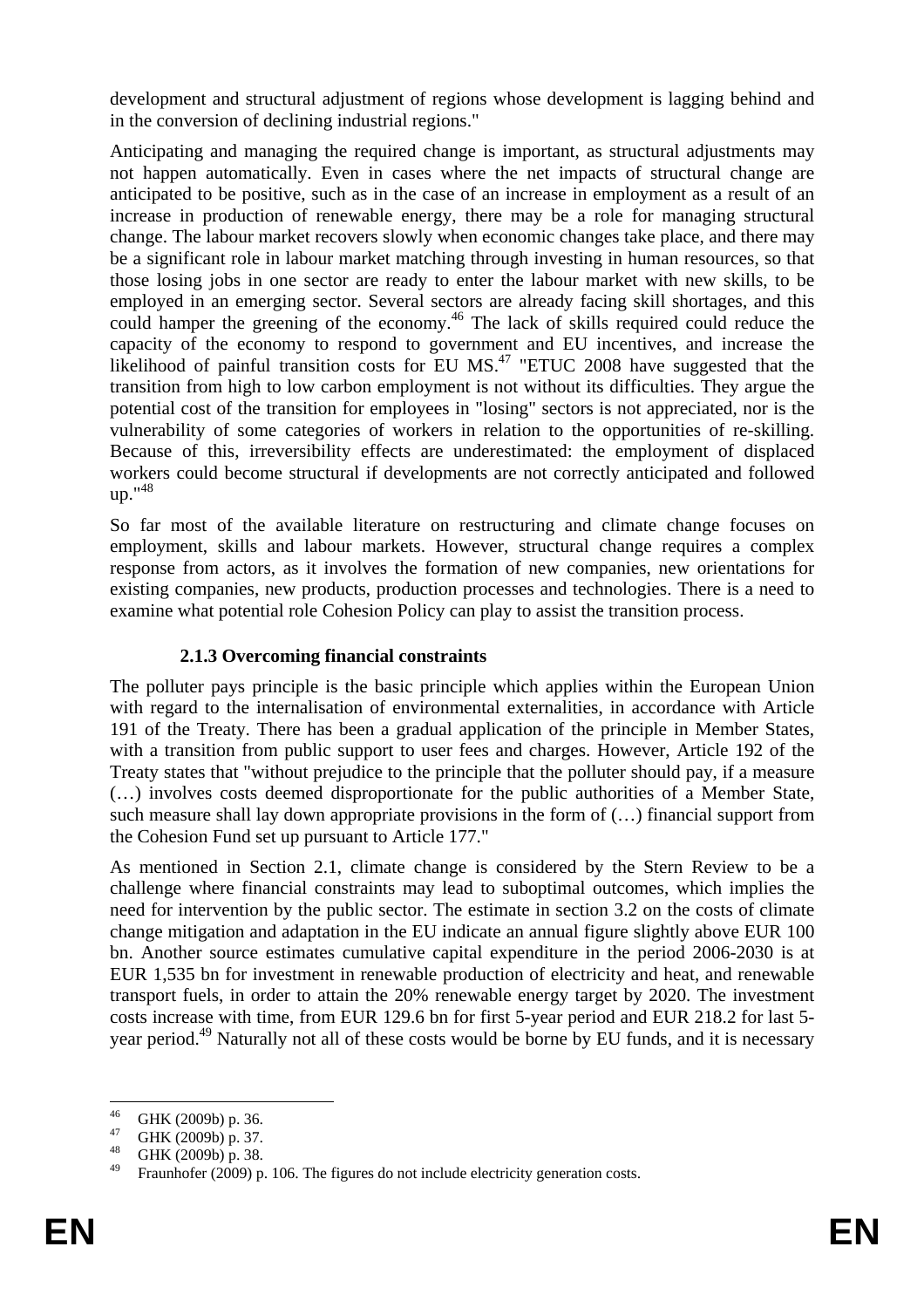to determine the amount of public funding, and within this the proportion of EU funding that is required.

The economic crisis, which has resulted in increased public debt, adds to the problem of financing investments in climate change, particularly in some of the poorer regions and MS of the EU. Cohesion Policy could play a role in financing interventions which would otherwise be largely financed by the public sector, e.g. energy efficiency in public buildings, or public transport.

# **2.2 Cohesion policy performance**

Confirmed by ex-post evaluation, Cohesion policy has performed well in the area of investments in environmental infrastructure and in assuring the use of the environmental acquis in Cohesion countries. Planned spending in the current programming period on climate change in the form of direct and indirect spending amounts to 16.1 % of total Community financial contribution under Cohesion Policy, or a total of EUR 56 bn. 50 Absorption of funds is significantly lower than the average figure of 22.4 % in urban, multimodal and intelligent transport, inland waterways and renewable energy.

<sup>50</sup> 50 Based on figures contained in the Strategic Report 2010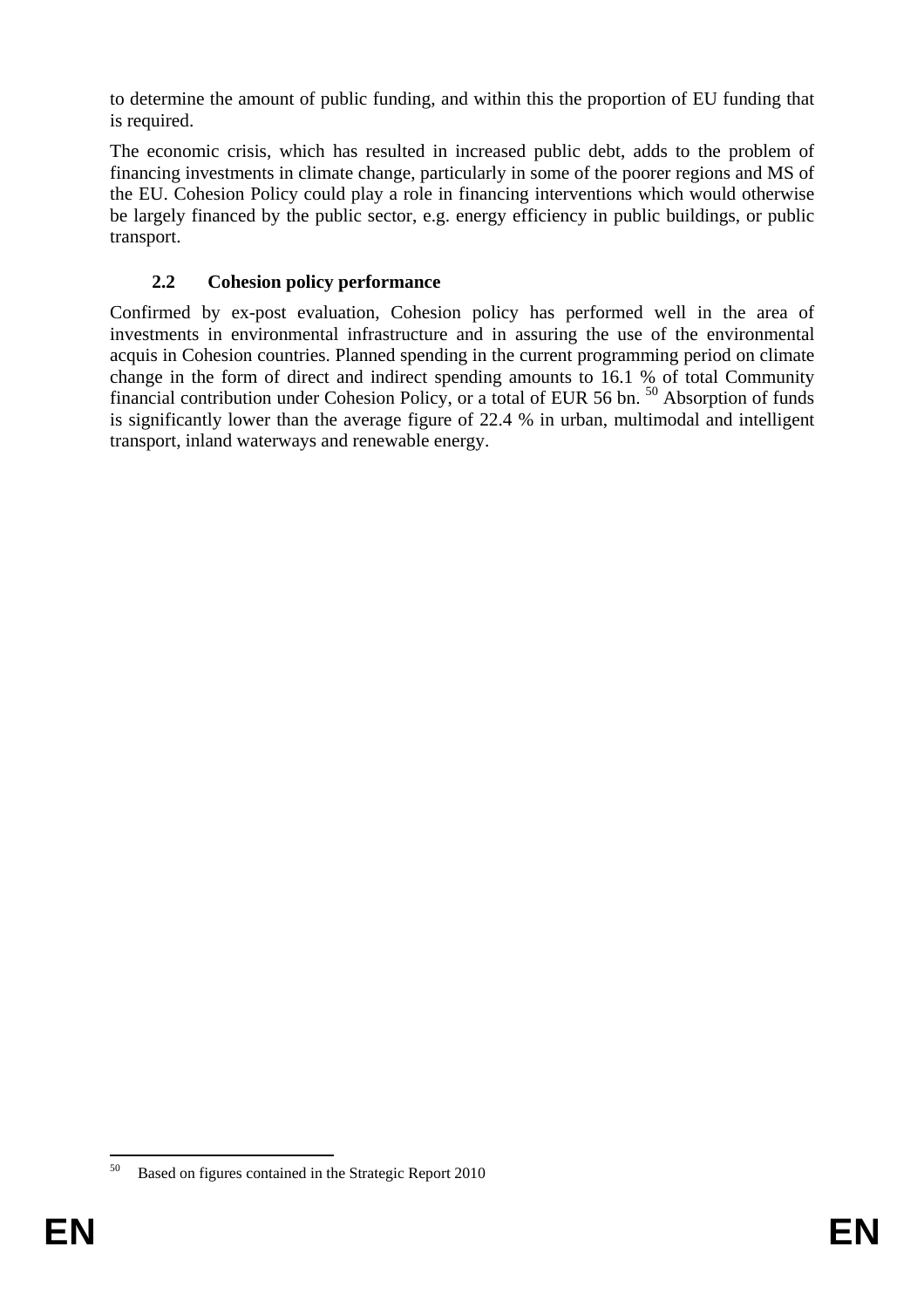|                             |      | <b>Priority theme</b>                                              | <b>EU</b> Investment                          |                                                               |                                                        |
|-----------------------------|------|--------------------------------------------------------------------|-----------------------------------------------|---------------------------------------------------------------|--------------------------------------------------------|
| <b>CSG Theme</b>            | Code | <b>Title</b>                                                       | <b>Planned</b><br>EU<br>investment<br>(m EUR) | <b>Allocated to</b><br>projects<br>selected (m<br>$EUR)^{51}$ | <b>Allocated</b><br>compared<br>with<br>planned<br>(%) |
|                             | 16   | Railways                                                           | 4.133.172                                     | 1.063.718                                                     | 25,70%                                                 |
| Rail                        | 17   | Railways (TEN-T)                                                   | 18.428.295                                    | 4.088.511                                                     | 22,20%                                                 |
|                             | 18   | Mobile rail assets                                                 | 629.394                                       | 148.728                                                       | 23,60%                                                 |
|                             | 19   | Mobile rail assets (TEN-T)                                         | 665.532                                       | 70.622                                                        | 10,60%                                                 |
|                             | 25   | Urban transport                                                    | 1.660.211                                     | 229.902                                                       | 13,80%                                                 |
|                             | 26   | Multimodal transport                                               | 1.628.786                                     | 570.442                                                       | 35,00%                                                 |
|                             | 27   | Multimodal transport<br>$(TEN-T)$                                  | 446.841                                       | 42.030                                                        | 9,40%                                                  |
| <b>Other</b>                | 28   | Intelligent transport<br>systems                                   | 1.085.514                                     | 122.532                                                       | 11,30%                                                 |
| <b>Transport</b>            | 30   | Ports                                                              | 3.547.314                                     | 1.139.572                                                     | 32,10%                                                 |
|                             | 31   | Inland waterways (regional<br>and local)                           | 268.088                                       | 44.733                                                        | 16,70%                                                 |
|                             | 32   | Inland waterways (TEN-T)                                           | 603.973                                       | 83.907                                                        | 13,90%                                                 |
|                             | 52   | Promotion of clean urban<br>transport                              | 6.126.565                                     | 1.982.867                                                     | 32,40%                                                 |
|                             | 39   | Renewable energy: wind                                             | 785.491                                       | 23.069                                                        | 2,90%                                                  |
|                             | 40   | Renewable energy: solar                                            | 1.064.250                                     | 126.776                                                       | 11,90%                                                 |
|                             | 41   | Renewable energy: biomass                                          | 1.786.119                                     | 212.912                                                       | 11,90%                                                 |
| <b>Energy</b>               | 42   | Renewable energy:<br>hydroelectric, geothermal<br>and other        | 1.123.791                                     | 136.016                                                       | 12,10%                                                 |
|                             | 43   | Energy efficiency, co-<br>generation, energy<br>management         | 4.270.266                                     | 894.408                                                       | 20,90%                                                 |
|                             | 49   | Mitigation and adaption to<br>climate change                       | 304.727                                       | 224.861                                                       | 73,80%                                                 |
| <b>Environment</b>          | 53   | Risk prevention ()                                                 | 5.801.168                                     | 706.753                                                       | 12,20%                                                 |
|                             | 54   | Other measures to preserve<br>the environment and<br>prevent risks | 1.675.671                                     | 799.896                                                       | 47,70%                                                 |
| <b>Total Climate Change</b> |      |                                                                    | 56.035.167                                    | 12.712.257                                                    | 22.68%                                                 |

# **Table 1: 2007-2013 Cohesion and Structural Fund expenditures on climate change adaptation and mitigation**

Source: Commission Staff Working Document accompanying the Strategic Report 2010

With regard to efforts to combat climate change, in the 2000-2006 period, 120 Operational Programmes supported investment in these areas with a total amount of  $\epsilon$ 2.3 billion. These investments mainly targeted enterprises, either to create capacity for renewable energy production or to provide energy savings through new technologies. The results of the ex-post evaluations confirm that the wider economic impacts of these investments are mixed. On the

<sup>51</sup> 51 With the exception of 6 Member States, data was extracted for funds allocated by 30.09.2009.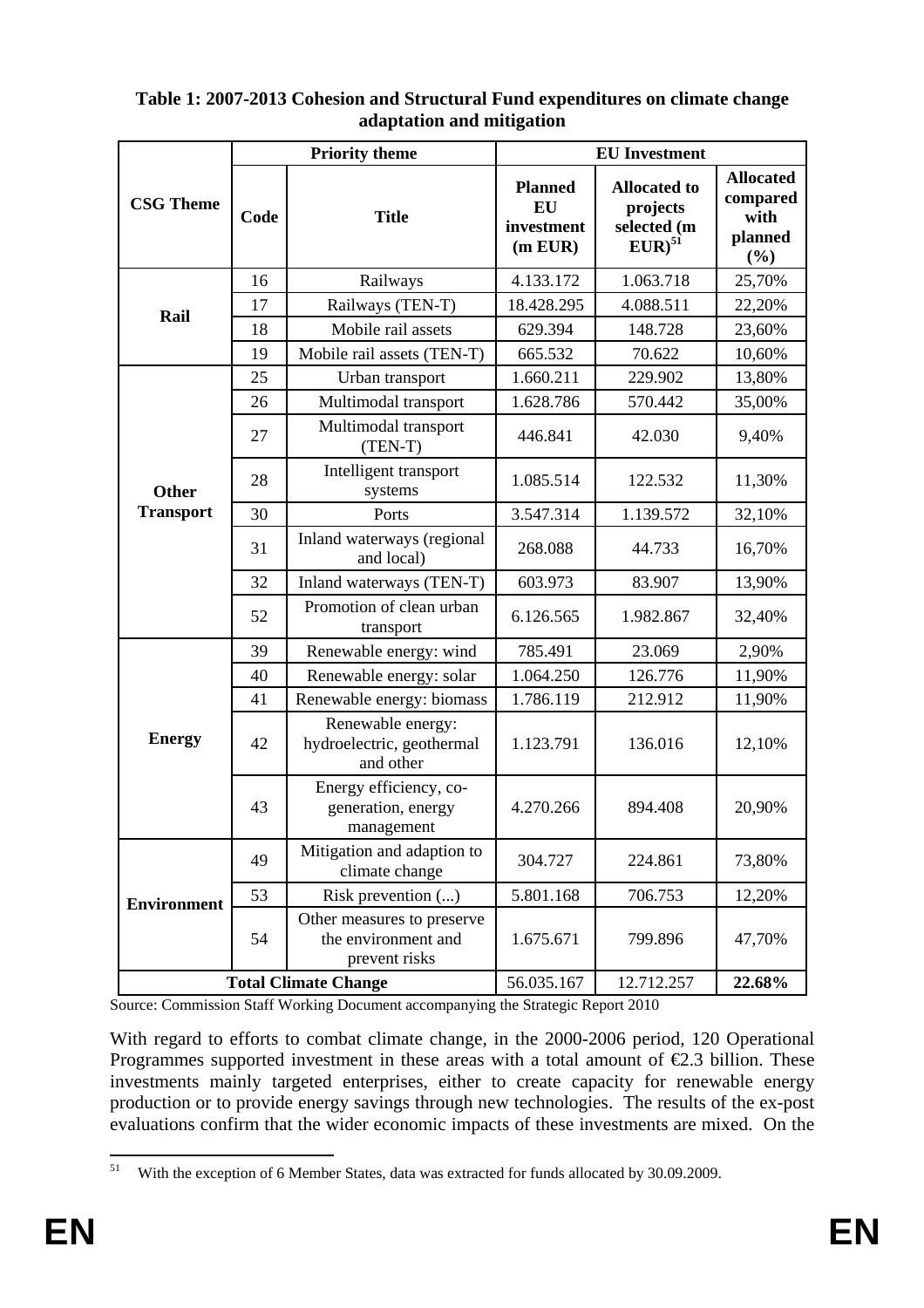one hand, they can both lead to increased competitiveness (e.g. improved energy efficiency); on the other, they can lead to decreased employment (especially in energy production, new technologies require less labour).